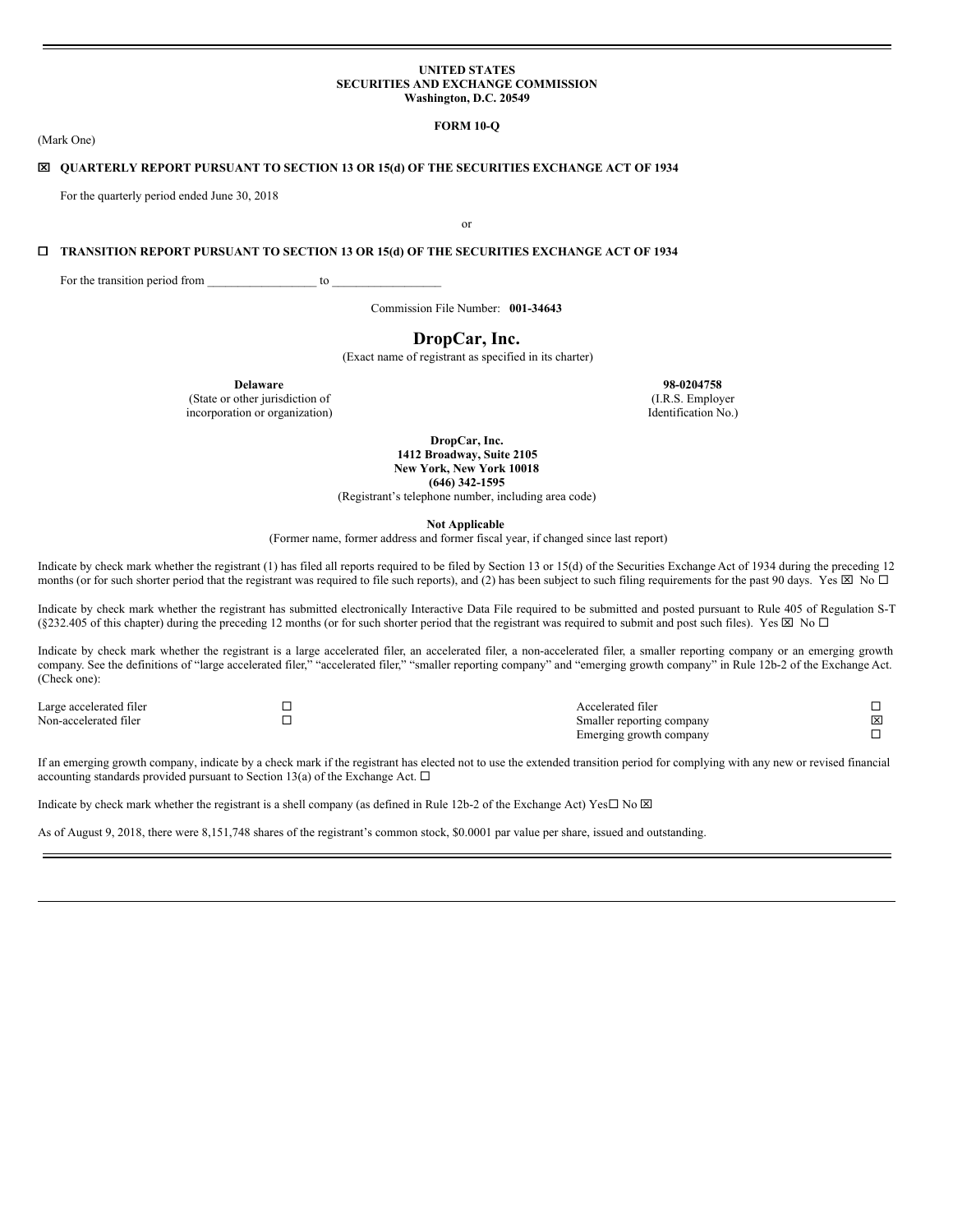# **CAUTIONARY STATEMENT REGARDING FORWARD-LOOKING INFORMATION**

Certain statements in this report contain or may contain forward-looking statements. These statements, identified by words such as "plan," "anticipate," "believe," "estimate," "should," "expect" and similar expressions, include our expectations and objectives regarding our future financial position, operating results and business strategy. These statements are subject to known and unknown risks, uncertainties and other factors which may cause actual results, performance or achievements to be materially different from any future results, performance or achievements expressed or implied by such forward-looking statements. These forward-looking statements were based on various factors and were derived utilizing numerous assumptions and other factors that could cause our actual results to differ materially from those in the forward-looking statements. These factors include, but are not limited to, our inability to obtain adequate financing, our inability to expand our business, existing or increased competition, stock volatility and illiquidity, and the failure to implement our business plans or strategies. Most of these factors are difficult to predict accurately and are generally beyond our control. You should consider the areas of risk described in connection with any forward-looking statements that may be made herein. Readers are cautioned not to place undue reliance on these forward-looking statements, which speak only as of the date of this report. Readers should carefully review this report in its entirety, including but not limited to our financial statements and the notes thereto and the risks described in our Current Report on Form 8-K/A filed with the Securities and Exchange Commission (the "SEC") on April 2, 2018 and other reports we file with the SEC. We advise you to carefully review the reports and documents we file from time to time with the SEC, particularly our quarterly reports on Form 10-Q and our current reports on Form 8-K. Except for our ongoing obligations to disclose material information under the Federal securities laws, we undertake no obligation to publicly release any revisions to any forward-looking statements, to report events or to report the occurrence of unanticipated events.

# **OTHER INFORMATION**

When used in this report, the terms, "we," the "Company," "our," and "us" refer to DropCar, Inc., a Delaware corporation (previously named WPCS International Incorporated), and its consolidated subsidiaries.

 $\overline{2}$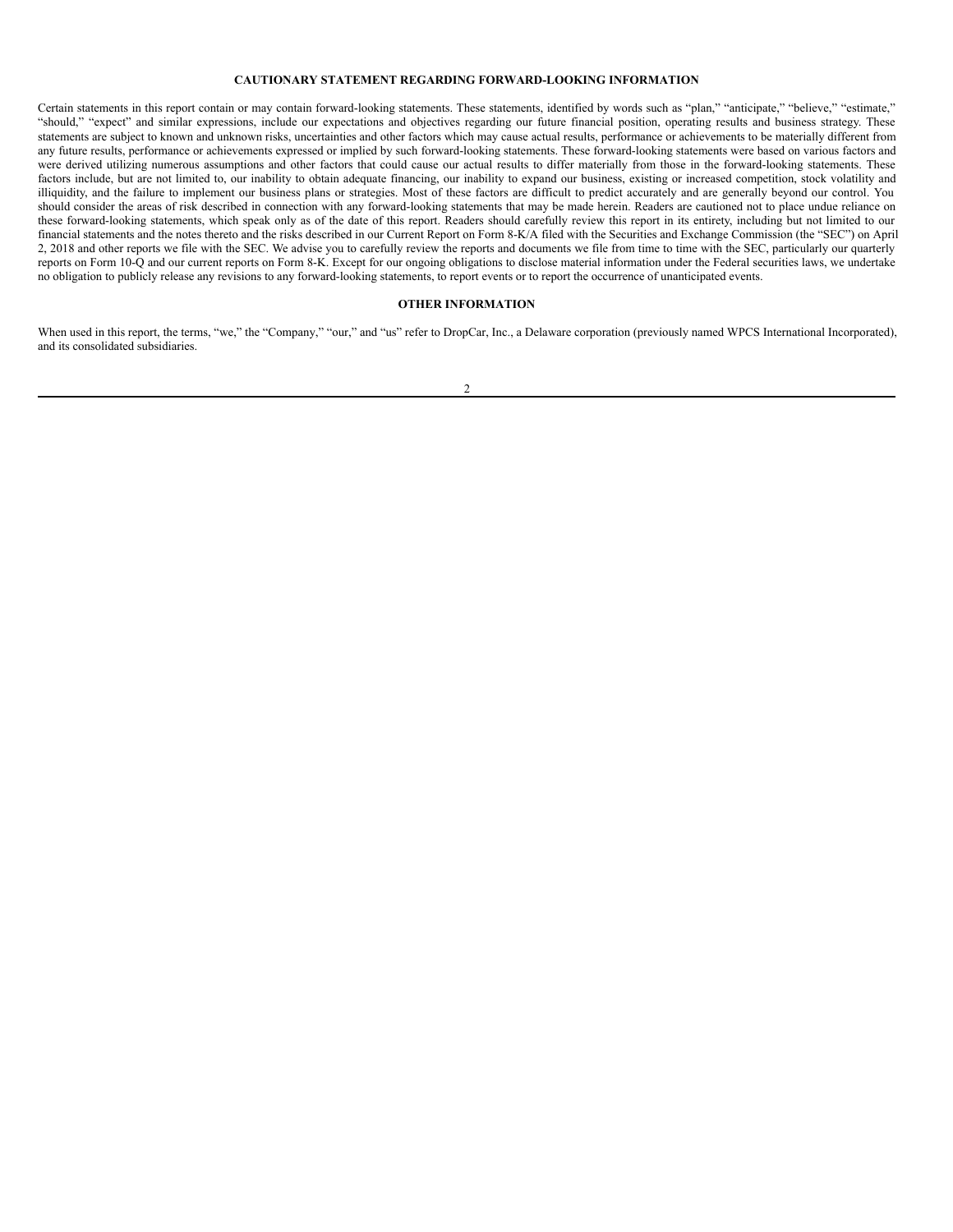# **TABLE OF CONTENTS**

| ٠<br>×<br>×<br>۰, |
|-------------------|
|                   |

|          | <b>PART I - FINANCIAL INFORMATION</b>                                                                      |                |
|----------|------------------------------------------------------------------------------------------------------------|----------------|
|          |                                                                                                            |                |
| Item 1.  | Condensed Consolidated Financial Statements (Unaudited)                                                    |                |
|          | Condensed Consolidated Balance Sheets as of June 30, 2018 and December 31, 2017                            |                |
|          | Condensed Consolidated Statements of Operations for the three and six months ended June 30, 2018 and 2017  | $\frac{4}{5}$  |
|          | Condensed Consolidated Statement of Changes in Shareholders' Equity for the six months ended June 30, 2018 | $\overline{6}$ |
|          | Condensed Consolidated Statements of Cash Flows for the six months ended June 30, 2018 and 2017            | $\overline{7}$ |
|          | <b>Notes to Condensed Consolidated Financial Statements</b>                                                | 8              |
|          |                                                                                                            |                |
| Item 2.  | Management's Discussion and Analysis of Financial Condition and Results of Operations.                     | 25             |
|          |                                                                                                            |                |
| Item 3.  | Quantitative and Qualitative Disclosures About Market Risk.                                                | 34             |
| Item 4.  | <b>Controls and Procedures.</b>                                                                            | 34             |
|          |                                                                                                            |                |
|          | <b>Part II - OTHER INFORMATION</b>                                                                         |                |
|          |                                                                                                            |                |
| Item 1.  | Legal Proceedings.                                                                                         | 35             |
|          |                                                                                                            |                |
| Item 1A. | <b>Risk Factors.</b>                                                                                       | 35             |
|          |                                                                                                            |                |
| Item 2.  | Unregistered Sales of Equity Securities and Use of Proceeds.                                               | 36             |
|          |                                                                                                            |                |
| Item 3.  | Defaults Upon Senior Securities.                                                                           | 36             |
|          |                                                                                                            |                |
| Item 4.  | Mine Safety Disclosures.                                                                                   | 37             |
|          |                                                                                                            |                |
| Item 5.  | Other Information.                                                                                         | 37             |
|          |                                                                                                            |                |
| Item 6.  | Exhibits.                                                                                                  | 37             |
|          |                                                                                                            |                |
|          | Signatures.                                                                                                | 38             |
|          |                                                                                                            |                |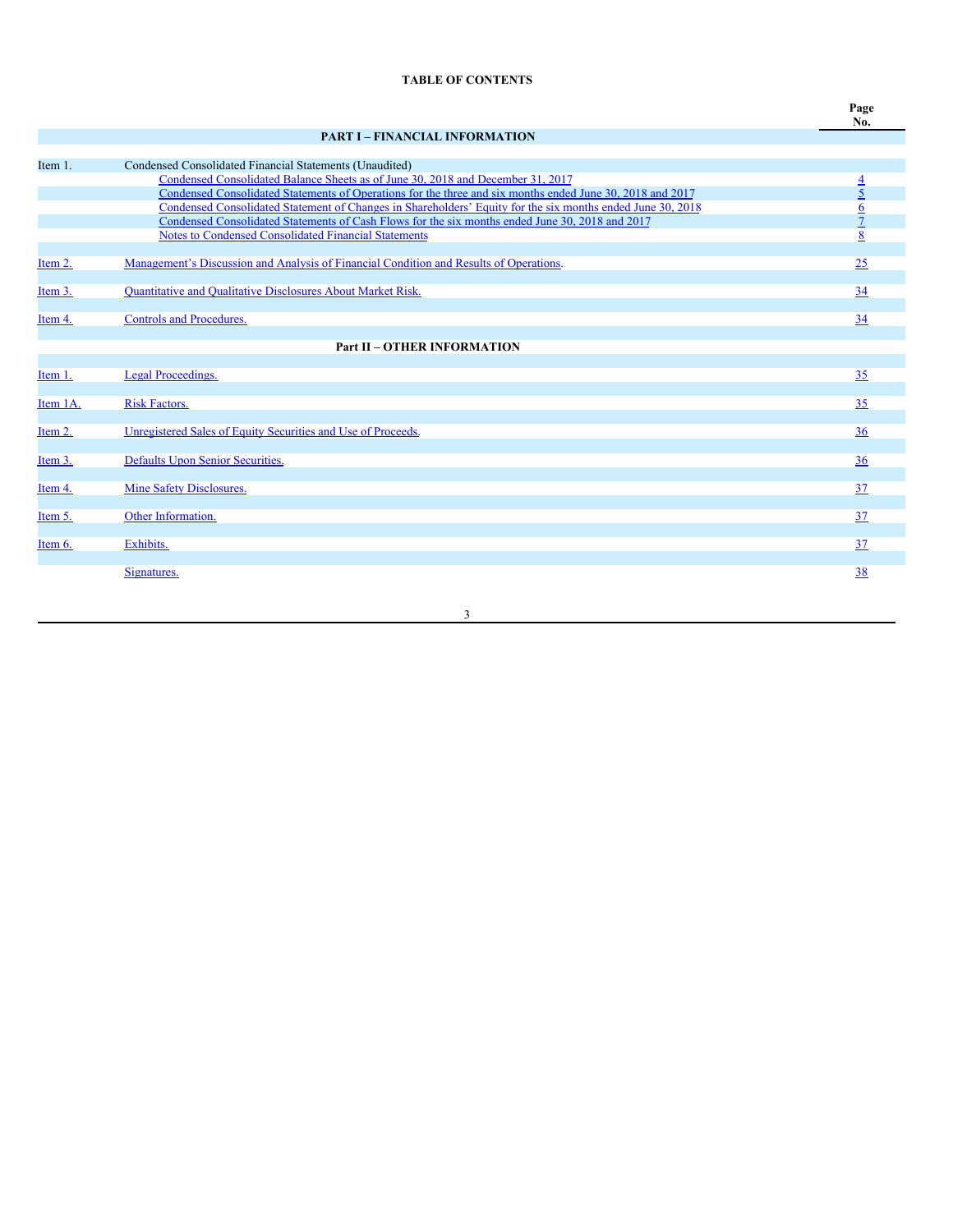# <span id="page-3-0"></span>**DropCar, Inc. and Subsidiaries Consolidated Balance Sheets**

|                                                                                                                              |               | <b>June 30,</b> |               | December 31, |
|------------------------------------------------------------------------------------------------------------------------------|---------------|-----------------|---------------|--------------|
|                                                                                                                              |               | 2018            |               | 2017         |
|                                                                                                                              |               | (unaudited)     |               |              |
| <b>ASSETS</b>                                                                                                                |               |                 |               |              |
|                                                                                                                              |               |                 |               |              |
| <b>CURRENT ASSETS:</b>                                                                                                       |               |                 |               |              |
| Cash                                                                                                                         | <sup>\$</sup> | 3,157,758       | S             | 372.011      |
| Accounts receivable, net                                                                                                     |               | 4,270,647       |               | 187,659      |
| Contract assets                                                                                                              |               | 690,150         |               |              |
| Prepaid expenses and other current assets                                                                                    |               | 613,246         |               | 51,532       |
| Total current assets                                                                                                         |               | 8.731.801       |               | 611.202      |
|                                                                                                                              |               |                 |               |              |
| Property and equipment, net                                                                                                  |               | 359,093         |               | 5.981        |
| Capitalized software costs, net                                                                                              |               | 638,151         |               | 589.584      |
| Intangible assets, net                                                                                                       |               | 1,725,000       |               |              |
| Goodwill                                                                                                                     |               | 3,410,000       |               |              |
| Other assets                                                                                                                 |               | 11,483          |               | 3.000        |
|                                                                                                                              |               |                 |               |              |
| <b>TOTAL ASSETS</b>                                                                                                          | S             | 14,875,528      |               | 1,209,767    |
|                                                                                                                              |               |                 |               |              |
| LIABILITIES AND STOCKHOLDERS' EQUITY (DEFICIT)                                                                               |               |                 |               |              |
|                                                                                                                              |               |                 |               |              |
| <b>CURRENT LIABILITIES:</b>                                                                                                  |               |                 |               |              |
| Accounts payable and accrued expenses                                                                                        | $\mathbb{S}$  | 4,037,754       | <sup>\$</sup> | 1.820.731    |
| Deferred income                                                                                                              |               | 222,525         |               | 236,433      |
| Accrued interest                                                                                                             |               |                 |               | 135,715      |
| Current portion of loans payable                                                                                             |               | 54,175          |               |              |
| <b>Contract liabilities</b>                                                                                                  |               | 1,289,461       |               |              |
| Total current liabilities                                                                                                    |               | 5,603,915       |               | 2,192,879    |
|                                                                                                                              |               |                 |               |              |
| Loans payable, net of current portion                                                                                        |               | 81,618          |               |              |
| Convertible note payable, net of debt discount                                                                               |               |                 |               | 3,506,502    |
| <b>TOTAL LIABILITIES</b>                                                                                                     |               | 5.685.533       |               | 5.699.381    |
|                                                                                                                              |               |                 |               |              |
| <b>COMMITMENTS AND CONTINGENCIES</b>                                                                                         |               |                 |               |              |
|                                                                                                                              |               |                 |               |              |
| <b>STOCKHOLDERS' EQUITY (DEFICIT):</b>                                                                                       |               |                 |               |              |
| Preferred stock, \$0.0001 par value, 5,000,000 shares authorized                                                             |               |                 |               |              |
| Series seed preferred stock, 275,691 shares authorized, zero and 275,691 issued and outstanding, respectively                |               |                 |               | 27           |
| Series A preferred stock, 642,728 shares authorized, zero and 611,944 issued and outstanding, respectively                   |               |                 |               | 61           |
| Convertible Series H, 8,500 shares designated, 8 and zero shares issued and outstanding, respectively                        |               |                 |               |              |
| Convertible Series H-1, 9,488 shares designated zero shares issued and outstanding, respectively                             |               |                 |               |              |
| Convertible Series H-2, 3,500 shares designated zero shares issued and outstanding, respectively                             |               |                 |               |              |
| Convertible Series H-3, 8,461 shares designated 2,189 and zero shares issued and outstanding, respectively                   |               |                 |               |              |
| Convertible Series H-4, 30,000 shares designated 26,843 and zero shares issued and outstanding, respectively                 |               | $\overline{3}$  |               |              |
| Common stock, \$0.0001 par value; 25,000,000 shares authorized, 8,151,748 and 2,245,711 issued and outstanding, respectively |               | 815             |               | 225          |
| Additional paid in capital                                                                                                   |               | 26,464,626      |               | 5.114.970    |
| Accumulated deficit                                                                                                          |               | (17, 275, 449)  |               | (9,604,897)  |
|                                                                                                                              |               |                 |               |              |
| <b>TOTAL STOCKHOLDERS' EQUITY (DEFICIT)</b>                                                                                  |               | 9,189,995       |               | (4,489,614)  |
|                                                                                                                              |               |                 |               |              |
| <b>TOTAL LIABILITIES AND STOCKHOLDERS' EQUITY (DEFICIT)</b>                                                                  |               | 14,875,528      |               | 1,209,767    |
|                                                                                                                              |               |                 |               |              |

The accompanying notes are an integral part of these consolidated financial statements.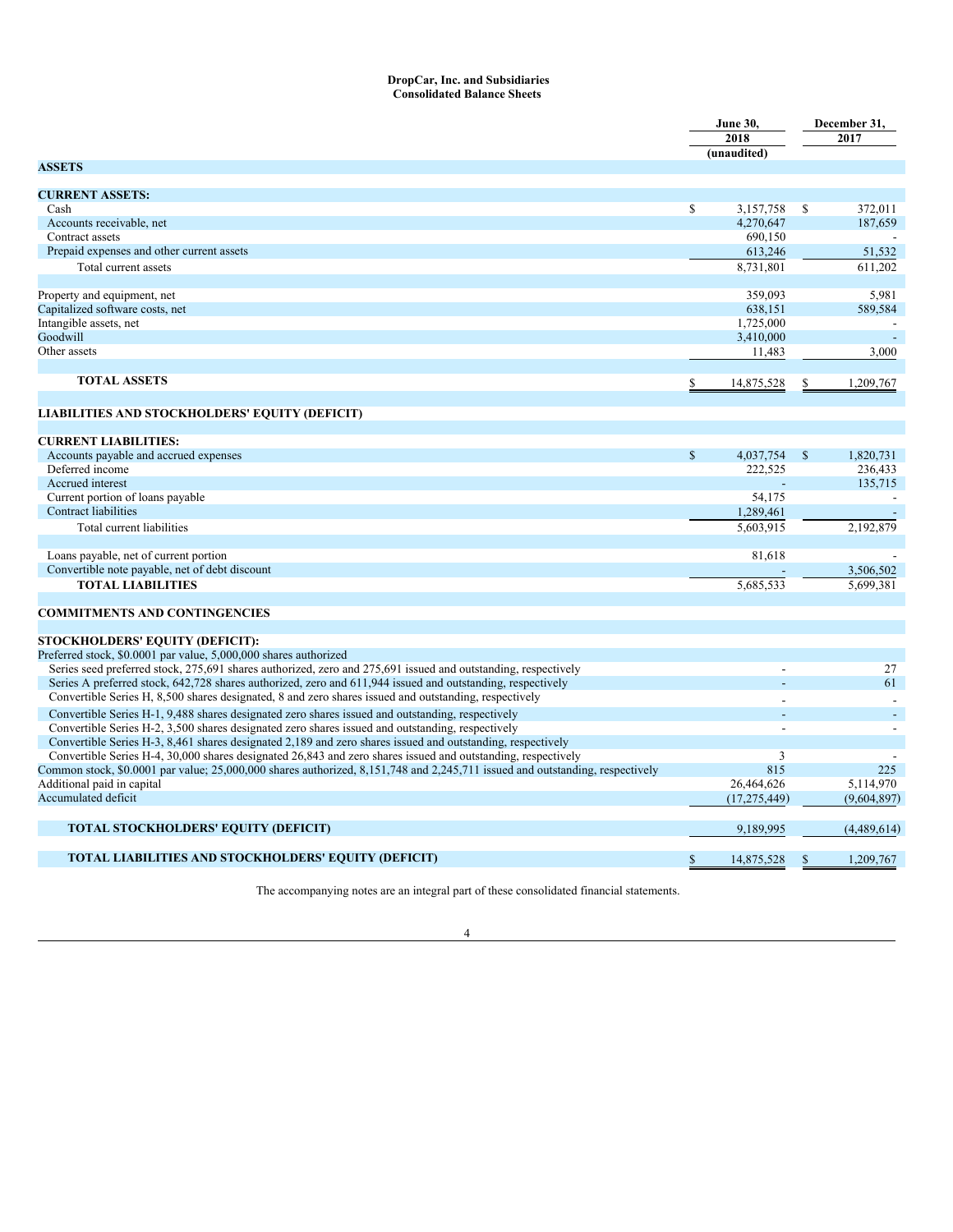# <span id="page-4-0"></span>**DropCar, Inc. and Subsidiaries Consolidated Statement of Operations (Unaudited)**

|                                                       | For the Three Months Ended June 30, |             |               |             |    | For the Six Months Ended June 30, |              |             |  |  |
|-------------------------------------------------------|-------------------------------------|-------------|---------------|-------------|----|-----------------------------------|--------------|-------------|--|--|
|                                                       |                                     | 2018        | 2017          |             |    | 2018                              |              | 2017        |  |  |
| <b>NET REVENUES</b>                                   | $\mathbb{S}$                        | 6,340,367   | \$.           | 889,295     | -S | 11,214,921                        | $\mathbb{S}$ | 1,527,853   |  |  |
| <b>COST OF REVENUES</b>                               |                                     | 6,130,184   |               | 953,907     |    | 10,752,241                        |              | 1,443,121   |  |  |
| <b>GROSS PROFIT (LOSS)</b>                            |                                     | 210,183     |               | (64, 612)   |    | 462,680                           |              | 84,732      |  |  |
| <b>OPERATING EXPENSES</b>                             |                                     |             |               |             |    |                                   |              |             |  |  |
| Selling, general and administrative expenses          |                                     | 4,034,123   |               | 1,354,906   |    | 7,101,731                         |              | 1,851,017   |  |  |
| Depreciation and amortization                         |                                     | 168,610     |               | 45,487      |    | 304,687                           |              | 90,827      |  |  |
| <b>TOTAL OPERATING EXPENSES</b>                       |                                     | 4,202,733   |               | 1,400,393   |    | 7,406,418                         |              | 1,941,844   |  |  |
| <b>OPERATING LOSS</b>                                 |                                     | (3,992,550) |               | (1,465,005) |    | (6,943,738)                       |              | (1,857,112) |  |  |
| Interest income (expense), net                        |                                     | 300         |               | (328, 393)  |    | (409, 953)                        |              | (328, 393)  |  |  |
| <b>NET LOSS</b>                                       |                                     | (3,992,250) |               | (1,793,398) |    | (7,353,691)                       |              | (2,185,505) |  |  |
| Deemed dividend on exchange of warrants               |                                     | (316, 861)  |               |             |    | (316, 861)                        |              |             |  |  |
| NET LOSS ATTRIBUTABLE TO COMMON STOCKHOLDERS          |                                     | (4,309,111) |               | (1,793,398) |    | (7,670,552)                       |              | (2,185,505) |  |  |
| NET LOSS PER COMMON SHARE, BASIC AND DILUTED          |                                     | (0.54)      | <sup>\$</sup> | (1.01)      | -S | (1.10)                            | \$.          | (1.28)      |  |  |
| WEIGHTED AVERAGE NUMBER OF COMMON SHARES OUTSTANDING, |                                     |             |               |             |    |                                   |              |             |  |  |
| <b>BASIC AND DILUTED</b>                              |                                     | 7,971,925   |               | 1,769,836   |    | 7,004,593                         |              | 1,703,453   |  |  |

The accompanying notes are an integral part of these consolidated financial statements.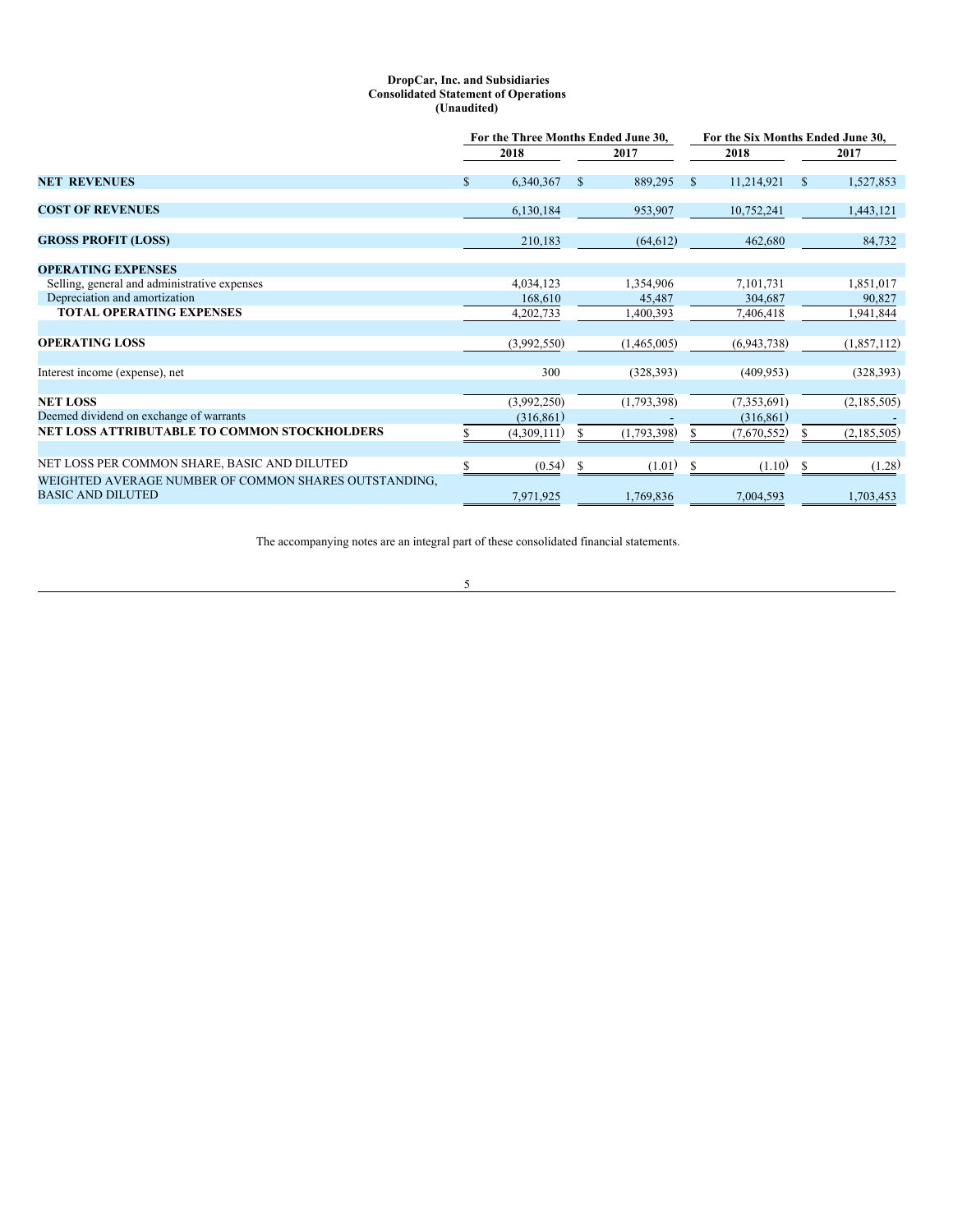## <span id="page-5-0"></span>**DropCar, Inc. and Subsidiaries Consolidated Statement of Changes in Stockholders' Equity (Deficit) (Unaudited)**

|                                            | <b>Series Seed</b><br><b>Preferred Stock</b> |              |        | Series A<br><b>Preferred Stock</b> |              |      |               | <b>Series H</b><br><b>Preferred Stock</b> |               | Series H-3<br><b>Preferred Stock</b> |               | Series H-4 | <b>Preferred Stock</b> | <b>Common Stock</b> |                      | <b>Additional</b><br>Paid-in | Accumulated      |                 |
|--------------------------------------------|----------------------------------------------|--------------|--------|------------------------------------|--------------|------|---------------|-------------------------------------------|---------------|--------------------------------------|---------------|------------|------------------------|---------------------|----------------------|------------------------------|------------------|-----------------|
|                                            | <b>Shares</b>                                |              | Amount | <b>Shares</b>                      | Amount       |      | <b>Shares</b> | Amount                                    | <b>Shares</b> | Amount                               | <b>Shares</b> |            | Amount                 | <b>Shares</b>       | Amount               | Capital                      | Deficit          | Total           |
| Balance, January 1,                        |                                              |              |        |                                    |              |      |               |                                           |               |                                      |               |            |                        |                     |                      |                              |                  |                 |
| 2018                                       | 275,691                                      | <sup>S</sup> | 27     | 611,944                            | $\mathbf{s}$ | 61   |               | <b>S</b>                                  |               | $\mathbf S$                          |               |            | $\mathcal{S}$          | 2,245,711           | 225<br><sup>S</sup>  | $\mathsf{s}$<br>5,114,970    | (9,604,897)<br>s | \$(4,489,614)   |
| Issuance of common                         |                                              |              |        |                                    |              |      |               |                                           |               |                                      |               |            |                        |                     |                      |                              |                  |                 |
| stock for cash<br>Conversion of debt       |                                              |              |        |                                    |              |      |               |                                           |               |                                      |               |            |                        | 60,340              | 6                    | 299,994                      |                  | 300,000         |
|                                            |                                              |              |        |                                    |              |      |               |                                           |               |                                      |               |            |                        |                     | 82                   |                              |                  |                 |
| into common stock<br>Conversion of         |                                              |              |        |                                    |              |      |               |                                           |               |                                      |               |            |                        | 820,710             |                      | 3,682,420                    |                  | 3,682,502       |
| accrued interest into                      |                                              |              |        |                                    |              |      |               |                                           |               |                                      |               |            |                        |                     |                      |                              |                  |                 |
| common stock                               |                                              |              |        |                                    |              |      |               |                                           |               |                                      |               |            |                        | 27,109              | 3                    | 159,581                      |                  | 159,584         |
| Exchange of shares                         |                                              |              |        |                                    |              |      |               |                                           |               |                                      |               |            |                        |                     |                      |                              |                  |                 |
| in connection with                         |                                              |              |        |                                    |              |      |               |                                           |               |                                      |               |            |                        |                     |                      |                              |                  |                 |
| Merger                                     |                                              |              |        |                                    |              |      |               |                                           |               |                                      |               |            |                        | 3,797,529           | 380                  | 9,791,843                    |                  | 9,792,223       |
| Conversion of                              |                                              |              |        |                                    |              |      |               |                                           |               |                                      |               |            |                        |                     |                      |                              |                  |                 |
| outstanding Preferred                      |                                              |              |        |                                    |              |      |               |                                           |               |                                      |               |            |                        |                     |                      |                              |                  |                 |
| Stock in connection                        |                                              |              |        |                                    |              |      |               |                                           |               |                                      |               |            |                        |                     |                      |                              |                  |                 |
| with merger                                | (275, 691)                                   |              | (27)   | (611, 944)                         |              | (61) |               |                                           |               |                                      |               |            |                        | 887,635             | 88                   |                              |                  |                 |
| <b>Issuance of Series H</b>                |                                              |              |        |                                    |              |      |               |                                           |               |                                      |               |            |                        |                     |                      |                              |                  |                 |
| preferred stock in                         |                                              |              |        |                                    |              |      |               |                                           |               |                                      |               |            |                        |                     |                      |                              |                  |                 |
| connection with                            |                                              |              |        |                                    |              |      |               |                                           |               |                                      |               |            |                        |                     |                      |                              |                  |                 |
| merger                                     |                                              |              |        |                                    |              |      |               |                                           |               |                                      |               |            |                        |                     |                      |                              |                  |                 |
| Issuance of Series H-                      |                                              |              |        |                                    |              |      |               |                                           |               |                                      |               |            |                        |                     |                      |                              |                  |                 |
| 3 preferred stock in                       |                                              |              |        |                                    |              |      |               |                                           |               |                                      |               |            |                        |                     |                      |                              |                  |                 |
| connection with                            |                                              |              |        |                                    |              |      |               |                                           |               |                                      |               |            |                        |                     |                      |                              |                  |                 |
| merger                                     |                                              |              |        |                                    |              |      |               |                                           | 2,189         |                                      |               |            |                        |                     |                      |                              |                  |                 |
| <b>Issuance of Series H-</b>               |                                              |              |        |                                    |              |      |               |                                           |               |                                      |               |            |                        |                     |                      |                              |                  |                 |
| 4 preferred stock and                      |                                              |              |        |                                    |              |      |               |                                           |               |                                      |               |            |                        |                     |                      |                              |                  |                 |
| warrants in private                        |                                              |              |        |                                    |              |      |               |                                           |               |                                      |               |            |                        |                     |                      |                              |                  |                 |
| placement, net of                          |                                              |              |        |                                    |              |      |               |                                           |               |                                      |               |            |                        |                     |                      |                              |                  |                 |
| costs of \$101,661                         |                                              |              |        |                                    |              |      |               |                                           |               |                                      | 26,843        |            |                        |                     |                      | 5,898,336                    |                  | 5,898,339       |
| Stock based                                |                                              |              |        |                                    |              |      |               |                                           |               |                                      |               |            |                        |                     |                      |                              |                  |                 |
| compensation for                           |                                              |              |        |                                    |              |      |               |                                           |               |                                      |               |            |                        |                     |                      |                              |                  |                 |
| options issued to                          |                                              |              |        |                                    |              |      |               |                                           |               |                                      |               |            |                        |                     |                      |                              |                  |                 |
| employees                                  |                                              |              |        |                                    |              |      |               |                                           |               |                                      |               |            |                        |                     |                      | 84,516                       |                  | 84,516          |
| Stock based                                |                                              |              |        |                                    |              |      |               |                                           |               |                                      |               |            |                        |                     |                      |                              |                  |                 |
| compensation for<br>restricted stock units |                                              |              |        |                                    |              |      |               |                                           |               |                                      |               |            |                        |                     |                      |                              |                  |                 |
| issued to employees                        |                                              |              |        |                                    |              |      |               |                                           |               |                                      |               |            |                        |                     |                      | 1,084,336                    |                  | 1,084,336       |
| Stock based                                |                                              |              |        |                                    |              |      |               |                                           |               |                                      |               |            |                        |                     |                      |                              |                  |                 |
| compensation for                           |                                              |              |        |                                    |              |      |               |                                           |               |                                      |               |            |                        |                     |                      |                              |                  |                 |
| common stock issued                        |                                              |              |        |                                    |              |      |               |                                           |               |                                      |               |            |                        |                     |                      |                              |                  |                 |
| to service provider                        |                                              |              |        |                                    |              |      |               |                                           |               |                                      |               |            |                        | 20,000              | 2                    | 31,798                       |                  | 31,800          |
| Deemed dividend on                         |                                              |              |        |                                    |              |      |               |                                           |               |                                      |               |            |                        |                     |                      |                              |                  |                 |
| exchange of merger                         |                                              |              |        |                                    |              |      |               |                                           |               |                                      |               |            |                        |                     |                      |                              |                  |                 |
| warrants to Series I                       |                                              |              |        |                                    |              |      |               |                                           |               |                                      |               |            |                        |                     |                      |                              |                  |                 |
| warrants and                               |                                              |              |        |                                    |              |      |               |                                           |               |                                      |               |            |                        |                     |                      |                              |                  |                 |
| common stock                               |                                              |              |        |                                    |              |      |               |                                           |               |                                      |               |            |                        | 292,714             | 29                   | 316,832                      | (316, 861)       |                 |
| Net loss                                   |                                              |              |        |                                    |              |      |               |                                           |               |                                      |               |            |                        |                     |                      |                              | (7,353,691)      | (7,353,691)     |
| Balance June 30,                           |                                              |              |        |                                    |              |      |               |                                           |               |                                      |               |            |                        |                     |                      |                              |                  |                 |
| 2018                                       |                                              |              |        |                                    |              |      |               |                                           | 2,189         |                                      | 26,843        |            | $\overline{3}$         | 8,151,748           | 815<br>$\mathcal{S}$ | \$26,464,626                 | (17,275,449)     | 9,189,995<br>S. |
|                                            |                                              |              |        |                                    |              |      |               |                                           |               |                                      |               |            |                        |                     |                      |                              |                  |                 |

The accompanying notes are an integral part of these consolidated financial statements.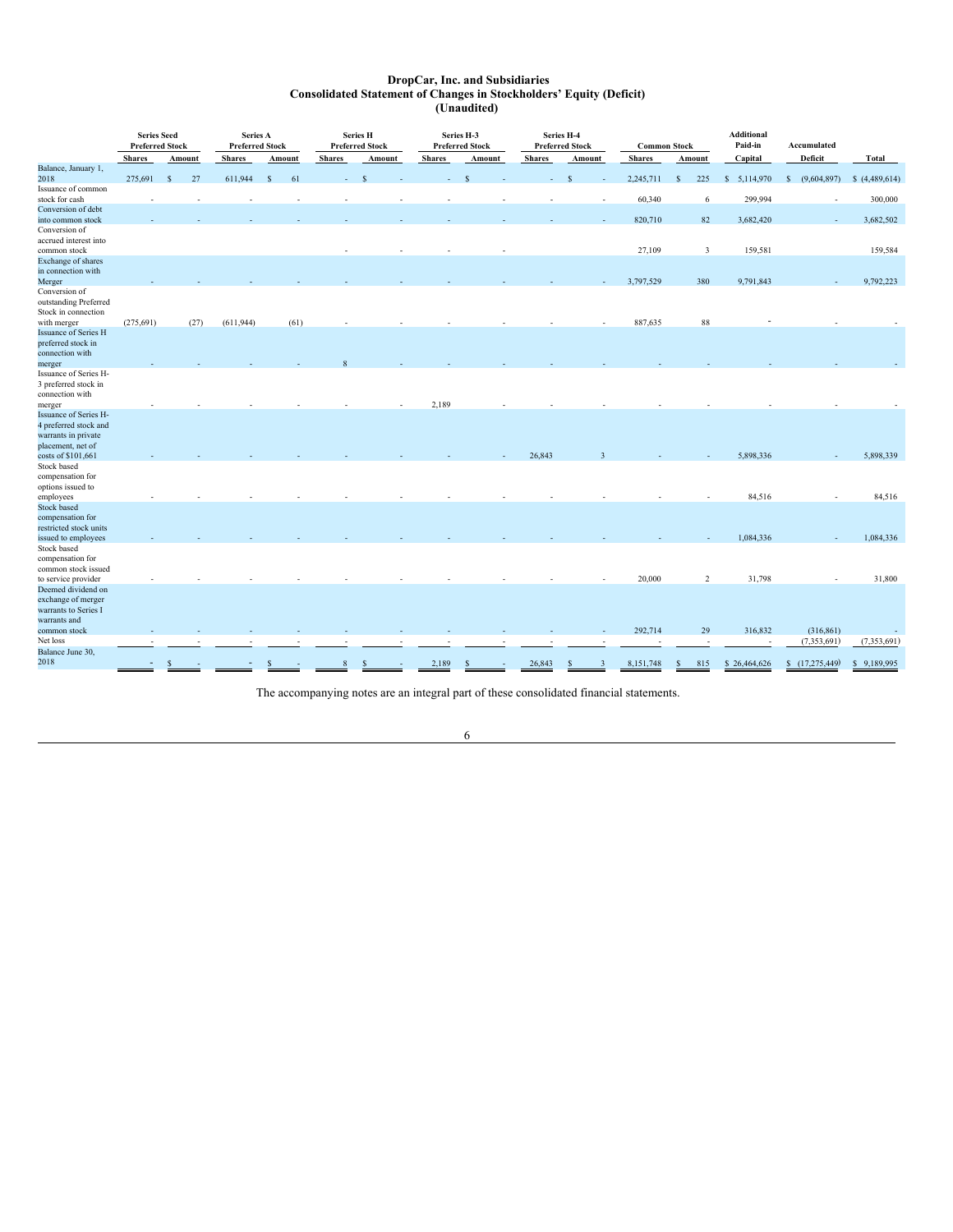# <span id="page-6-0"></span>**DropCar, Inc. Statements of Cash Flows (Unaudited)**

|                                                                                                           |                        | For the Six Months Ended June 30, |
|-----------------------------------------------------------------------------------------------------------|------------------------|-----------------------------------|
|                                                                                                           | 2018                   | 2017                              |
| <b>CASH FLOWS FROM OPERATING ACTIVITIES:</b>                                                              |                        |                                   |
| Net loss                                                                                                  | \$<br>$(7,353,691)$ \$ | (2,185,505)                       |
| Adjustments to reconcile net loss to net cash used in operating activities:                               |                        |                                   |
| Depreciation and amortization                                                                             | 304,687                | 90,827                            |
| Amortization of debt discount                                                                             | 176,000                | 296,860                           |
| Stock based compensation                                                                                  | 1,200,652              | 418,692                           |
| Non-cash interest expense                                                                                 | 23,869                 |                                   |
| Changes in operating assets and liabilities:                                                              |                        |                                   |
| Accounts receivable                                                                                       | (393,094)              | (123, 330)                        |
| Contract assets                                                                                           | (446, 386)             |                                   |
| Prepaid expenses and other current assets                                                                 | (253, 019)             | 2,270                             |
| Accounts payable and accrued expenses                                                                     | (322, 183)             | (27, 798)                         |
| Accrued interest                                                                                          |                        | 31,667                            |
| Deferred income                                                                                           | (13,908)               | 122,689                           |
| <b>Contract liabilities</b>                                                                               | (1,004,976)            |                                   |
|                                                                                                           |                        |                                   |
| NET CASH USED IN OPERATING ACTIVITIES                                                                     | (8,082,049)            | (1,373,628)                       |
| <b>CASH FLOWS FROM INVESTING ACTIVITIES:</b>                                                              |                        |                                   |
| Purchase of fixed assets                                                                                  | (46,999)               | (6,600)                           |
| Capitalization of software costs                                                                          | (208, 143)             | (111, 184)                        |
| Cash received upon acquisition                                                                            | 4,947,023              |                                   |
| NET CASH PROVIDED BY (USED IN) INVESTING ACTIVITIES                                                       | 4,691,881              | (117, 784)                        |
|                                                                                                           |                        |                                   |
| <b>CASH FLOWS FROM FINANCING ACTIVITIES:</b>                                                              |                        |                                   |
| Repayment under loan payable obligations                                                                  | (22, 424)              |                                   |
| Proceeds from the sale of common stock                                                                    | 300,000                |                                   |
| Proceeds from the sale of Series H-4 preferred stock and warrants                                         | 6,000,000              |                                   |
| Financing costs from the sale of Series H-4 preferred stock and warrants                                  | (101, 661)             |                                   |
| Proceeds from issuance of Series A Preferred Stock and subscription receivable                            |                        |                                   |
|                                                                                                           |                        | 219,968                           |
| Proceeds from issuance of convertible notes and warrants                                                  |                        | 2,240,000                         |
| Offering costs - Convertible Notes                                                                        |                        | (208, 200)                        |
| NET CASH PROVIDED BY FINANCING ACTIVITIES                                                                 | 6,175,915              | 2,251,768                         |
| Net increase in cash                                                                                      | 2,785,747              | 760,356                           |
| Cash, beginning of period                                                                                 | 372,011                | 51,366                            |
|                                                                                                           |                        |                                   |
| Cash, end of period                                                                                       | 3,157,758<br>S         | 811,722<br>\$                     |
| SUPPLEMENTAL CASH FLOW INFORMATION:                                                                       |                        |                                   |
| <b>NON-CASH FINANCING ACTIVITIES:</b>                                                                     |                        |                                   |
|                                                                                                           |                        |                                   |
| Fair value of stock warrants issued with convertible notes<br>Eair value of common stock sold to foundary | \$<br>$\sigma$         | 987,158<br>\$<br>127.000          |
|                                                                                                           |                        |                                   |

| Fair value of common stock sold to founders                                        |           | 137.900 |
|------------------------------------------------------------------------------------|-----------|---------|
| Stock issued to WPCS Shareholder in the merger net of cash received of \$4,947,023 | 4,845,200 |         |
| Series H-4 offering cost paid in H-4 shares and warrants                           | 568,468   |         |
| Stock issued for convertible note payable                                          | 3.682.502 |         |
| Stock issued for accrued interest on convertible note payable                      | 159.584   |         |

The accompanying notes are an integral part of these consolidated financial statements.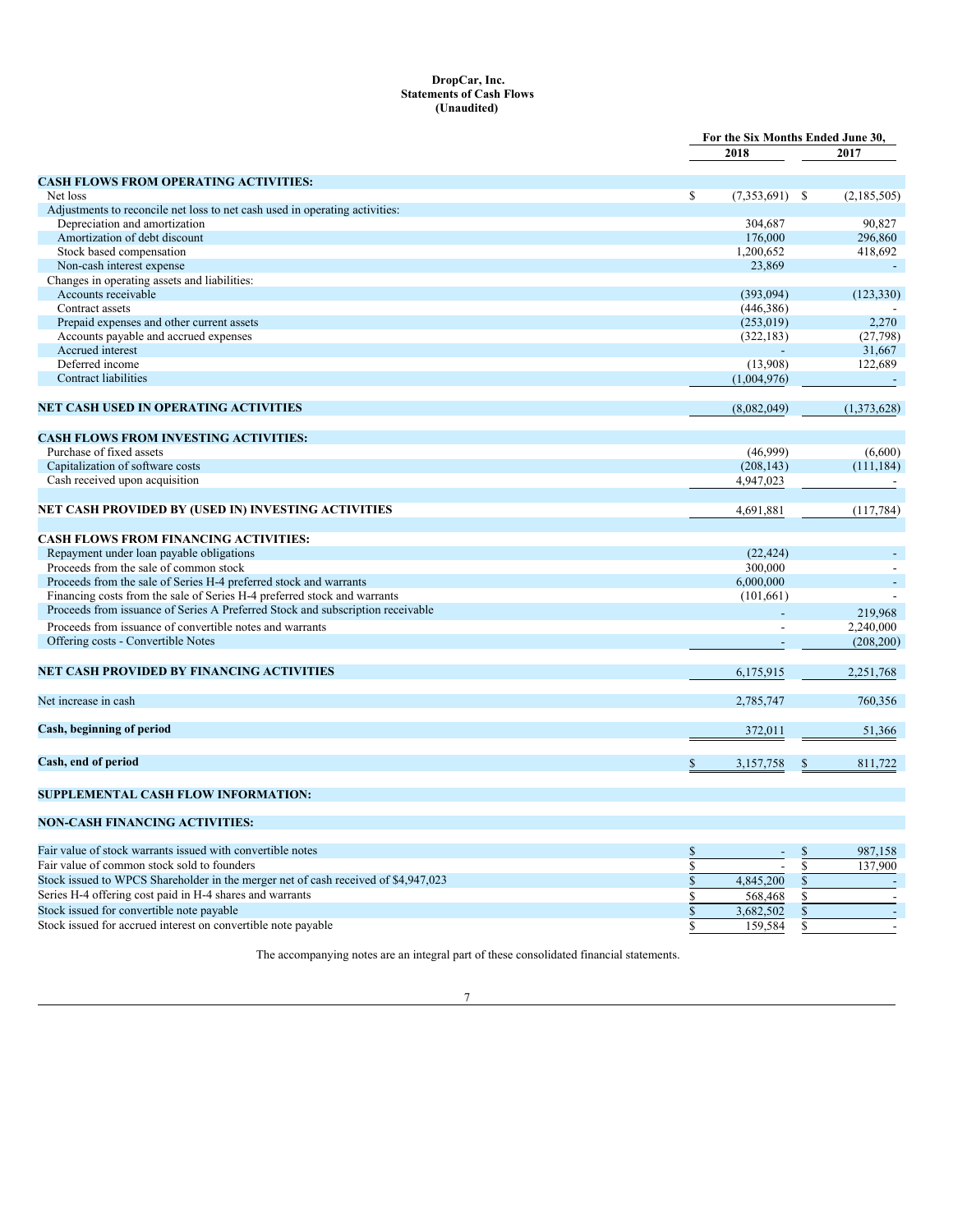#### <span id="page-7-0"></span>**DropCar, Inc., and Subsidiaries** Note to Consolidated Financial Statements (unaudited)

# **1. The Company**

# *Reverse Merger and Exchange Ratio*

On January 30, 2018, DC Acquisition Corporation ("Merger Sub"), a wholly-owned subsidiary of WPCS International Incorporated ("WPCS"), completed its merger with and into DropCar, Inc. ("Private DropCar"), with Private DropCar surviving as a wholly owned subsidiary of WPCS. This transaction is referred to as the "Reverse Merger." The Reverse Merger was effected pursuant to an Agreement and Plan of Merger and Reorganization (the "Merger Agreement"), dated September 6, 2017, by and among WPCS, Private DropCar and Merger Sub.

As a result of the Reverse Merger, each outstanding share of Private DropCar share capital (including shares of Private DropCar share capital issued upon the conversion of outstanding convertible debt) automatically converted into the right to receive approximately 0.3273 shares of WPCS's common stock, par value \$0.0001 per share (the "Exchange Ratio"). Following the closing of the Reverse Merger, holders of WPCS's common stock immediately prior to the Reverse Merger owned approximately 22.9% on a fully diluted basis, and holders of Private DropCar common stock immediately prior to the Reverse Merger owned approximately 77.1% on a fully diluted basis, of WPCS's common stock.

The Reverse Merger has been accounted for as a reverse acquisition under the acquisition method of accounting where Private DropCar is considered the accounting acquirer and WPCS is the acquired company for financial reporting purposes. Private DropCar was determined to be the accounting acquirer based on the terms of the Merger Agreement and other factors, such as relative voting rights and the composition of the combined company's board of directors and senior management, which was deemed to have control. The pre-acquisition financial statements of Private DropCar became the historical financial statements of WPCS following the Reverse Merger. The historical financial statements, outstanding shares and all other historical share information have been adjusted by multiplying the respective share amount by the Exchange Ratio as if the Exchange Ratio had been in effect for all periods presented.

Immediately following the Reverse Merger, the combined company changed its name from WPCS International Incorporation to DropCar, Inc. The combined company following the Reverse Merger may be referred to herein as "the combined company," "DropCar," or the "Company."

The Company's shares of common stock listed on The Nasdaq Capital Market, previously trading through the close of business on January 30, 2018 under the ticker symbol "WPCS," commenced trading on The Nasdaq Capital Market, on a post-Reverse Stock Split adjusted basis, under the ticker symbol "DCAR" on January 31, 2018.

#### *Acquisition Accounting*

The fair value of WPCS assets acquired and liabilities assumed was based upon management's estimates assisted by an independent third-party valuation firm. The assumptions are subject to change within the measurement period up to one year from date of acquisition. Critical estimates in valuing certain intangible assets include, but are not limited to, future expected cash flows from customer relationships and the trade name, present value and discount rates. Management's estimates of fair value are based upon assumptions believed to be reasonable, but which are inherently uncertain and unpredictable and, as a result, actual results may differ from estimates.

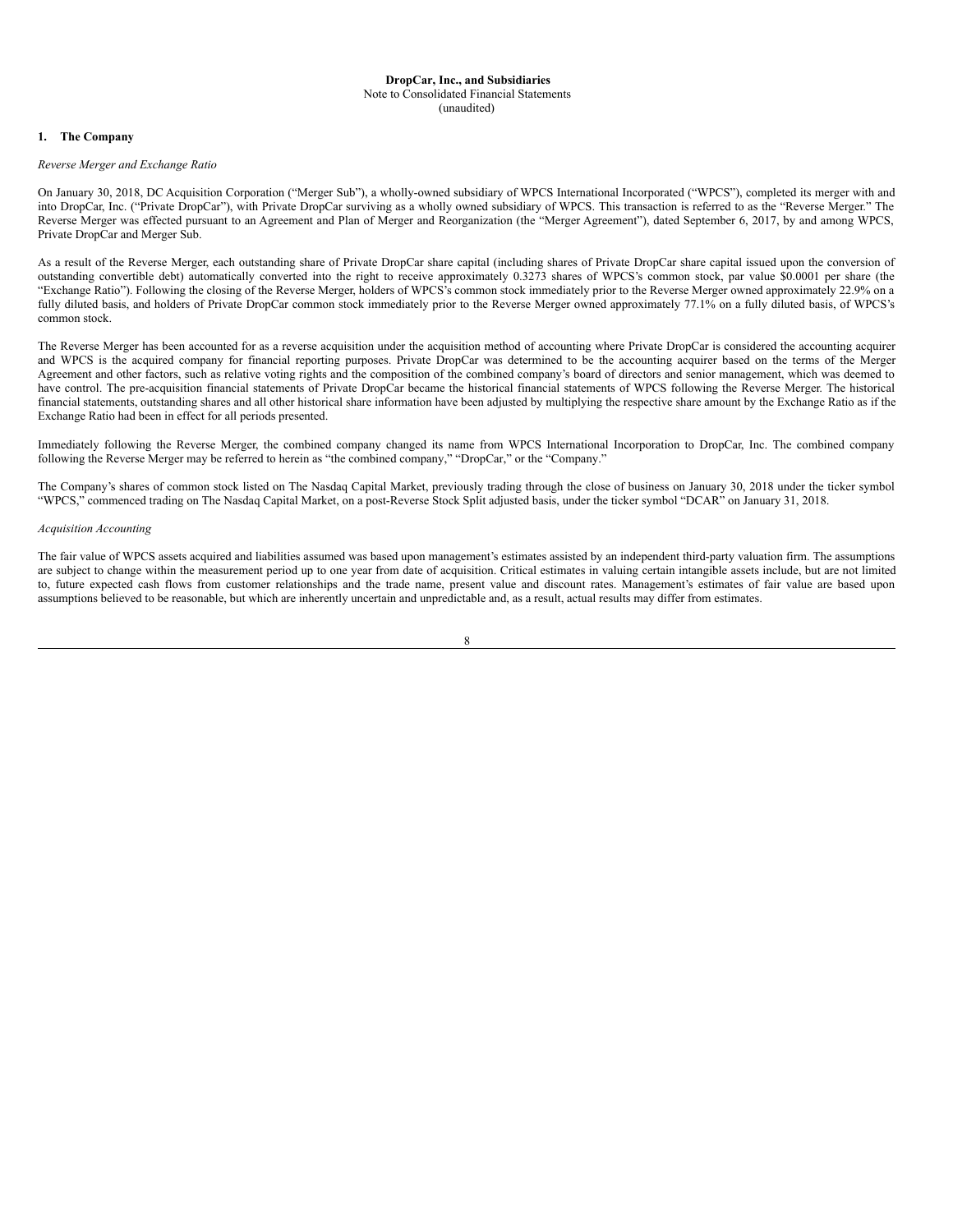# **DropCar, Inc., and Subsidiaries** Note to Consolidated Financial Statements

(unaudited)

The purchase price allocation of \$9.8 million was as follows:

| Fair value of equity consideration, 4,685,164 common shares | S.       | 9,792,000   |
|-------------------------------------------------------------|----------|-------------|
| Liability assumed: notes payable                            |          | 158,000     |
| Total purchase price consideration                          |          | 9,950,000   |
|                                                             |          |             |
| Tangible assets                                             |          |             |
| Net working capital (1)                                     | <b>D</b> | 6,664,000   |
| Deferred revenue                                            |          | (2,300,000) |
| Fixed assets & equipment                                    |          | 376,000     |
|                                                             |          |             |
| Intangible assets $(2)$                                     |          |             |
| Customer contracts                                          |          | 1,200,000   |
| Trade name                                                  |          | 600,000     |
| Goodwill                                                    |          | 3,410,000   |
|                                                             |          |             |
| Total allocation of purchase price consideration            | D        | 9.950.000   |

(1) Net working capital consists of cash of \$4,947,000; accounts receivable and contract assets of \$3,934,000; other assets of \$318,000; and accrued liabilities of \$2,535,000.

(2) The useful lives related to the acquired customer relationships and trade name are expected to be approximately 10 years.

The following summarized unaudited consolidated pro forma information shows the results of operations of the Company had the reverse acquisition occurred on January 1, 2018 and 2017, respectively:

|                                              | Pro Forma (Unaudited) six months ended<br><b>June 30.</b> |             |
|----------------------------------------------|-----------------------------------------------------------|-------------|
|                                              | 2018                                                      | 2017        |
| Total revenues                               | 12,744,690                                                | 5.051.200   |
| Net loss                                     | $(8,554,010)$ \$                                          | (2,625,583) |
| Net loss per common share, basic and diluted | $(1.22)$ \$                                               | (1.54)      |

The summarized unaudited consolidated pro forma results are not necessarily indicative of results which would have occurred if the acquisition had been in effect for the periods presented. Further, the summarized unaudited consolidated pro forma results are not intended to be a projection of future results.

# **Unaudited Interim Consolidated Financial Information**

The accompanying consolidated balance sheets as of June 30, 2018, the consolidated statements of operations for the three and six months ended June 30, 2018 and 2017, the consolidated statements of cash flows for the six months ended June 30, 2018 and 2017, and the consolidated statement of stockholders' equity (deficit) for the six months ended June 30, 2018 are unaudited. These financial statements should be read in conjunction with the DropCar, Inc's. 2017 financial statements included in the Company's Form 8-K/A filed on April 2, 2018. The unaudited interim consolidated financial statements have been prepared on the same basis as the audited annual financial statements and, in the opinion of management, reflect all adjustments, which include only normal recurring adjustments, necessary for the fair statement of the Company's financial position as of June 30, 2018, and the results of its operations for the three and six months ended June 30, 2018 and 2017, and its cash flows for the six months ended June 30, 2018 and 2017. The financial data and other information disclosed in the notes to the consolidated financial statements related to the six months ended June 30, 2018 and 2017 are unaudited.

The Company has two reportable operating segments: DropCar Operating Company, Inc. ("DropCar Operating") and WPCS International Suisun City, Inc. and related subsidiaries ("WPCS").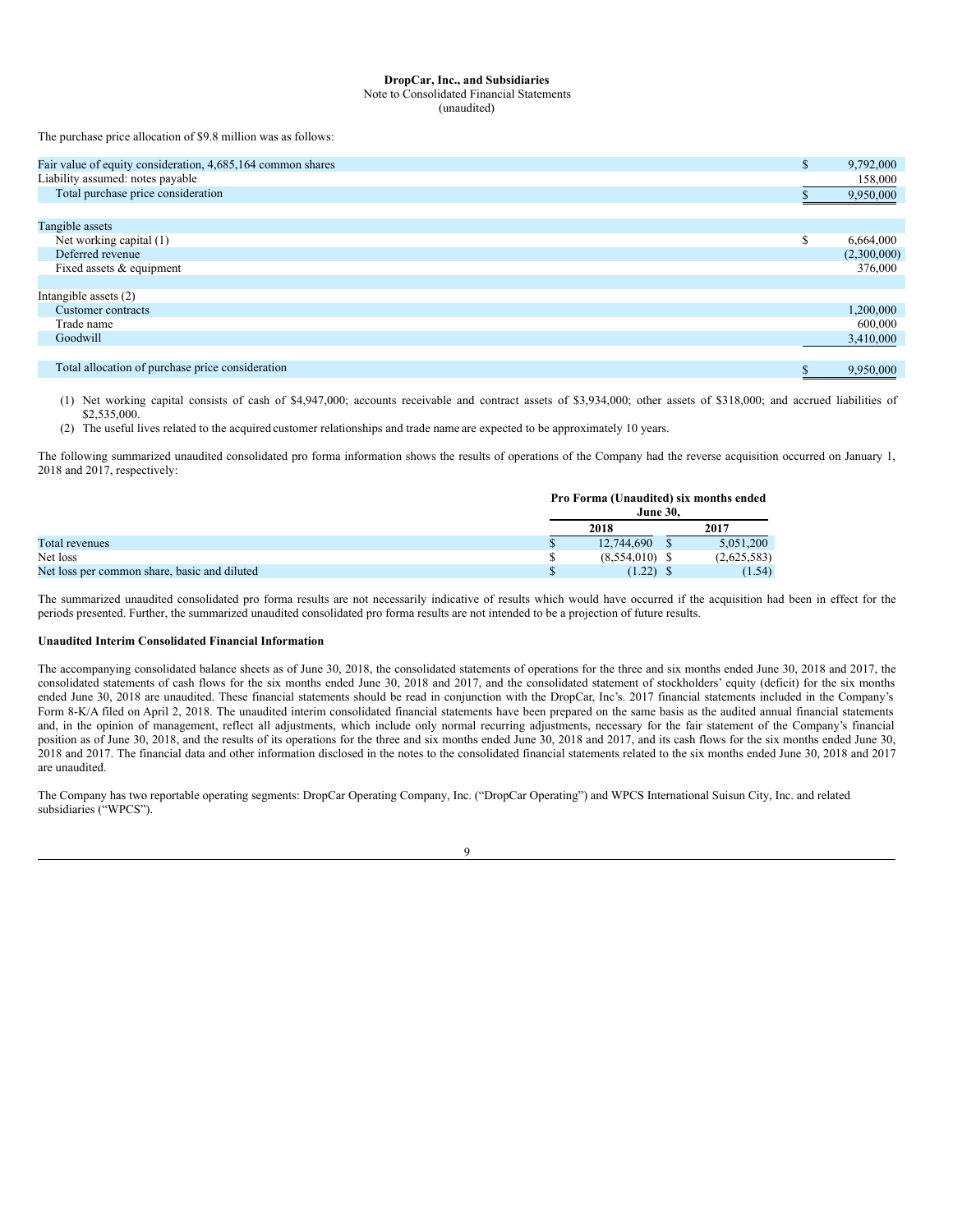#### **DropCar, Inc., and Subsidiaries** Note to Consolidated Financial Statements (unaudited)

# **DropCar Operating**

DropCar Operating is a provider of automotive vehicle support, fleet logistics, and concierge services for both consumers and the automotive industry. Its cloud-based Enterprise Vehicle Assistance and Logistics ("VAL") platform and mobile application ("app") assists consumers and automotive-related companies to reduce the costs, hassles and inefficiencies of owning a car, or fleet of cars, in urban centers. As further discussed in Note 10 "Subsequent Events", in July 2018, DropCar Operating launched its Mobility Cloud platform which provides automotive-related businesses with a 100% self-serve SaaS version of its VAL platform to manage their own operations and drivers, as well as customer relationship management ("CRM") tools that enable their clients to schedule and track their vehicles for service pickup and delivery. DropCar Operating's Mobility Cloud also provides access to private APIs (application programming interface) which automotive-businesses can use to integrate DropCar Operating's logistics and field support directly into their own applications and processes natively, to create more seamless client experiences.

On the enterprise side, OEMs, dealers, and other service providers in the automotive space are increasingly being challenged with consumers who have limited time to bring in their vehicles for maintenance and service, making it difficult to retain valuable post-sale service contracts or scheduled consumer maintenance and service appointments. Additionally, many of the vehicle support centers for automotive providers (i.e., dealerships, including body work and diagnostic shops) have moved out of urban areas thus making it more challenging for OEMs and dealers in urban areas to provide convenient and efficient service for their consumer and business clientele. Similarly, shared mobility providers and other fleet managers, such as rental car companies, face a similar urban mobility challenge: getting cars to and from service bays, rebalancing vehicle availability to meet demand and getting vehicles from dealer lots to fleet locations.

While DropCar Operating's business-to-business ("B2B") and business-to-consumer ("B2C") services generate revenue and help meet the unmet demand for vehicle support services, DropCar Operating is also building-out a platform and customer base that it believes positions it well for developments in the automotive space when vehicle ownership becomes more subscription based with transportation services and concierge options well-suited to match a customer's immediate needs.

To date, the Company operates primarily in the New York metropolitan area. InMay 2018, we expanded operations with our B2B business in San Francisco and in June 2018 we expanded operations with our B2B business in Washington DC, both new market expansions are with a major original equipment manufacturer ("OEM") customer.

## **WPCS**

WPCS provides low voltage communication infrastructure services. WPCS specializes in the installation and service of low voltage communications, voice and data networks, security systems, audio-visual solutions, and distributed antenna systems and provide experienced project management and deliver complex projects to key vertical markets that include healthcare, education, transportation, energy and utilities, oil and gas, manufacturing, commercial real estate, financial, and government, etc.

# **2. Summary of Significant Accounting Policies**

# **Liquidity and Basis of Presentation**

The Company has a limited operating history and the sales and income potential of its business and market are unproven. As of June 30, 2018, the Company has an accumulated deficit of \$17.3 million and has experienced net losses each year since its inception. The Company anticipates that it will continue to incur net losses into the foreseeable future and will need to raise additional capital to continue. The Company's cash is not sufficient to fund its operations into the first quarter of 2019. These factors raise substantial doubt about the Company's ability to continue as a going concern for the twelve months following the date of the filing of this Form 10-Q.

Management's plan includes raising funds from outside investors and, as further discussed in Note 10 "Subsequent Events", through the potential sale of the assets of the Company's subsidiary, WPCS International Suisan City, Inc. However, there is no assurance that outside funding will be available to the Company, outside funding will be obtained on favorable terms or will provide the Company with sufficient capital to meet its objectives. These financial statements do not include any adjustments relating to the recoverability and classification of assets, carrying amounts or the amount and classification of liabilities that may be required should the Company be unable to continue as a going concern.

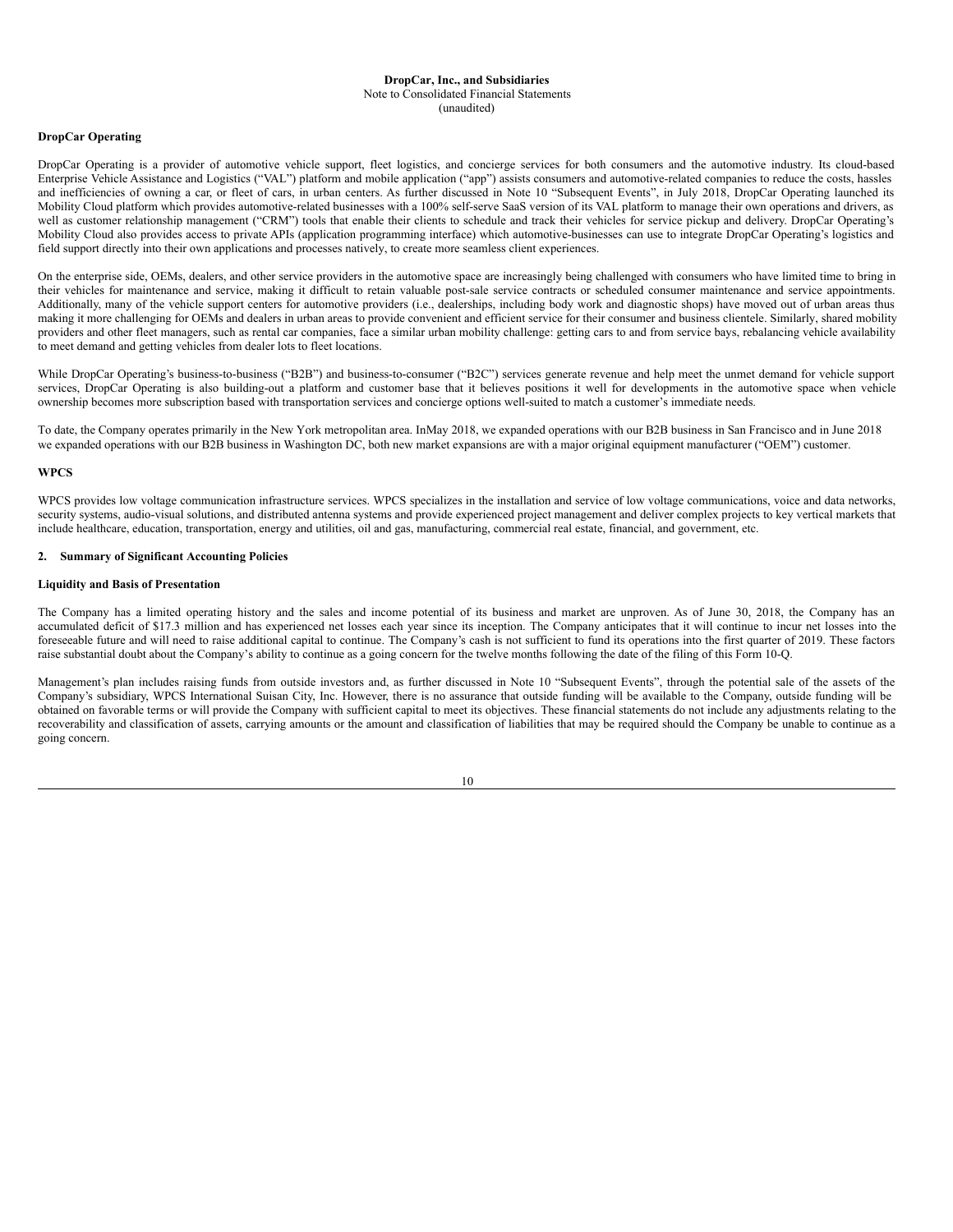# Note to Consolidated Financial Statements

(unaudited)

The accompanying unaudited consolidated financial statements should be read in conjunction with the audited financial statements and notes thereto included in the Company's Form 8-K/A filed with the SEC on April 2, 2018. The accompanying consolidated financial statements have been prepared in accordance with accounting principles generally accepted in the United States ("GAAP") for interim financial information, the instructions for Form 10-Q and the rules and regulations of the SEC. Accordingly, since they are interim statements, the accompanying consolidated financial statements do not include all of the information and notes required by GAAP for annual financial statements, but reflect all adjustments consisting of normal, recurring adjustments, that are necessary for a fair presentation of the financial position, results of operations and cash flows for the interim periods presented. Interim results are not necessarily indicative of the results that may be expected for any future periods. The December 31, 2017 balance sheet information was derived from the audited financial statements as of that date.

# **Use of Estimates**

The preparation of consolidated financial statements in conformity with generally accepted accounting principles requires management to make estimates and assumptions that affect the reported amounts of assets and liabilities as of the date of the financial statements, and the reported amounts of revenues and expenses during the reporting period. Actual results could differ from those estimates.

# **Principles of Consolidation**

The unaudited consolidated financial statements represent the consolidation of the accounts of the Company and its subsidiaries in conformity with GAAP. All intercompany accounts and transactions have been eliminated in consolidation.

# **Segment Reporting**

In accordance with Accounting Standard Codification ("ASC") 280 "Segment Reporting" ("ASC 280"), the Company has two operating segments, DropCar Operating and WPCS. The Company reviews the operating results of the two different segments in order to allocate resources and assess performance for the Company as a whole.

# **Revenue Recognition**

The Financial Accounting Standards Board ("FASB") issued Accounting Standards Update ("ASU") No. 2014-09, codified as ASC 606: Revenue from Contracts with Customers, which provides a single comprehensive model for entities to use in accounting for revenue arising from contracts with customers. The Company adopted ASC 606 effective January 1, 2018 using modified retrospective basis and the cumulative effect was immaterial to the financial statements.

Revenue from contracts with customers is recognized when, or as, we satisfy our performance obligations by transferring the promised goods or services to the customers. A good or service is transferred to a customer when, or as, the customer obtains control of that good or service. A performance obligation may be satisfied over time or at a point in time. Revenue from a performance obligation satisfied over time is recognized by measuring our progress in satisfying the performance obligation in a manner that depicts the transfer of the goods or services to the customer. Revenue from a performance obligation satisfied at a point in time is recognized at the point in time that we determine the customer obtains control over the promised good or service. The amount of revenue recognized reflects the consideration we expect to be entitled to in exchange for those promised goods or services (i.e., the "transaction price"). In determining the transaction price, we consider multiple factors, including the effects of variable consideration. Variable consideration is included in the transaction price only to the extent it is probable that a significant reversal in the amount of cumulative revenue recognized will not occur when the uncertainties with respect to the amount are resolved. In determining when to include variable consideration in the transaction price, we consider the range of possible outcomes, the predictive value of our past experiences, the time period of when uncertainties expect to be resolved and the amount of consideration that is susceptible to factors outside of our influence, such as the judgment and actions of third parties.

DropCar Operating contracts are generally designed to provide cash fees to us on a monthly basis or an agreed upfront rate based upon demand services. The Company's performance obligation is satisfied over time as the service is provided continuously throughout the service period. The Company recognizes revenue evenly over the service period using a time-based measure because the Company is providing a continuous service to the customer. Contracts with minimum performance guarantees or price concessions include variable consideration and are subject to the revenue constraint. The Company uses an expected value method to estimate variable consideration for minimum performance guarantees and price concessions. The Company has constrained revenue for expected price concessions during the period ending June 30, 2018.

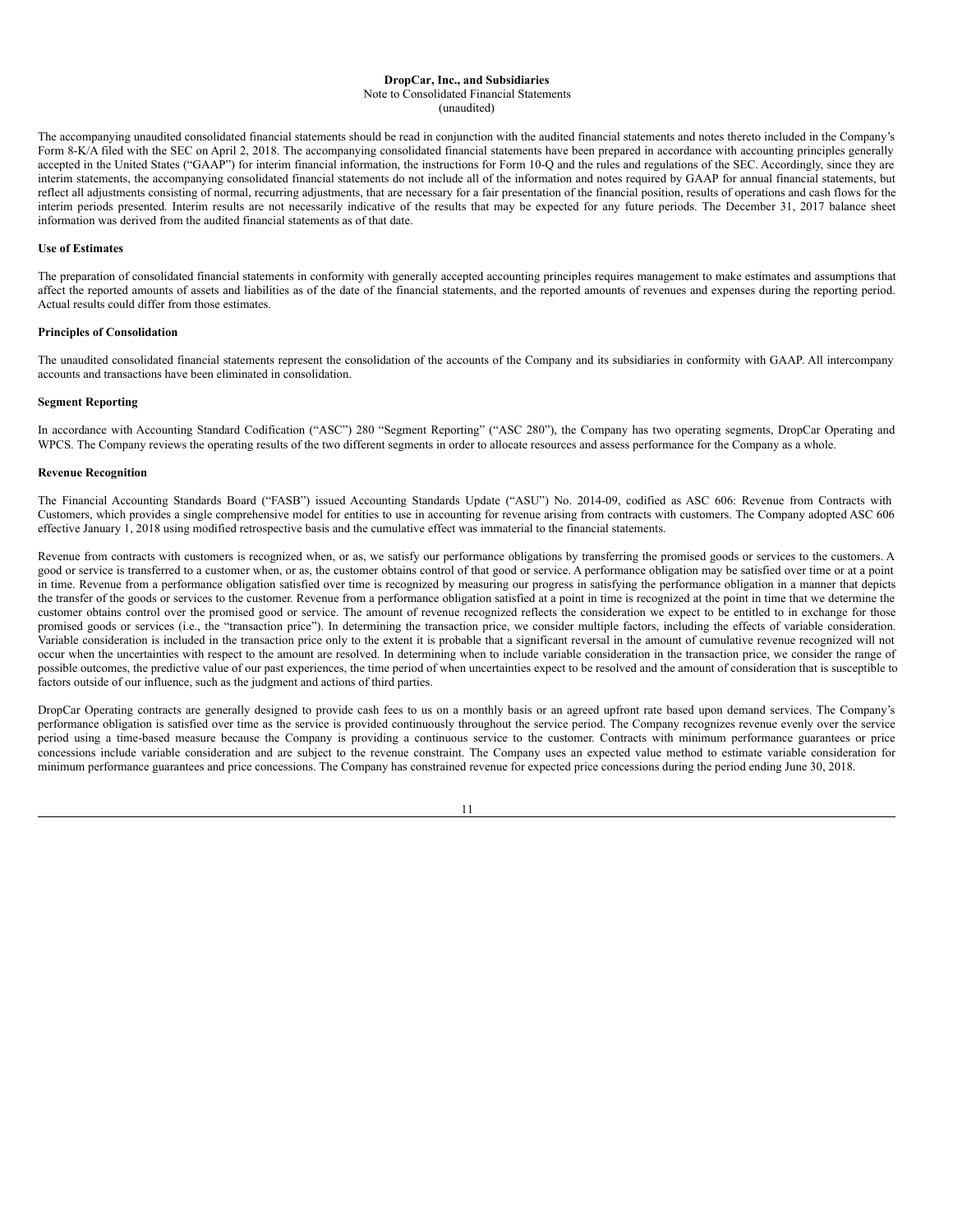# **DropCar, Inc., and Subsidiaries** Note to Consolidated Financial Statements

#### (unaudited)

# DropCar Operating

We are a provider of automotive vehicle support, fleet logistics, and concierge services for both consumers and the automotive industry. Our cloud-based Enterprise Vehicle Assistance and Logistics ("VAL") platform and mobile application ("app") assists consumers and automotive-related companies reduce the costs, hassles and inefficiencies of owning a car, or fleet of cars, in urban centers. As further discussed in Note 10 "Subsequent Events", we launched our Mobility Cloud platform which provides automotiverelated businesses with a 100% self-serve SaaS version of its VAL platform to manage our own operations and drivers, as well as customer relationship management ("CRM") tools that enable their clients to schedule and track their vehicles for service pickup and delivery. Our Mobility Cloud also provides access to private APIs (application programming interface) which automotive-businesses can use to integrate our logistics and field support directly into their own applications and processes natively, to create more seamless client experiences.

On the enterprise side, OEMs, dealers, and other service providers in the automotive space are increasingly being challenged with consumers who have limited time to bring in their vehicles for maintenance and service, making it difficult to retain valuable post-sale service contracts or scheduled consumer maintenance and service appointments. Additionally, many of the vehicle support centers for automotive providers (i.e., dealerships, including body work and diagnostic shops) have moved out of urban areas thus making it more challenging for OEMs and dealers in urban areas to provide convenient and efficient service for their consumer and business clientele. Similarly, shared mobility providers and other fleet managers, such as rental car companies, face a similar urban mobility challenge: getting cars to and from service bays, rebalancing vehicle availability to meet demand and getting vehicles from dealer lots to fleet locations.

While our business-to-business ("B2B") and business-to-consumer ("B2C") services generate revenue and help meet the unmet demand for vehicle support services, we are also building-out a platform and customer base that positions us well for developments in the automotive space where vehicle ownership becomes more subscription based with transportation services and concierge options well-suited to match a customer's immediate needs. For example, certain car manufacturers are testing new services in which customers pay the manufacturer a flat fee per month to drive a number of different models for any length of time.

The Company operates primarily in the New York metropolitan area. In May 2018, the Company started operations in its B2B business in San Francisco and in May 2018 in June 2018 in Washington DC with a major original equipment manufacturer ("OEM") customer.

# *Monthly Subscriptions*

During the second quarter DropCar Operating offered a selection of subscriptions and on-demand services which include parking, valet, and access to other services. The contract terms are on a month-to-month subscription contract with fixed monthly or contract term fees. These subscription services include a fixed number of round trip deliveries of the customer's vehicle to a designated location. The Company allocates the purchase price among the performance obligations which results in deferring revenue until the service is utilized or the service period has expired.

# *On Demand Valet and Parking Services*

During the second quarter, DropCar Operating offered its customers on demand services through its mobile application. The customer was billed at an hourly rate upon completion of the services. Revenue was recognized when the Company had satisfied all performance obligations which is upon completion of the service.

#### *DropCar 360 Services*

During the second quarter, DropCar Operating offered an additional service to its customers by offering to take the vehicle for inspection, maintenance, car washes or to fill up with gas. The customers were charged a fee in addition to the cost of the third-party services provided. Revenue was recognized when the Company had satisfied all performance obligations which is upon completion of the service.

#### *On Demand Business-To-Business*

DropCar Operating also has contracts with car dealerships and others in the automotive industry in moving their fleet of cars. Revenue is recognized at the point in time all performance obligations are satisfied which is when the Company provide the delivery service of the vehicles.

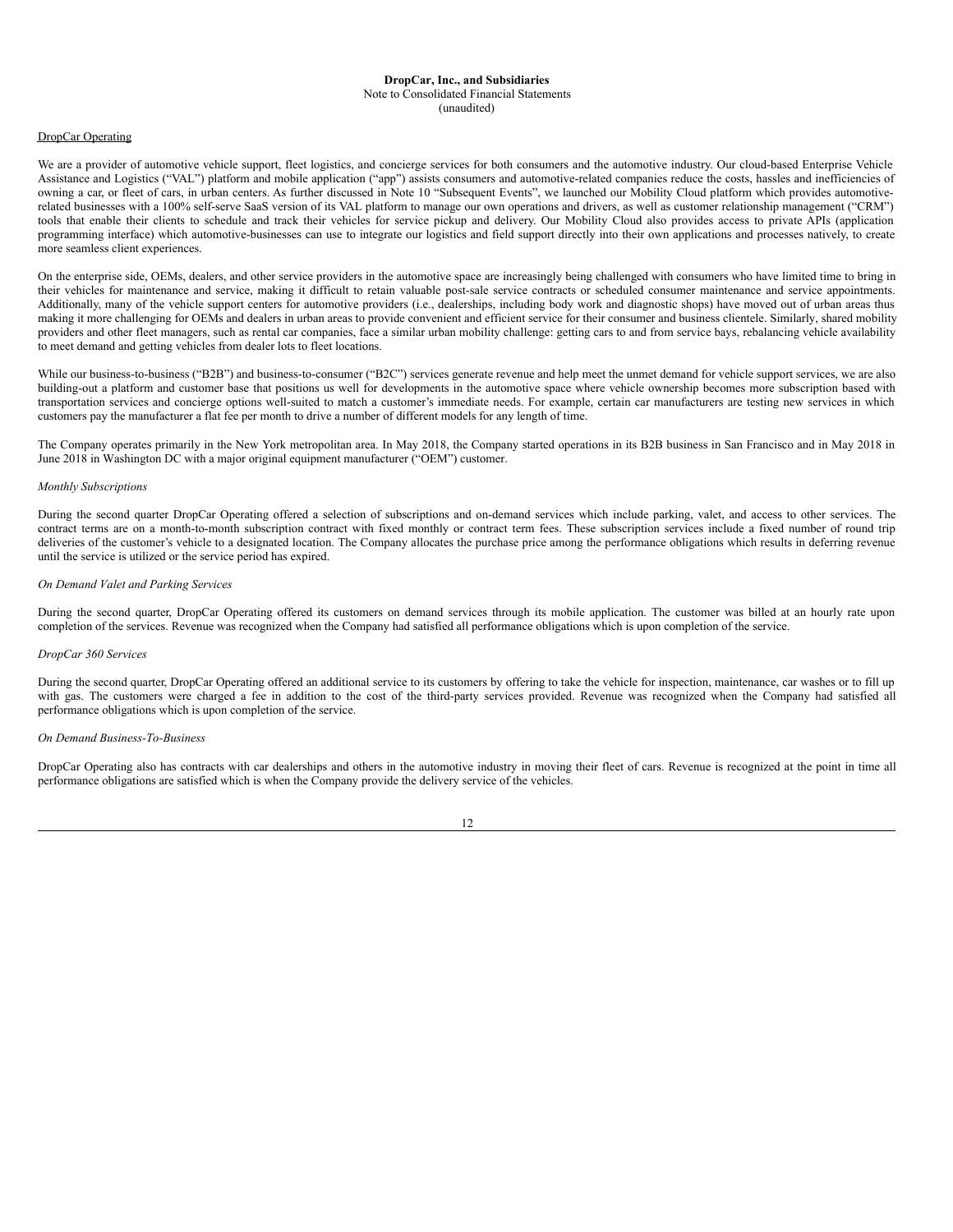# Note to Consolidated Financial Statements

(unaudited)

# WPCS

WPCS generates its revenue by offering low voltage communications infrastructure contracting services.

WPCS recognizes revenue and profit from long term contracts when it satisfies a performance obligation by transferring control of promised goods or service to a customer. Revenue is recognized over time by measuring progress toward complete satisfaction of the performance obligation.

WPCS uses an input method which recognizes revenue over time based on WPCS's labor and materials costs expended for a period as a percentage of total labor and materials costs expected to satisfy the performance obligation of delivering the overall infrastructure project. Input method is used because management believes it is the best available method that measures revenue on the basis of the company's inputs toward satisfaction of the performance obligation. Inputs costs include direct materials, direct labor, third party subcontractor services and those indirect costs related to contract performance.

WPCS has numerous contracts that are in various stages of completion. Such contracts require estimates to determine the appropriate cost and revenue recognition. Cost estimates are reviewed monthly on a contract-by-contract basis and are revised periodically throughout the life of the contract such that adjustments to profit resulting from revisions are made cumulative to the date of the revision. Significant management judgments and estimates, including the estimated cost to complete projects, which determines the project's percent complete, must be made and used in connection with the revenue recognized in the accounting period. Current estimates may be revised as additional information becomes available. If estimates of costs to complete long-term contracts indicate a loss, provision is made currently for the total loss anticipated.

The length of WPCS's contracts varies but is typically between three months and two years. Assets and liabilities related to long-term contracts are included in current assets and current liabilities in the accompanying consolidated balance sheets, as they will be liquidated in the normal course of contract completion, although this may require more than one year. Contract assets represents revenue recognized in excess of amounts billed. Contract liabilities represents billings in excess of revenue recognized.

WPCS also recognizes revenue from short-term contracts at a point in time when the services have been provided to the customer.

For maintenance contracts, revenue is recognized ratably over the service period.

# Disaggregated Revenues

The following table presents our revenues from contracts with customers disaggregated by revenue source.

|                                          | Three Months Ended June 30. |  |         |  | Six Months Ended June 30. |  |           |  |  |
|------------------------------------------|-----------------------------|--|---------|--|---------------------------|--|-----------|--|--|
|                                          | 2018                        |  | 2017    |  | 2018                      |  | 2017      |  |  |
| DropCar Operating Subscription Services  | 1,282,961                   |  | 671,202 |  | 2,639,555                 |  | 1,171,888 |  |  |
| DropCar Operating Services On-Demand     | 591,035                     |  | 218,093 |  | 926,517                   |  | 355,965   |  |  |
| DropCar Operating Revenue <sup>(1)</sup> | 1,873,996                   |  | 889.295 |  | 3,566,072                 |  | 1,527,853 |  |  |
| <b>WPCS</b> Revenue                      | 4,466,371                   |  |         |  | 7,648,849                 |  |           |  |  |
| Total Revenues <sup>(2)</sup>            | 6,340,367                   |  | 889,295 |  | 11.214.921                |  | 1,527,853 |  |  |

(1) Represents revenues recognized by type of services.

(2) All revenues are generated in the United States.

# WPCS Net Contract Liabilities

As of June 30, 2018, and January 31, 2018 (date of acquisition), WPCS net contract liabilities consisted of the following: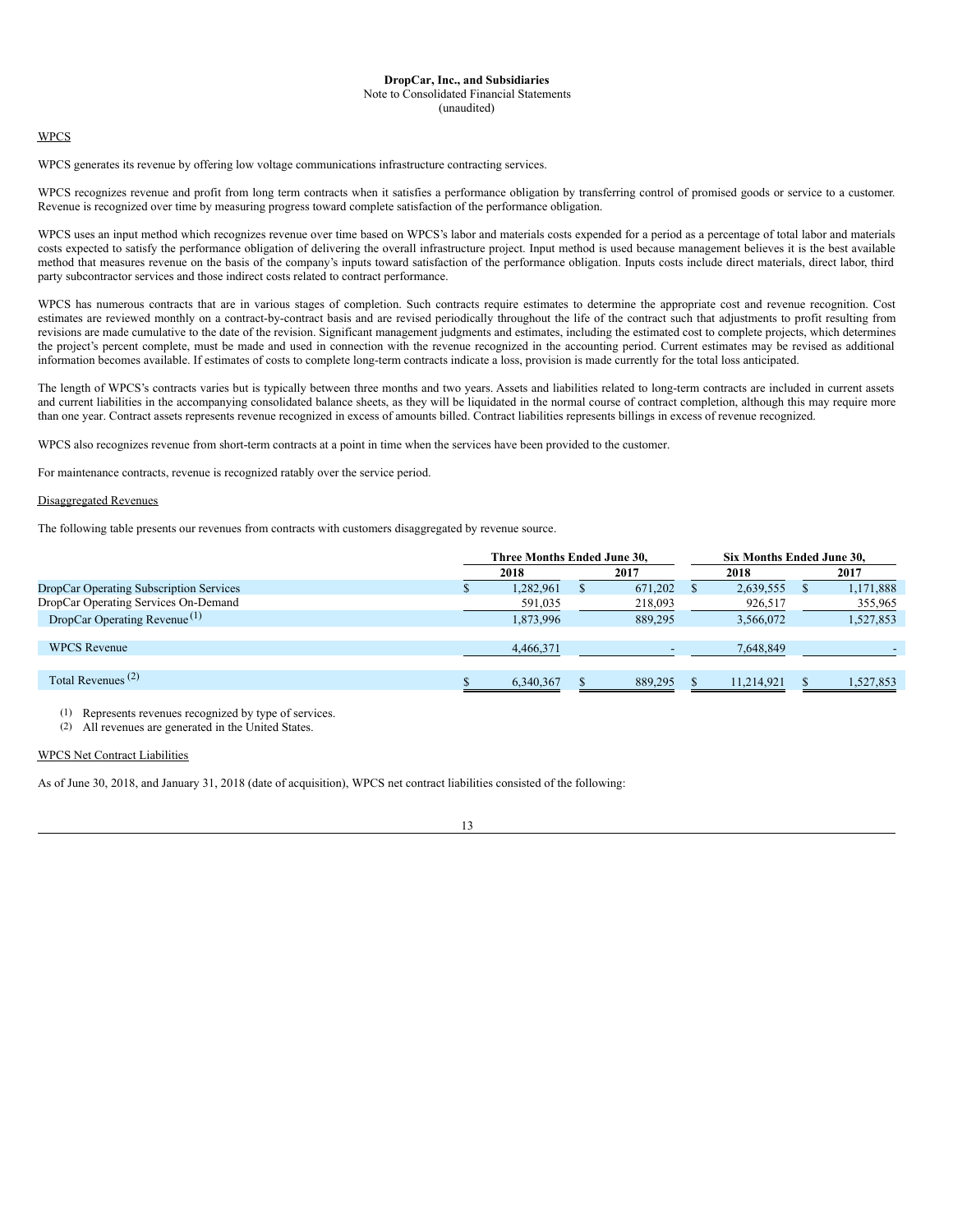# **DropCar, Inc., and Subsidiaries** Note to Consolidated Financial Statements

(unaudited)

|                                                                           | <b>June 30, 2018</b> |                          |  | <b>January 31, 2018</b> |
|---------------------------------------------------------------------------|----------------------|--------------------------|--|-------------------------|
| Contract Assets                                                           |                      | 690.150                  |  | 243,764                 |
| Contract Liabilities, current                                             |                      | (1.528.525)              |  | (2,533,501)             |
| Purchase price adjustment on date of acquisition for contract liabilities |                      | 239,064                  |  | 239,064                 |
| Contract Liabilities, non-current                                         |                      | $\overline{\phantom{a}}$ |  |                         |
| Contract liabilities, net                                                 |                      | (599.311)                |  | (2,050,673)             |

The approximately \$1.5 million decrease in net contract liabilities for the six months ended June 30, 2018 is attributable to the decrease in the net contract liability balances of WPCS's uncompleted long and short-term contracts due to completion or substantial completion of various projects which were previously billed in advance. In WPCS's contracts, amounts are billed as work progresses in accordance with agreed-upon contractual terms which are either at periodic intervals or upon satisfaction of contractual obligation. These progressive billings sometimes occur subsequent to recognition of revenue resulting in contract assets. However, some progressive billings occur before recognition of revenue which results into contract liabilities. These liabilities are liquidated when revenues are recognized by satisfying the performance obligations. There was no impairment of any contract assets recognized during the period.

# WPCS Backlog

The following table summarizes changed in the WPCS backlog during the six months ended June 30, 2018:

|                                        |             | <b>Six Months Ended</b><br><b>June 30,</b> |
|----------------------------------------|-------------|--------------------------------------------|
|                                        | 2018        | 2017                                       |
| $Backlog$ $-$ beginning of period      | 13,262,563  |                                            |
| New awards                             | 11,432,670  |                                            |
| Adjustments and cancellations, net (1) | 1,579,037   |                                            |
| Work performed                         | (7,645,711) |                                            |
| $Backlog$ – end of period              | 18,628,559  |                                            |

The net adjustments and cancellation for the period are primarily due to change orders and other project scope adjustments.

# WPCS Remaining Unsatisfied Performance Obligations

WPCS's remaining or unsatisfied performance obligation at June 30, 2018 was \$18.6 million. Remaining or unsatisfied performance obligation are comprised of original contract amounts and change orders for which WPCS has obtained written confirmations. These remaining unsatisfied performance obligation increases with awards of new contracts and decreases as WPCS performs work and recognize revenue on existing contracts. The table below includes an estimate as to when WPCS anticipates recognizing revenue from these unsatisfied performance obligations.

|                                        | Within one vear | <b>Greater than one vear</b> |
|----------------------------------------|-----------------|------------------------------|
| Remaining performance obligations:     |                 |                              |
| Unsatisfied Performance Obligation     | 15.910.202      | 2.718.357                    |
| Total remaining performance obligation | 15.910.202      | 2,718,357                    |

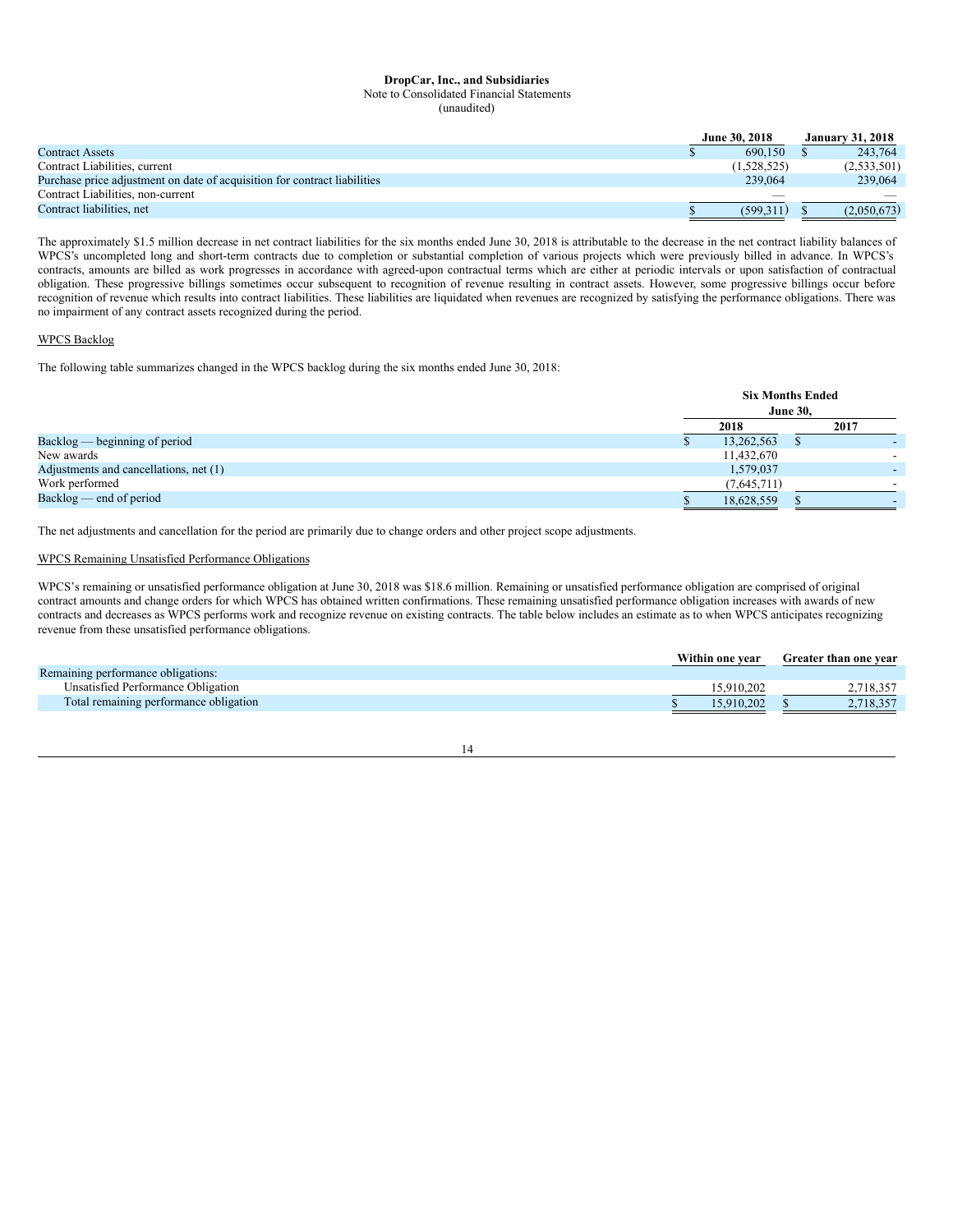#### Note to Consolidated Financial Statements

# (unaudited)

# **Employee Stock-Based Compensation**

The Company recognizes all employee share-based compensation as a cost in the financial statements. Equity-classified awards principally related to stock options, restricted stock units ("RSUs") and equity-based compensation, are measured at the grant date fair value of the award. The Company determines grant date fair value of stock option awards using the Black-Scholes option-pricing model. The fair value of RSUs are determined using the closing price of the Company's common stock on the grant date. For service-based vesting grants, expense is recognized over the requisite service period based on the number of options or shares expected to ultimately vest. Forfeitures are estimated at the date of grant and revised when actual or expected forfeiture activity differs materially from original estimates.

The Company has one equity incentive plan, the 2014 Equity Incentive Plan (the "Plan"). As of June 30, 2018, there were 30,764 shares reserved for future issuance under the Plan.

# **Intangible Assets**

Intangible assets consist of purchased customer contracts and the WPCS tradename that were acquired in the Reverse Merger. Intangible assets with definite lives are amortized on a straight-line basis over their estimated useful lives and are reviewed for impairment when indications of impairment are present or when events occur indicating a potential impairment.

## **Goodwill**

Goodwill represents the excess of purchase price over fair value of net assets acquired in the Reverse Merger and is not amortized. Goodwill is subject to impairment testing at least annually or when a triggering event occurs that could indicate a potential impairment. In accordance with ASC 350, the Company assesses goodwill for impairment at the reporting unit level. A reporting unit is an operating segment or one level below the operating segment. The Company has determined that it has two operating segments as its reporting units, DropCar Operating and WPCS. All of the goodwill is recorded at the WPCS reporting unit.

# **Property and Equipment**

The Company accounts for property and equipment at cost less accumulated depreciation. The Company computes depreciation using the straight-line method over the estimated useful lives of the assets. The Company generally depreciates property and equipment over a period of three to seven years. Depreciation for property and equipment commences once they are ready for its intended use.

# **Impairment of Long-Lived Assets**

Long-lived assets are primarily comprised of intangible assets, property and equipment, and capitalized software costs. The Company evaluates its Long-Lived Assets for impairment whenever events or changes in circumstances indicate the carrying value of an asset or group of assets may not be recoverable. If these circumstances exist, recoverability of assets to be held and used is measured by a comparison of the carrying amount of an asset group to future undiscounted net cash flows expected to be generated by the asset group. If such assets are considered to be impaired, the impairment to be recognized is measured by the amount by which the carrying amount of the assets exceeds the fair value of the assets. There were no impairments to long-lived assets for the periods ending June 30, 2018 and 2017.

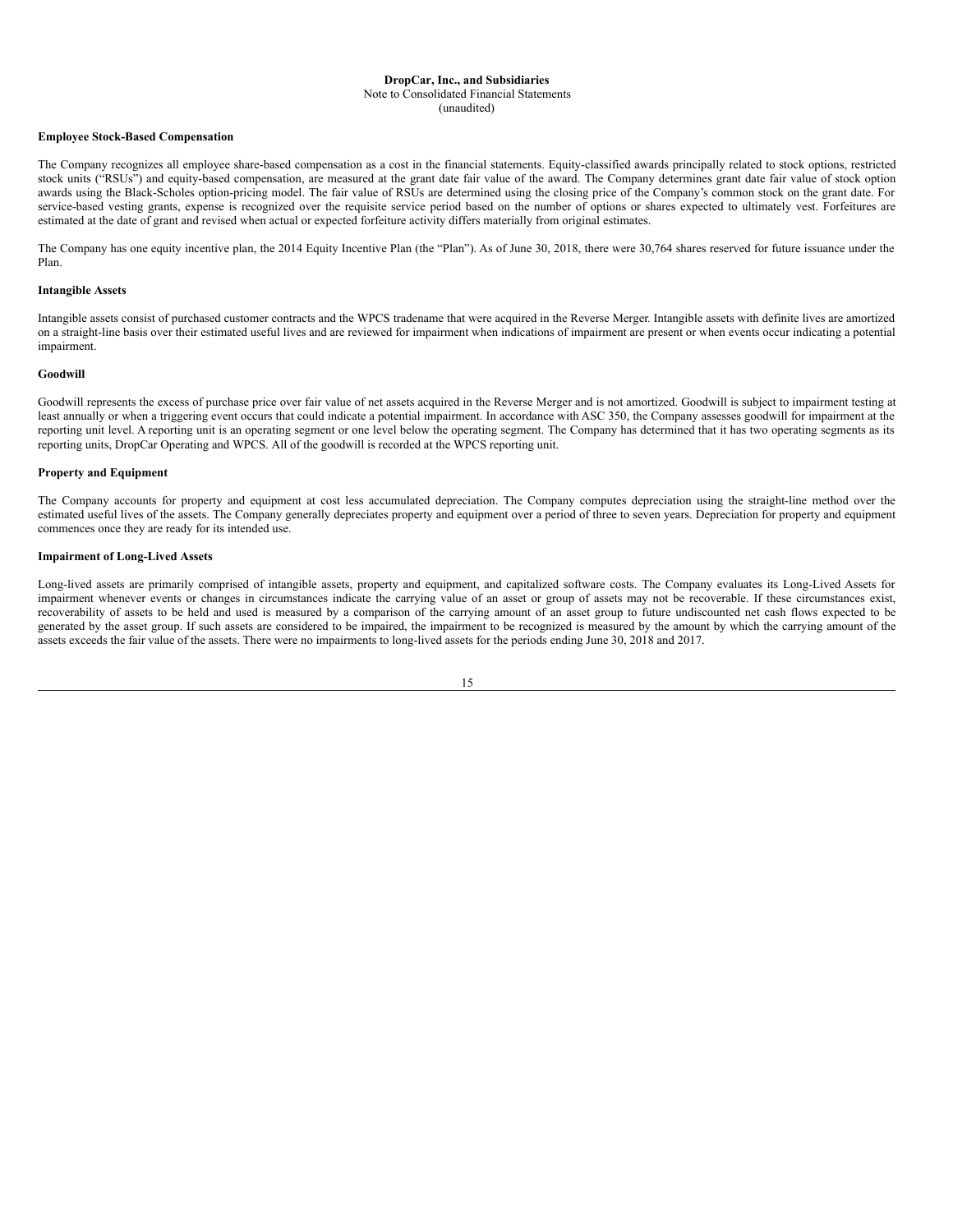#### Note to Consolidated Financial Statements

(unaudited)

# **Income Taxes**

The Company provides for income taxes using the asset and liability approach. Deferred tax assets and liabilities are recorded based on the differences between the financial statement and tax bases of assets and liabilities and the tax rates in effect when these differences are expected to reverse. Deferred tax assets are reduced by a valuation allowance if, based on the weight of available evidence, it is more likely than not that some or all of the deferred tax assets will not be realized. As of June 30, 2018, and December 31, 2017, the Company had a full valuation allowance against deferred tax assets.

The Tax Cuts and Jobs Act (the "Tax Act"), enacted on December 22, 2017, among other things, permanently lowered the statutory federal corporate tax rate from 35% to 21%, effective for tax years including or beginning January 1, 2018. Under the guidance of ASC 740, "Income Taxes" ("ASC 740"), the Company revalued its net deferred tax assets on the date of enactment based on the reduction in the overall future tax benefit expected to be realized at the lower tax rate implemented by the new legislation. Although in the normal course of business the Company is required to make estimates and assumptions for certain tax items which cannot be fully determined at period end, the Company did not identify items for which the income tax effects of the Tax Act have not been completed as of June 30, 2018 and, therefore, considers its accounting for the tax effects of the Tax Act on its deferred tax assets and liabilities to be complete as of June 30, 2018.

# **Fair Value Measurements**

The Company accounts for financial instruments in accordance with ASC 820, "Fair Value Measurements and Disclosures" ("ASC 820"). ASC 820 establishes a fair value hierarchy that prioritizes the inputs to valuation techniques used to measure fair value. The hierarchy gives the highest priority to unadjusted quoted prices in active markets for identical assets or liabilities (Level 1 measurements) and the lowest priority to unobservable inputs (Level 3 measurements). The three levels of the fair value hierarchy under ASC 820 are described below:

Level 1 – Unadjusted quoted prices in active markets that are accessible at the measurement date for identical, unrestricted assets or liabilities;

Level 2 – Quoted prices in markets that are not active or financial instruments for which all significant inputs are observable, either directly or indirectly; and

Level 3 – Prices or valuations that require inputs that are both significant to the fair value measurement and unobservable.

Financial instruments with carrying values approximating fair value include cash, accounts receivable, accounts payable and accrued expenses, deferred income, accrued interest and loans payable, due to their short-term nature.

# **Earnings/Loss Per Share**

Basic earnings per share is computed by dividing net loss attributable to common shareholders (the numerator) by the weighted-average number of common shares outstanding (the denominator) for the period. Diluted earnings per share are computed by assuming that any dilutive convertible securities outstanding were converted, with related preferred stock dividend requirements and outstanding common shares adjusted accordingly. It also assumes that outstanding common shares were increased by shares issuable upon exercise of those stock options for which market price exceeds the exercise price, less shares which could have been purchased by us with the related proceeds. In periods of losses, diluted loss per share is computed on the same basis as basic loss per share as the inclusion of any other potential shares outstanding would be anti-dilutive.

The following securities were excluded from weighted average diluted common shares outstanding because their inclusion would have been antidilutive.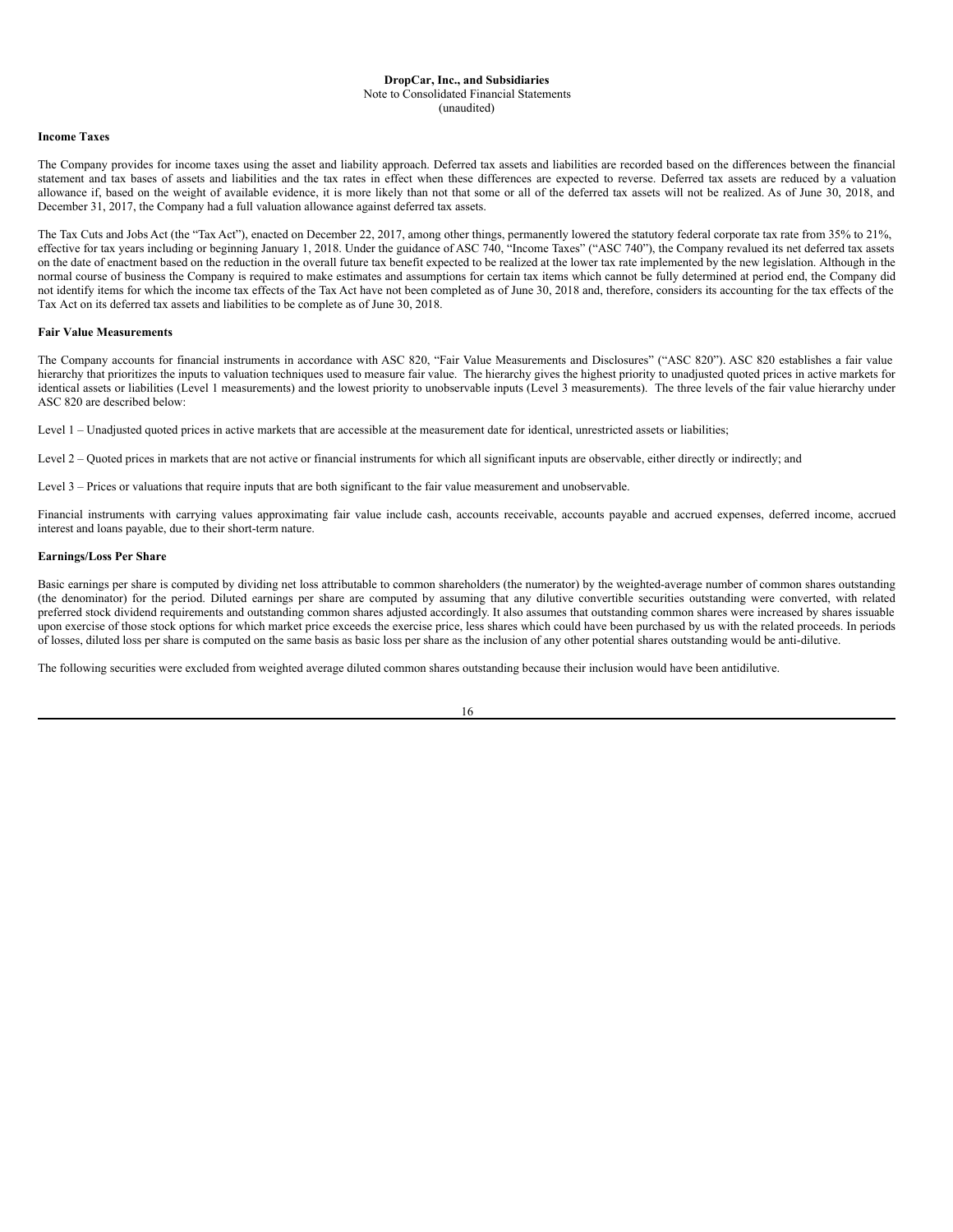Note to Consolidated Financial Statements

(unaudited)

|                                                                      | As of June 30, |           |  |
|----------------------------------------------------------------------|----------------|-----------|--|
|                                                                      | 2018           | 2017      |  |
| Common stock equivalents:                                            |                |           |  |
| Common stock options                                                 | 1,212,349      |           |  |
| Series A, H-1, H-3, H-4, I and Merger common stock purchase warrants | 3,511,840      |           |  |
| Series H, H-3, and H-4 Convertible Preferred Stock                   | 2,739,225      |           |  |
| Restricted shares (unvested)                                         | 1,467,858      |           |  |
| Convertible notes                                                    |                | 379,842   |  |
| Series seed preferred stock                                          |                | 275,691   |  |
| Series A preferred stock                                             |                | 611,944   |  |
| Totals                                                               | 8,931,272      | 1,267,477 |  |

## **Adoption of New Accounting Standards**

In May 2014, the FASB issued ASU No. 2014-09, Revenue from Contracts with Customers. Under the new standard, revenue is recognized at the time a good or service is transferred to a customer for the amount of consideration for which the entity expects to be entitled for that specific good or service. Entities may use a full retrospective approach or on a prospective basis and report the cumulative effect as of the date of adoption. The Company adopted the new standard on January 1, 2018 using prospective basis and the cumulative effect was immaterial to the financial statements. The new standard also requires enhanced disclosures about the nature, amount, timing and uncertainty of revenue and cash flows arising from customer contracts.

In July 2017, the FASB issued ASU No. 2017-11, Earnings Per Share (Topic 260); Distinguishing Liabilities from Equity (Topic 480); Derivatives and Hedging (Topic 815): (Part I) Accounting for Certain Financial Instruments with Down Round Features. These amendments simplify the accounting for certain financial instruments with down round features. The amendments require companies to disregard the down round feature when assessing whether the instrument is indexed to its own stock, for purposes of determining liability or equity classification. The adoption of this standard on January 1, 2018 did not have a material effect on the Company's financial statements.

In January 2017, the FASB issued ASU 2017-01, Business Combinations (Topic 805): Clarifying the Definition of a Business. The new guidance dictates that, when substantially all of the fair value of the gross assets acquired (or disposed of) is concentrated in a single identifiable asset or a group of similar identifiable assets, it should be treated as an acquisition or disposal of an asset. The guidance was adopted as of January 1, 2018 and did not have a material effect on the Company's financial statements.

# **Recently Issued Accounting Standards**

From time to time, new accounting pronouncements are issued by the FASB or other standard setting bodies. Unless otherwise discussed, the Company believes that the impact of recently issued standards that are not yet effective will not have a material impact on its consolidated financial position or results of operations upon adoption.

In February 2016, the FASB issued ASU No. 2016-02, amended and codified as Topic 842, Leases. The new standard establishes a right-of-use ("ROU") model that requires a lessee to record a ROU asset and a lease liability on the balance sheet for all leases with terms longer than 12 months. Leases will be classified as either finance or operating, with classification affecting the pattern of expense recognition in the income statement. The new standard is effective for fiscal years beginning after December 15, 2018, including interim periods within those fiscal years. Either a prospective approved or a modified retrospective transition approach is required for lessees for capital and operating leases existing at, or entered into after, the beginning of the earliest comparative period presented in the financial statements, with certain practical expedients available. The Company is in the process of evaluating the impact of this guidance on its consolidated financial statements and related disclosures; however, based on the Company's current operating leases, it is expected to have a material impact on the Company's consolidated balance sheet by increasing assets and liabilities.

In January 2017, the FASB issued Accounting Standards Update No. 2017-04 (ASU 2017-04), Intangibles-Goodwill and Other (Topic 350): Simplifying the Test for Goodwill Impairment. ASU 2017-04 eliminates step two of the goodwill impairment test and specifies that goodwill impairment should be measured by comparing the fair value of a reporting unit with its carrying amount. Additionally, the amount of goodwill allocated to each reporting unit with a zero or negative carrying amount of net assets should be disclosed. ASU 2017-04 is effective for annual or interim goodwill impairment tests performed in fiscal years beginning after December 15, 2019; early adoption is permitted. The Company currently anticipates that the adoption of ASU 2017-04 will not have a material impact on its consolidated financial statements.

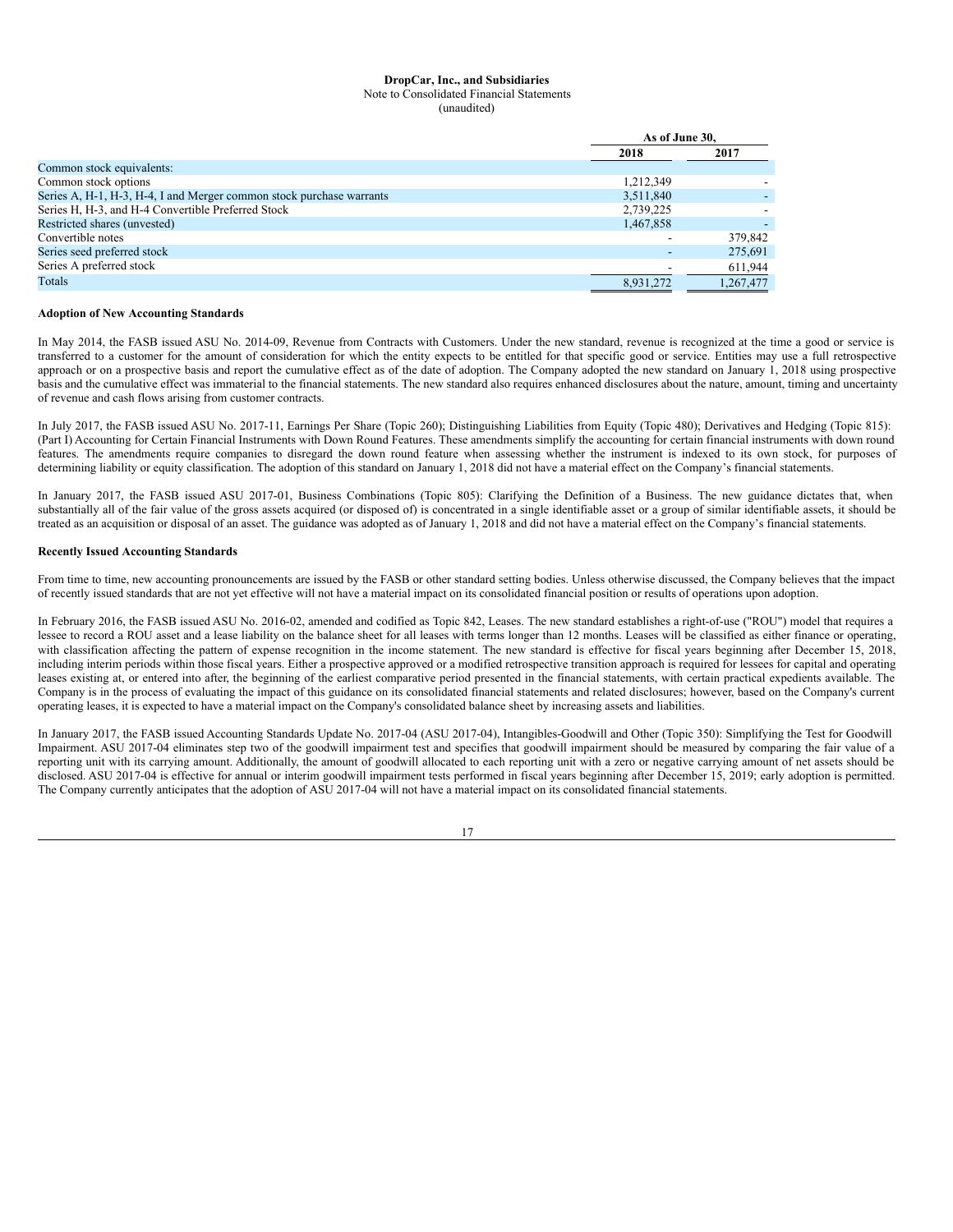# Note to Consolidated Financial Statements

(unaudited)

In June 2018, the FASB issued ASU 2018-07, Compensation – Stock Compensation (Topic 718): Improvements to Nonemployee Share-Based Payment Accounting, which simplifies the accounting for nonemployee share-based payment transactions. The amendments specify that Topic 718 applies to all share-based payment transactions in which simplifies the accounting for nonemployee share-bas a grantor acquires goods or services to be used or consumed in a grantor's own operations by issuing share-based payment awards. The standard will be effective in the first quarter of 2020, although early adoption is permitted. The Company is currently evaluating the effect the adoption of this ASU will have on its consolidated financial statements.

# **3. Concentrations**

# *Accounts Receivable*

The concentration of WPCS accounts receivable are as follows:

|            | As of         |                          |  |  |
|------------|---------------|--------------------------|--|--|
|            | June 30, 2018 | December 31, 2017        |  |  |
| Customer A | 29%           | $\overline{\phantom{0}}$ |  |  |
| Customer B | 16%           | $\overline{\phantom{0}}$ |  |  |
| Customer C | 11%           | $\overline{\phantom{0}}$ |  |  |

*Revenue Recognition*

The concentration of WPCS revenue recognition are as follows:

|            |      | For the three<br>months ended<br><b>June 30,</b> |      | For the six<br>months ended<br><b>June 30,</b> |  |  |
|------------|------|--------------------------------------------------|------|------------------------------------------------|--|--|
|            | 2018 | 2017                                             | 2018 | 2017                                           |  |  |
| Customer A | 12%  |                                                  | 16%  |                                                |  |  |
| Customer B | 10%  |                                                  | 11%  |                                                |  |  |
| Customer C | 7%   |                                                  | 10%  |                                                |  |  |

For the six months ended June 30, 2018 and 2017, the DropCar Operating segment did not have any customers in excess of 10% of accounts receivable or revenue.

# **4. Capitalized Software**

Capitalized software consists of the following as of June 30, 2018 and December 31, 2017:

|                          |           | June 30, 2018 December 31, 2017 |
|--------------------------|-----------|---------------------------------|
| Software                 | 1.112.526 | 904.383                         |
| Accumulated amortization | (474,375  | (314,799)                       |
| Total                    | 638.151   | 589.584                         |

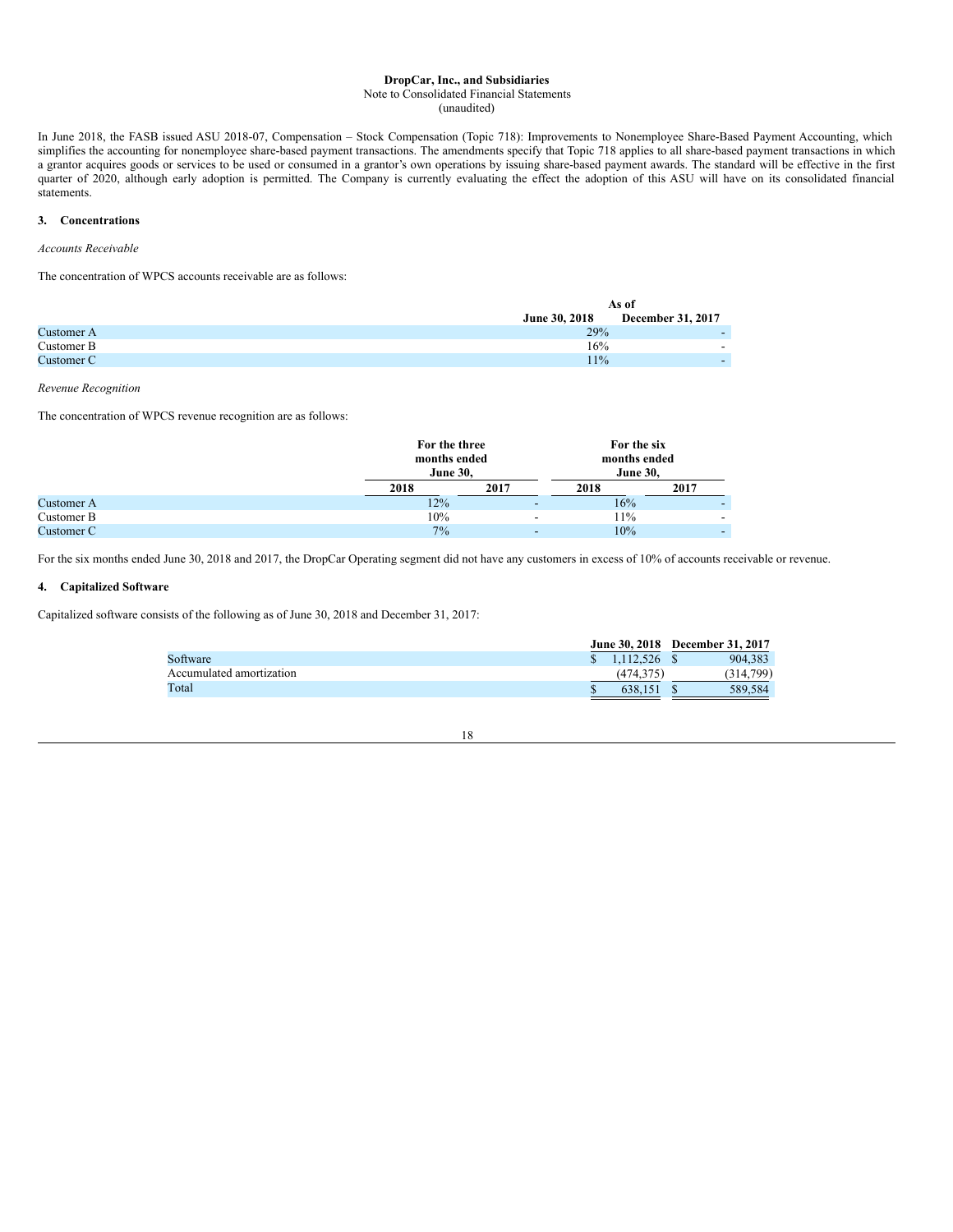# **DropCar, Inc., and Subsidiaries** Note to Consolidated Financial Statements

(unaudited)

Amortization expense for the three months ended June 30, 2018 and 2017, was \$81,392 and \$45,487, respectively. Amortization expense for the six months ended June 30, 2018 and 2017 was \$159,576 and \$90,827, respectively.

# **5. Convertible Notes Payable**

During the year ended December 31, 2017, the Company issued convertible notes totaling \$4,840,000 and warrants to acquire 878,146 shares of common stock at an exercise price of \$9.84 per share in connection with the convertible notes (the "Notes"). The Notes all had a maturity date of one year from the date of issuance, and accrued interest at a rate of 6% per annum, compounded annually. The Notes were convertible at \$5.90 per share and, including accrued interest, were converted into 847,819 shares of common stock in connection with the Reverse Merger. At June 30, 2018 and December 31, 2017, the aggregate carrying value of the Notes was \$0 and \$3,506,502, respectively.

# **6. Loans Payable**

Loans payable relate to vehicles. These loans mature at various times from 2018 through 2022. The stated interest rate on the loans range from 0% to 5%. As of June 30, 2018, and 2017 the carrying value of loans payable was \$135,793 and \$0 respectively. Estimated future payments over the next five years are \$54,174 in 2018, \$40,288 in 2019, \$27,151 in 2020, \$11,023 in 2021 and \$3,157 in 2022 respectively.

#### **7. Commitments**

## **Lease Agreements**

The Company has short term leases for office space in New York City that expire on August 31, 2018.

The Company leases its office facilities in California for WPCS pursuant to a noncancelable operating lease expiring in February 2021.

For the three months ended June 30, 2018 and 2017, rent expense for the Company's facilities was \$66,000 and \$9,000, respectively. For the six months ended June 30, 2018 and 2017, rent expense for the Company's facilities was \$109,000 and \$18,000, respectively.

# **Litigation**

The Company's DropCar Operating segment is subject to various legal proceedings and claims, either asserted or unasserted, which arise in the ordinary course of business that it believes are incidental to the operation of its business. While the outcome of these claims cannot be predicted with certainty, management does not believe that the outcome of any of these legal matters will have a material adverse effect on its results of operations, financial positions or cash flows.

In February 2018, DropCar was served an Amended Summons and Complaint in the Supreme Court of the City of New York, Bronx county originally served solely on an individual, a former DropCar customer, for injuries sustained by plaintiffs alleging such injuries were caused by either the customer, a DropCar valet operating the customer's vehicle or an unknown driver operating customer's vehicle. DropCar to date has cooperated with the NYC Police Department and no charges have been brought against any employee of DropCar. DropCar has referred the matter to its insurance carrier.

On February 9, 2016, a DropCar employee was transporting a customer's vehicle when the vehicle caught fire. On November 22, 2016, an insurance company (as subrogee of the vehicle's owner) filed for indemnification and subrogation against the Company in the Supreme Court of the State of New York County of New York. Management believes that it is not responsible for the damage caused by the vehicle fire and that the fire was not due to any negligence on the part of the DropCar and that the resolution will not have a material outcome.

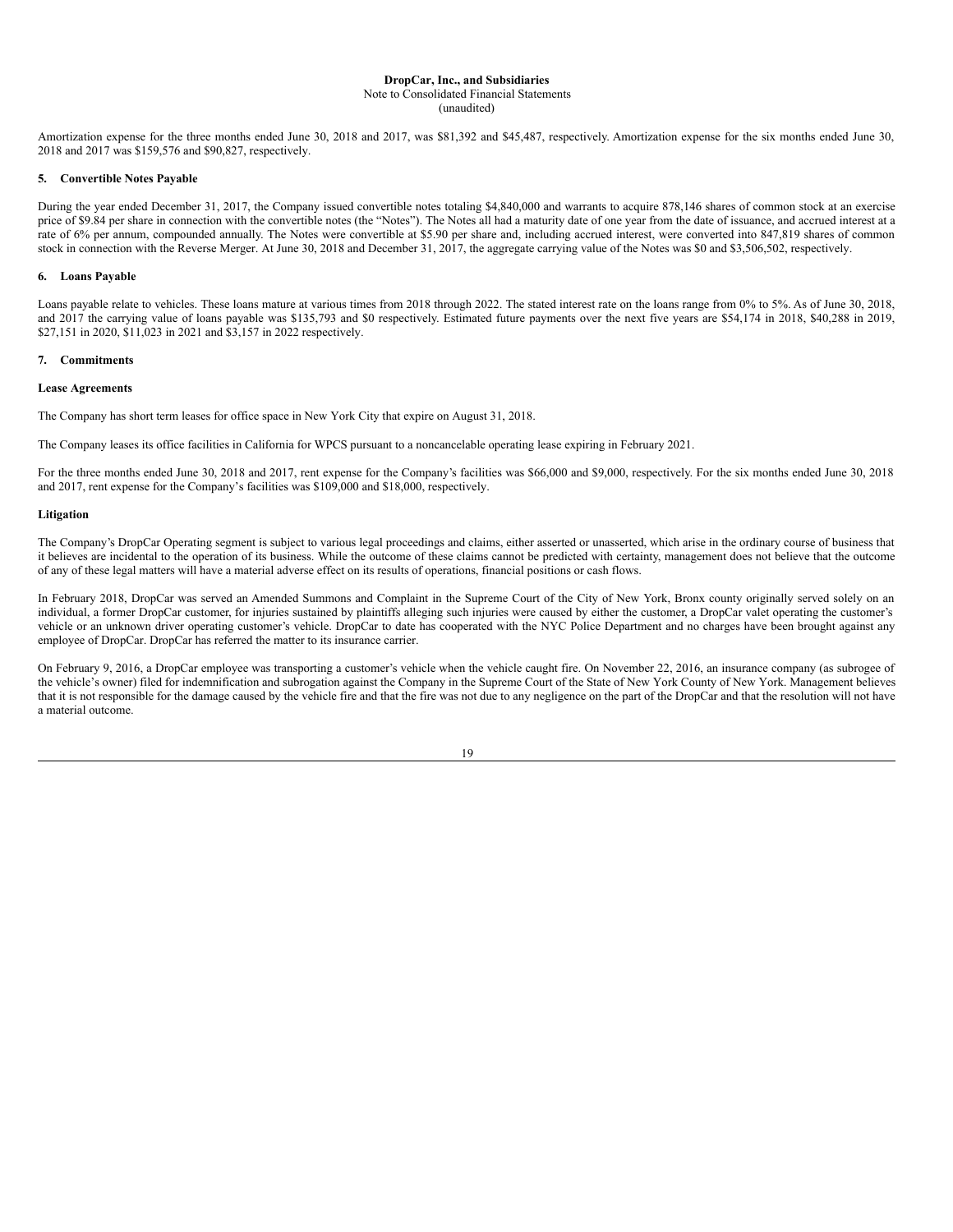# Note to Consolidated Financial Statements

#### (unaudited)

# **Other**

As of December 31, 2017, the Company had accrued approximately \$96,000 for the potential settlement of multiple employment disputes. During the six months ended June 30, 2018, approximately \$44,000 of this amount was settled upon payment. An additional \$30,000 was expensed and accrued for potential settlements during the three months ended June 30, 2018. As of June 30, 2018, approximately \$82,000 remains accrued for the potential settlement of employment disputes.

On March 23, 2018, DropCar was made aware of an audit being conducted by the New York State Department of Labor ("DOL") regarding a claim filed by an employee. The DOL is investigating whether DropCar properly paid overtime for which DropCar has raised several defenses. In addition, the DOL is conducting its audit to determine whether the Company owes spread of hours pay (an hour's pay for each day an employee worked or was scheduled for a period over ten hours in a day). If the DOL determines that monies are owed, the DOL will seek a backpay order, which management believes will not, either individually or in the aggregate, have a material adverse effect on DropCar's business, consolidated financial position, results of operations or cash flows.

# **8. Stockholders' Equity**

# **Common Stock**

On January 18, 2018, the Company sold 60,340 shares of common stock for proceeds of \$300,000.

On January 30, 2018, the Company converted \$3,682,502, the net carrying value of the principal balance of \$4,840,000 convertible notes payable, into 820,710 shares of common stock just prior to the Reverse Merger.

During the period ended June 30, 2018, the Company converted \$159,584 of accrued interest related to the convertible notes into 27,109 shares of common stock.

During the period ended June 30, 2018, the Company granted 20,000 shares of common stock to a service provider and recorded \$31,800 as general and administrative expense in the Company's consolidated statements of operations.

## **Preferred Stock**

*Series Seed*

On January 30, 2018, the Company converted 275,691 shares of Series Seed Preferred Stock into common stock in connection with the Reverse Merger.

*Series A*

On January 30, 2018, the Company converted 611,944 shares of Series A Preferred Stock into common stock in connection with the Reverse Merger.

*Series H Convertible*

On January 30, 2018, in accordance with the Merger the Company issued 8 shares of Series H Convertible Preferred Stock.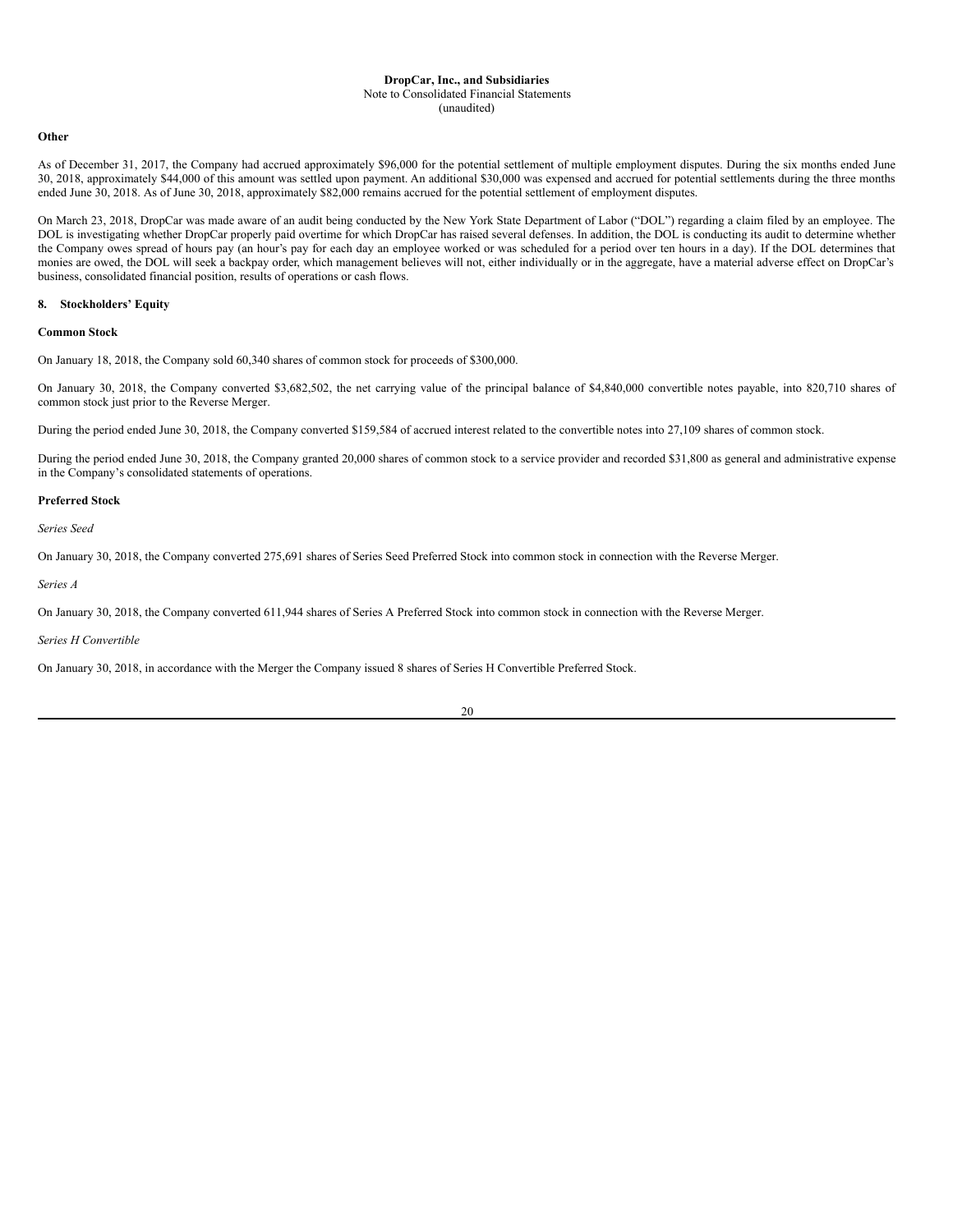#### **DropCar, Inc., and Subsidiaries** Note to Consolidated Financial Statements

(unaudited)

# *Series H-1 and H-2 Convertible*

The Company has designated 9,458 Series H-1 Preferred Stock and designated 3,500 Series H-2 Preferred Stock, none of which are outstanding.

# *Series H-3 Convertible*

On January 30, 2018, in accordance with the Merger the Company issued 2,189 shares of Series H-3 Convertible Preferred Stock.

# *Series H-4 Convertible*

On March 8, 2018, the Company entered into a Securities Purchase Agreement (the "Securities Purchase Agreement") with investors pursuant to which the Company issued to the Investors an aggregate of 25,472 shares of the Company's newly designated Series H-4 Convertible Preferred Stock, par value \$0.0001 per share (the "Series H-4 Shares") convertible into 2,547,200 shares of common stock of the Company, and warrants to purchase 2,547,200 shares of common stock of the Company, with an exercise price of \$2.60 per share, subject to adjustments (the "Warrants"). The purchase price per Series H-4 Share and warrant was \$235.50, equal to (i) the closing price of the Common Stock on the Nasdaq Capital Market on March 7, 2018, plus \$0.125 multiplied by (ii) 100. The aggregate purchase price for the Series H-4 Shares and Warrants was approximately \$6.0 million. Subject to certain ownership limitations, the Warrants are immediately exercisable from the issuance date and are exercisable for a period of five years from the issuance date.

On March 8, 2018, the Company filed the Certificate of Designations, Preferences and Rights of the Series H-4 Convertible Preferred Stock (the "Certificate of Designation") with the Secretary of State of the State of Delaware, establishing and designating the rights, powers and preferences of the Series H-4 Convertible Preferred Stock (the "Series H-4 Stock"). The Company designated up to 30,000 shares of Series H-4 Stock and each share has a stated value of \$235.50 (the "Stated Value"). Each share of Series H-4 Stock is convertible at any time at the option of the holder thereof, into a number of shares of Common Stock determined by dividing the Stated Value by the initial conversion price of \$2.355 per share, subject to a 9.99% blocker provision. The Series H-4 Stock has the same dividend rights as the Common Stock, and no voting rights except as provided for in the Certificate of Designation or as otherwise required by law. In the event of any liquidation or dissolution of the Company, the Series H-4 Stock ranks senior to the Common Stock in the distribution of assets, to the extent legally available for distribution

# **Stock Based Compensation**

# *Service Based Restricted Stock Units*

On February 28, 2018, the Company issued 1,467,858 restricted stock units ("RSUs") to two members of management. The RSUs vest on the one-year anniversary from the grant date. The RSUs were valued using the fair market value of the Company's closing stock price on the date of grant totaling \$3,243,966 which is being amortized over the vesting period.

At June 30, 2018, unamortized stock compensation for the RSUs was \$2,159,630, which will be recognized over the next 8 months.

# *Service Based Warrants*

On March 8, 2018, in connection with the financing discussed above, the Company issued 1,371 Series H-4 Shares and 137,100 common stock Warrants to a service provider. The Company valued these Warrants using the Black-Scholes option pricing model with the following inputs: exercise price of \$2.60; fair market value of underlying stock of \$2.20; expected term of 5 years; risk free rate of 2.63%; volatility of 120.63%; and dividend yield of 0%. For the six months ended June 30, 2018, the Company recorded the fair market value of the Series H-4 Shares and warrants as an increase and decrease to additional paid in capital in the amount of \$568,648 as these services were provided in connection with the sale of the Series H-4 shares.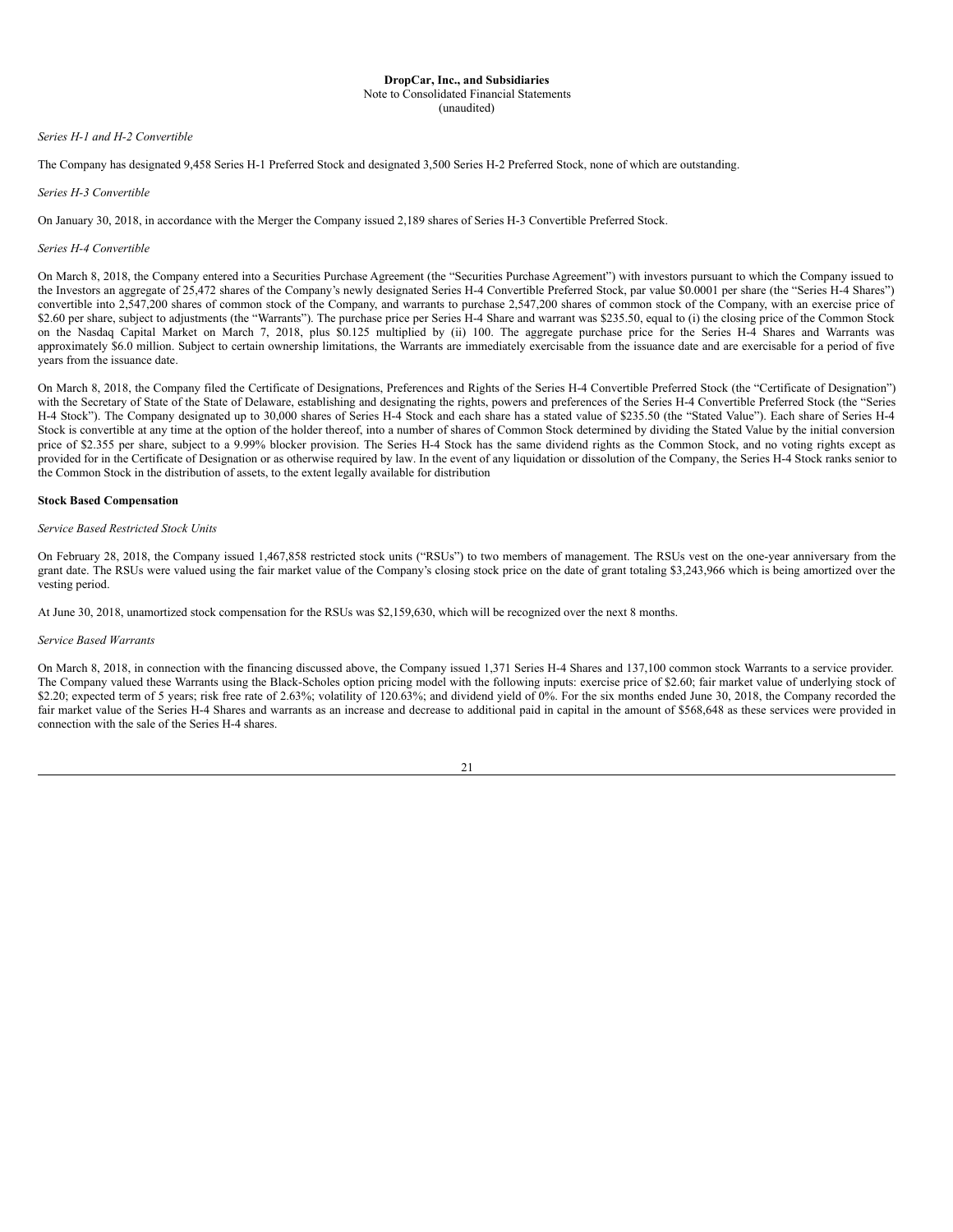#### Note to Consolidated Financial Statements

(unaudited)

*Employee and Non-employee Stock Options*

The following table summarizes stock option activity during the six months ended June 30, 2018:

|                                  | <b>Shares</b><br>Underlying<br><b>Options</b> | Weighted<br>Average<br><b>Exercise Price</b> |      | Weighted<br>average<br>Remaining<br><b>Contractual Life</b><br>(vears) | Aggregate<br>Intrinsic<br>Value |
|----------------------------------|-----------------------------------------------|----------------------------------------------|------|------------------------------------------------------------------------|---------------------------------|
| Outstanding at December 31, 2017 | $\overline{\phantom{0}}$                      |                                              |      |                                                                        |                                 |
| Acquired in Reverse Merger       | 802,268                                       |                                              | 5.44 | 4.40                                                                   |                                 |
| Granted                          | 410,081                                       |                                              | 2.04 | 9.76                                                                   |                                 |
| Outstanding at June 30, 2018     | 1,212,349                                     |                                              | 4.29 | 8.49                                                                   |                                 |

At June 30, 2018, unamortized stock compensation for stock options was \$618,137, with a weighted-average recognition period of 2 years.

# Share Based Compensation

Stock based compensation for RSUs and options issued to employees and non-employees was recorded as part of selling, general, and administrative expense for the three months ended June 30, 2018 and 2017 in the amount of \$876,114 and \$0, respectively. Stock based compensation for RSUs and options issued to employees and nonemployees was recorded as part of selling, general, and administrative expense for the six months ended June 30, 2018 and 2017 in the amount of \$1,200,652 and \$418,692, respectively.

On May 14, 2018, the Company approved of annual option grants to the Chairman of the Board and to each non-executive member of the Board. The Chairman shall receive an annual option grant to purchase shares of common stock equal to the intrinsic value of \$30,000 and each non-executive member of the Board (other than the Chairman) shall receive an annual option grant to purchase shares of common stock equal to an intrinsic value of \$20,000, each such grant to vest in equal quarterly installments over a one-year period. The option grants are subject to stockholder approval of an amendment to the Plan increasing the number of shares available for grant thereunder and will not be granted if the Company's stockholders do not approve such an increase. The Company will fair value and record these board grants upon stockholder approval of an amendment to the Plan.

# Stock option pricing model

The fair value of the stock options granted during the three months ended June 30, 2018, was estimated at the date of grant using the Black-Scholes options pricing model with the following assumptions:

| Fair value of common stock | $$1.82 - $2.21$       |
|----------------------------|-----------------------|
| Expected volatility        | $118.10\% - 118.83\%$ |
| Dividend yield             | SO.                   |
| Risk-free interest         | $2.87\% - 3.00\%$     |
| Expected life (years)      | 5.33                  |

#### *Warrants*

On April 19, 2018, the Company entered into separate Warrant Exchange Agreements (the "Exchange Agreements") with the holders (the "Merger Warrant Holders") of existing warrants issued in the Reverse Merger (the "Merger Warrants") to purchase shares of Common Stock, pursuant to which, on the closing date, the Merger Warrant Holders exchanged each Merger Warrant for 1/3rd of a share of Common Stock and ½ of a warrant to purchase a share of Common Stock (collectively, the "Series I Warrants"). The Series I Warrants have an exercise price of \$2.30 per share. In connection with the Exchange Agreements, the Company issued an aggregate of (i) 292,714 new shares of common stock and (ii) Series I Warrants to purchase an aggregate of 439,070 shares of common stock. The Company valued the (a) stock and warrants issued in the amount of \$972,368, (b) the warrants retired in the amount of \$655,507, and (c) recorded the difference as deemed dividend in the amount of \$316,861. The warrants were valued using the Black-Scholes option-pricing model on the date of the exchange using the following assumptions: (a) fair value of common stock \$1.72, (b) expected volatility of 103% and 110%, (c) dividend yield of \$0, (d) risk-free interest rate of 2.76% and 2.94%, (e) expected life of 3 years and 4.13 years.

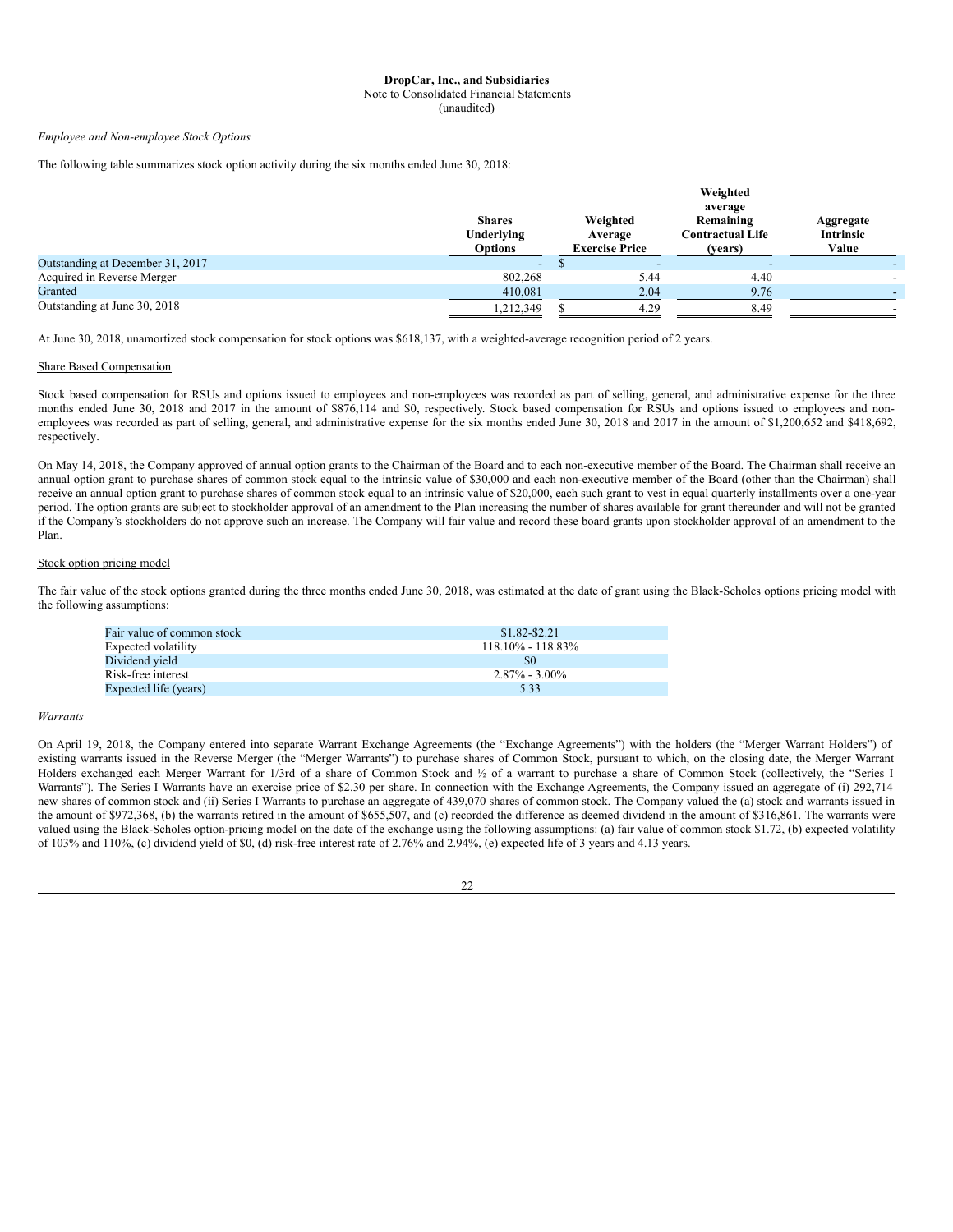Note to Consolidated Financial Statements

(unaudited)

A summary of the Company's warrants to purchase common stock activity is as follows:

|                                      |                           | <b>Weighted Average</b> |
|--------------------------------------|---------------------------|-------------------------|
|                                      | <b>Number of Warrants</b> | <b>Exercise Price</b>   |
| Outstanding, December 31, 2017       | 878,146                   | 9.84                    |
| Acquired, H-1 warrants               | 304,466                   | 4.84                    |
| Acquired, H-3 warrants               | 84,004                    | 5.52                    |
| Granted, H-4 warrants <sup>(1)</sup> | 2.684.300                 | 2.60                    |
| Granted, I warrants                  | 439,070                   | 2.30                    |
| Retired, Merger Warrants             | (878, 146)                | 9.84                    |
| Outstanding, June 30, 2018           | 3,511,840                 | 2.83                    |

(1) Excludes 1,342,150 H-4 warrants representing 150% coverage of H-4 warrants granted.

The warrants expire through the years 2020-2024.

# **9. Segment Reporting**

In accordance with FASB ASC 280, "Segment Reporting" ("ASC 280"), the Company discloses financial and descriptive information about its reportable operating segments. Operating segments are components of an enterprise about which separate financial information is available and regularly evaluated by the Company in deciding how to allocate resources and in assessing performance.

The Company follows ASC 280, which establishes standards for reporting information about operating segments in annual and interim financial statements and requires that companies report financial and descriptive information about their reportable segments based on a management approach. ASC 280 also establishes standards for related disclosures about products and services, geographic areas and major customers. The Company currently divides its operations into two operating segments: DropCar, Inc. which delivers it VAL platform and mobile application; and WPCS which specializes in the installation and service of low voltage communications.

The accounting policies of each of the segments are the same as those described in the Summary of Significant Accounting Policies. The Company evaluates performance based on revenue, gross profit contribution and assets employed. Corporate level operating costs are allocated to each segment in which they are incurred. These costs include corporate costs such as legal, audit, tax and other professional fees including those related to being a public company.

|                          |    | As of and For the Six Months Ended June 30, |             |  |  |  |
|--------------------------|----|---------------------------------------------|-------------|--|--|--|
|                          |    | 2018                                        | 2017        |  |  |  |
| <b>DropCar Operating</b> |    |                                             |             |  |  |  |
| Net Sales                | \$ | 3,566,072<br><b>S</b>                       | 1,527,853   |  |  |  |
| Gross Profit (Loss)      |    | (1,258,490)                                 | 84,732      |  |  |  |
| Net (Loss)               |    | (7,814,634)                                 | (2,185,505) |  |  |  |
| Assets                   |    | 900,233                                     | 1,490,389   |  |  |  |
|                          |    |                                             |             |  |  |  |
| <b>WPCS</b>              |    |                                             |             |  |  |  |
| Net Sales                |    | 7,648,849                                   |             |  |  |  |
| <b>Gross Profit</b>      |    | 1,721,170                                   |             |  |  |  |
| Net Income               |    | 460,943                                     |             |  |  |  |
| Assets                   |    | 13,975,295                                  |             |  |  |  |
|                          |    |                                             |             |  |  |  |
| <b>Consolidated</b>      |    |                                             |             |  |  |  |
| Net Sales                | \$ | 11,214,921<br>- S                           | 1,527,853   |  |  |  |
| Gross Profit             |    | 462,680                                     | 84,732      |  |  |  |
| Net (Loss)               |    | (7,353,691)                                 | (2,185,505) |  |  |  |
| Assets                   |    | 14,875,528                                  | 1,490,389   |  |  |  |

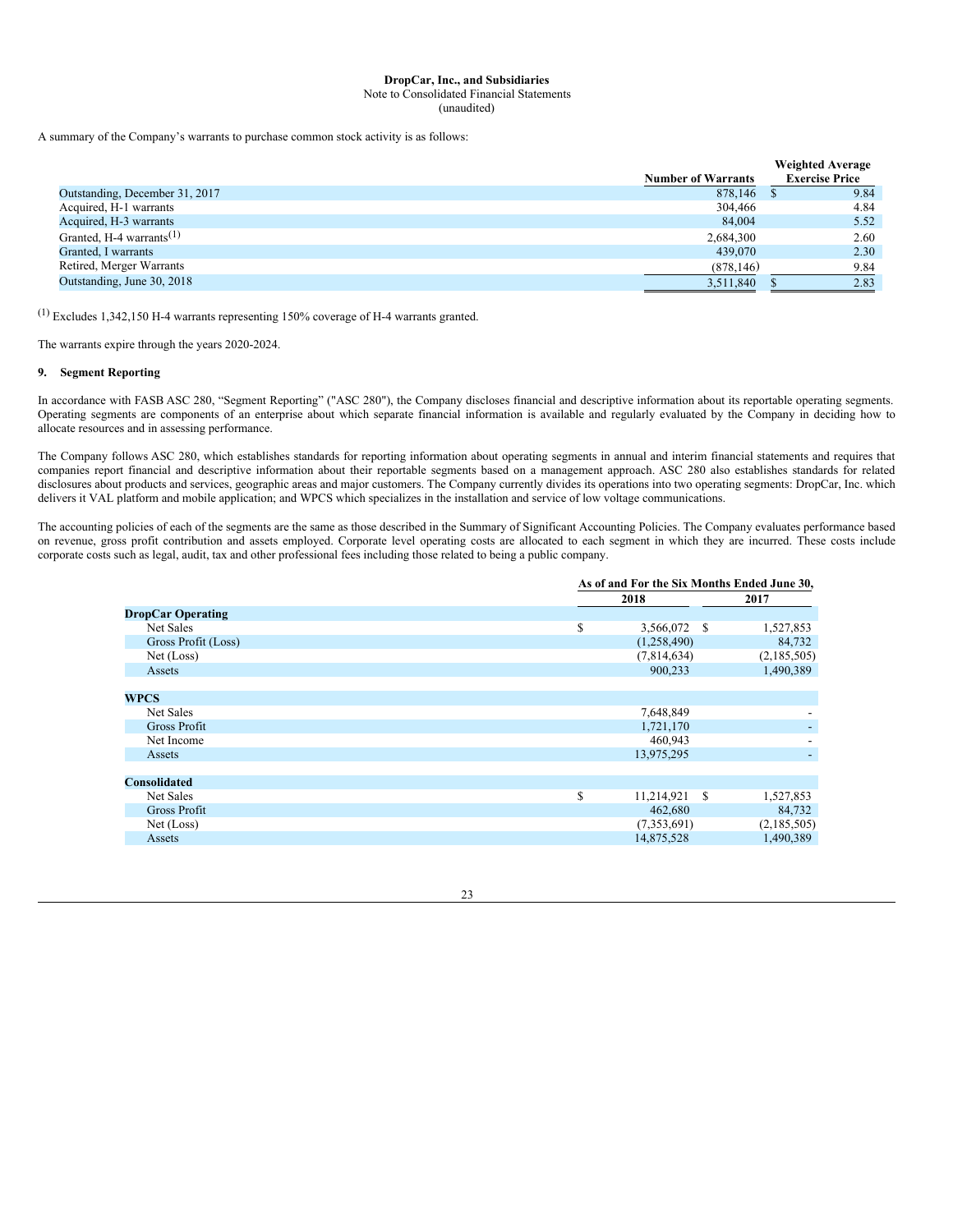#### **DropCar, Inc., and Subsidiaries** Note to Consolidated Financial Statements (unaudited)

## **10. Subsequent Events**

# **Consumer Services Product Offering Change**

In July 2018, DropCar Operating began assessing demand for a Self-Park Spaces monthly parking plan whereby consumers could designate specific garages for their vehicles to be stored at a base monthly rate, with 24/7 access for picking up and returning their vehicle directly, and the option to pay a la carte on a per hour basis for a driver to perform functions such as picking up and returning the vehicle to the client's front door. This model aligns more directly with how the Company has structured the enterprise B2B side of its business, where every interaction with a vehicle on behalf of its drivers generates net new revenue. DropCar Operating has decided that the Self-Park Spaces plan combined with its on-demand valet service will be the only plans that it will offer consumers from September 1, 2018 onwards. Subscriber plans prior to this date will continue to receive service on a prorated basis. Additionally, the Company is scaling back its 360 Services for the Consumer portion of the market. As a result of this shift, in August 2018, the Company has begun to significantly streamline its field teams, operations and back office support tied to its pre-September 1, 2018 consumer subscription plans.

# **Consulting Agreement, Related Party**

On July 11, 2018, the Company entered into a consulting agreement (the "Consulting Agreement") with Ascentaur, LLC ("Ascentaur"). Sebastian Giordano is the Chief Executive Officer of Ascentaur, LLC. Mr. Giordano has served on the board of directors of the Company since February 2013 and served as the Company's Interim Chief Executive Officer from August 2013 through April 2016 and as the Company's Chief Executive Officer from April 2016 through January 2018.

Pursuant to the terms of the Consulting Agreement, Ascentaur has agreed to provide advisory services with respect to the strategic development and growth of the Company, including advising the Company on market strategy and overall Company strategy, advising the Company on the sale of the Company's WPCS International business segment, providing assistance to the Company in identifying and recruiting prospective employees, customers, business partners, investors and advisors that offer desirable administrative, financing, investment, technical, marketing and/or strategic expertise, and performing such other services pertaining to the Company's business as the Company and Ascentaur may from time to time mutually agree. As consideration for its services under the Consulting Agreement, Ascentaur shall be entitled to receive (i) a fee of \$10,000 per month for a period of nine months from the effective date of the Consulting Agreement, (ii) a lump sum fee of \$90,000 upon the closing of the sale of the Company's WPCS International business segment and (iii) reimbursement for reasonable and customary business expenses incurred in connection with Ascentaur's performance under the Consulting Agreement. The term of the Consulting Agreement commenced on July 11, 2018 and will continue until April 9, 2019 or until terminated in accordance with the terms of the Consulting Agreement.

# **Change in Bylaws**

Effective July 26, 2018, the Board of Directors (the "Board") of the "Company amended and restated the Company's Amended and Restated Bylaws (the "Bylaws") by amending Section 4.06. As amended, Section 4.06 provides that the Chairman of the Board need not be an officer of the Company.

# **Binding Term Sheet for Sale of WPCS Business**

On August 9, 2018 the Company entered into a binding term sheet with the management of WPCS International Suisun City, Inc. for the sale of select assets and liabilities of the Company's WPCS business for \$3.5 million. It is anticipated that the transaction will close in the 4<sup>th</sup> quarter of 2018, however, there can be no assurance that the sale will be consummated on the terms previously negotiated or at all. The expected sale price is below the current carrying value and will result in a material impairment charge in the third quarter of 2018.

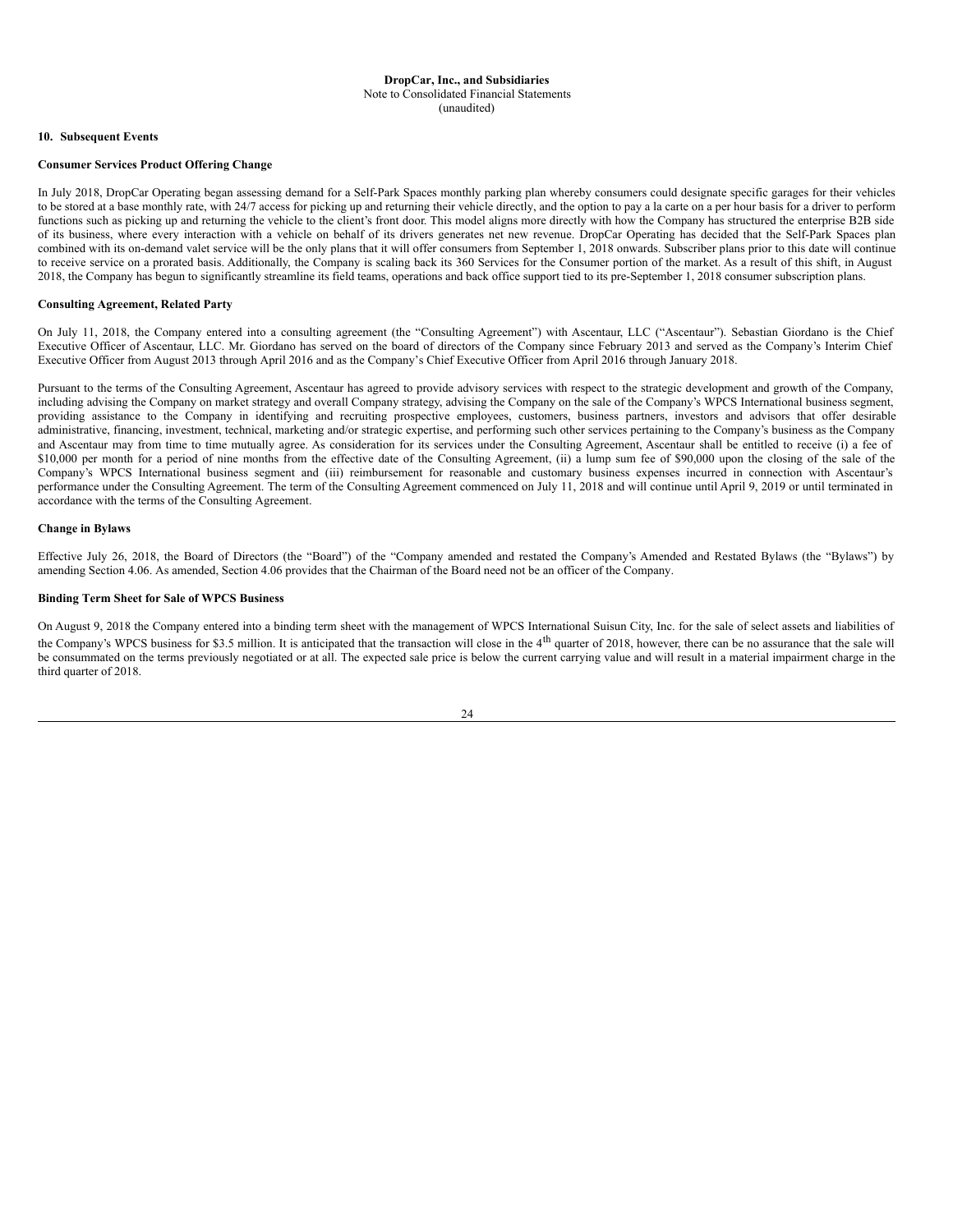# <span id="page-24-0"></span>**Item 2. Management's Discussion and Analysis of Financial Condition and Results of Operations.**

The following management's discussion and analysis should be read in conjunction with our historical financial statements and the related notes thereto. This management's discussion and analysis contains forward-looking statements, such as statements of our plans, objectives, expectations and intentions. Any statements that are not statements of historical fact are forward-looking statements. When used, the words "believe," "plan," "intend," "anticipate," "target," "estimate," "expect" and the like, and/or future tense or conditional constructions ("will," "may," "could," "should," etc.), or similar expressions, identify certain of these forward-looking statements. These forward-looking statements are subject to risks and uncertainties, including those under "Risk Factors" in our filings with the Securities and Exchange Commission that could cause actual results or events to differ materially from those expressed or implied by the forward-looking statements. Our actual results and the timing of events could differ materially from *those anticipated in these forward-looking statements as a result of several factors.*

# **Recent Developments**

# *Consumer Services Product Of ering Change*

In July 2018, DropCar Operating began assessing demand for a Self-Park Spaces monthly parking plan whereby consumers could designate specific garages for their vehicles to be stored at a base monthly rate, with 24/7 access for picking up and returning their vehicle directly, and the option to pay a la carte on a per hour basis for a driver to perform functions such as picking up and returning the vehicle to the client's front door. This model aligns more directly with how the Company has structured the enterprise B2B side of its business, where an interaction with a vehicle on behalf of its drivers typically generates net new revenue. DropCar Operating has decided that the Self-Park Spaces plan combined with its on-demand valet service will be the only plans that it will offer consumers from September 1, 2018 onwards. Subscriber plans prior to this date will continue to receive service on a prorated basis. Additionally, the Company is scaling back its 360 Services for the Consumer portion of the market. As a result of this shift, in August 2018, the Company has begun to significantly streamline its field teams, operations and back office support tied to its pre-September 1, 2018 consumer subscription plans.

# *Binding Term Sheet for Sale of WPCS Business*

On August 9, 2018 the Company entered into a binding term sheet with the management of WPCS International Suisun City, Inc. for the sale of select assets and liabilities of the Company's WPCS business for \$3.5 million. It is anticipated that the transaction will close in the 4<sup>th</sup> quarter of 2018, however, there can be no assurance that the sale will be consummated on the terms previously negotiated or at all. The expected sale price is below the current carrying value and will result in a material impairment charge.

## *Reverse Merger and Exchange Ratio*

On January 30, 2018, DC Acquisition Corporation ("Merger Sub"), a wholly-owned subsidiary of WPCS International Incorporated ("WPCS"), completed its merger with and into DropCar, Inc. ("Private DropCar"), with Private DropCar surviving as a wholly owned subsidiary of WPCS. This transaction is referred to as the "Reverse Merger." The Reverse Merger was effected pursuant to an Agreement and Plan of Merger and Reorganization (the "Merger Agreement"), dated September 6, 2017, by and among WPCS, Private DropCar and Merger Sub.

As a result of the Reverse Merger, each outstanding share of Private DropCar share capital (including shares of Private DropCar share capital to be issued upon the conversion of outstanding convertible debt) automatically converted into the right to receive approximately 0.3273 shares of WPCS's common stock, par value \$0.0001 per share (the "Exchange Ratio"). Following the closing of the Reverse Merger, holders of WPCS's common stock immediately prior to the Reverse Merger owned approximately 22.9% on a fully diluted basis, and holders of Private DropCar common stock immediately prior to the Reverse Merger owned approximately 77.1% on a fully diluted basis, of WPCS's common stock.

The Reverse Merger has been accounted for as a reverse acquisition under the acquisition method of accounting where Private DropCar is considered the accounting acquirer and WPCS is the acquired company for financial reporting purposes. Private DropCar was determined to be the accounting acquirer based on the terms of the Merger Agreement and other factors, such as relative voting rights and the composition of the combined company's board of directors and senior management, which was deemed to have control. The pre-acquisition financial statements of Private DropCar became the historical financial statements of WPCS following the Reverse Merger. The historical financial statement, outstanding shares and all other historical share information have been adjusted by multiplying the respective share amount by the Exchange Ratio as if the Exchange Ratio had been in effect for all periods presented.

Immediately following the Reverse Merger, the combined company changed its name from WPCS International Incorporation to DropCar, Inc. The combined company following the Reverse Merger may be referred to herein as "the combined company," "DropCar," or the "Company."

The Company's shares of common stock listed on The Nasdaq Capital Market, previously trading through the close of business on January 30, 2018 under the ticker symbol "WPCS," commenced trading on The Nasdaq Capital Market, on a post-Reverse Stock Split adjusted basis, under the ticker symbol "DCAR" on January 31, 2018.

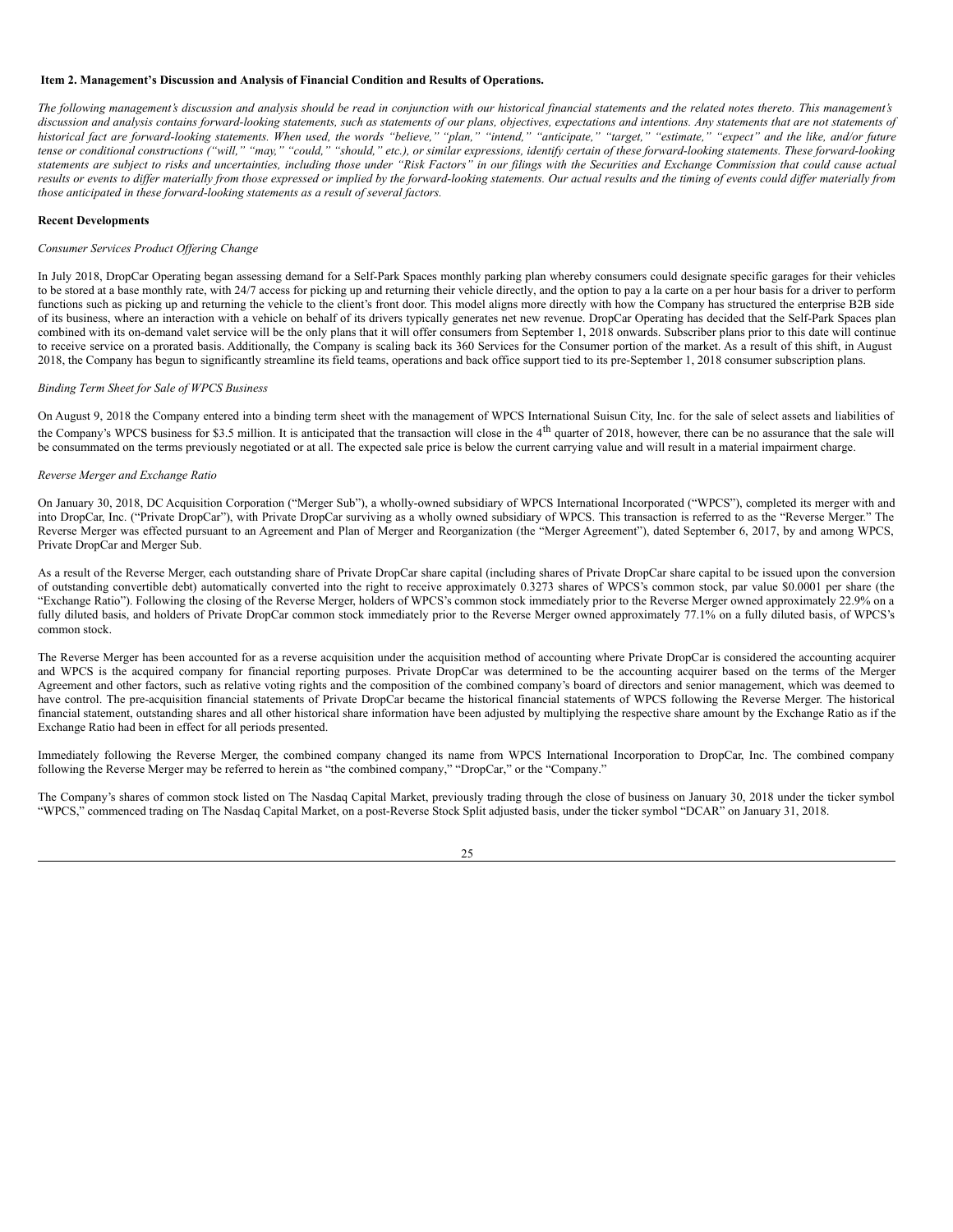#### *Private Placement*

On March 8, 2018, we entered into a Securities Purchase Agreement (the "Securities Purchase Agreement") with institutional and accredited investors (collectively, the "Investors"), pursuant to which we issued to the Investors an aggregate of 26,843 shares of our newly designated Series H-4 Convertible Preferred Stock, par value \$0.0001 per share (the "Series H-4 Shares"), and warrants to purchase 2,684,300 shares of our Series H-4 Preferred Stock, with an exercise price of \$2.60 per share, subject to adjustments (the "Warrants"). The purchase price per Series H-4 Share and warrant was \$235.50, equal to (i) the closing price of the Common Stock on the Nasdaq Capital Market on March 7, 2018, plus \$0.125 multiplied by (ii) 100. The aggregate purchase price for the Series H-4 Shares and Warrants was approximately \$6.0 million. Subject to certain ownership limitations, the Warrants will be immediately exercisable from the issuance date and will be exercisable for a period of five years from the issuance date. The Series H-4 Shares are convertible into 2,684,300 shares of Common Stock.

#### *Warrants*

On April 19, 2018, we entered into separate Warrant Exchange Agreements (the "Exchange Agreements") with the holders (the "Merger Warrant Holders") of existing merger warrants (the "Merger Warrants") to purchase shares of Common Stock, pursuant to which, on the closing date, the Merger Warrant Holders exchanged each Merger Warrant for 1/3rd of a share of Common Stock and ½ of a warrant to purchase a share of Common Stock (collectively, the "Series I Warrants"). The Series I Warrants have an exercise price of \$2.30 per share. In connection with the Exchange Agreements, we issued an aggregate of (i) 292,714 new shares of common stock and (ii) Series I Warrants to purchase an aggregate of 439,070 shares of common stock.

#### **Overview**

# **Operating Segments**

We have two reportable operating segments: DropCar Operating and WPCS.

# **DropCar Operating**

We are a provider of automotive vehicle support, fleet logistics, and concierge services for both consumers and the automotive industry. Our cloud-based Enterprise Vehicle Assistance and Logistics ("VAL") platform and mobile application ("app") assists consumers and automotive-related companies reduce the costs, hassles and inefficiencies of owning a car, or fleet of cars, in urban centers. As further discussed in Note 10 "Subsequent Events" in our unaudited consolidated financial statements included elsewhere in this Quarterly Report on Form 10-Q, in July 2018, we launched our Mobility Cloud platform which provides automotive-related businesses with a 100% self-serve SaaS version of its VAL platform to manage our own operations and drivers, as well as customer relationship management ("CRM") tools that enable their clients to schedule and track their vehicles for service pickup and delivery. Our Mobility Cloud also provides access to private APIs (application programming interface) which automotive-businesses can use to integrate our logistics and field support directly into their own applications and processes natively, to create more seamless client experiences.

On the enterprise side, OEMs, dealers, and other service providers in the automotive space are increasingly being challenged with consumers who have limited time to bring in their vehicles for maintenance and service, making it difficult to retain valuable post-sale service contracts or scheduled consumer maintenance and service appointments. Additionally, many of the vehicle support centers for automotive providers (i.e., dealerships, including body work and diagnostic shops) have moved out of urban areas thus making it more challenging for OEMs and dealers in urban areas to provide convenient and efficient service for their consumer and business clientele. Similarly, shared mobility providers and other fleet managers, such as rental car companies, face a similar urban mobility challenge: getting cars to and from service bays, rebalancing vehicle availability to meet demand and getting vehicles from dealer lots to fleet locations.

While our business-to-business ("B2B") and business-to-consumer ("B2C") services generate revenue and help meet the unmet demand for vehicle support services, we are also building-out a platform and customer base that positions us well for developments in the automotive space when vehicle ownership becomes more subscription based with transportation services and concierge options well-suited to match a customer's immediate needs. For example, certain car manufacturers are testing new services in which customers pay the manufacturer a flat fee per month to drive a number of different models for any length of time.

To date, we operate primarily in the New York metropolitan area. In May 2018, we expanded operations with our B2B business in San Francisco and in June 2018 we expanded operations with our B2B business in Washington DC, both new market expansions are with a major original equipment manufacturer ("OEM") customer.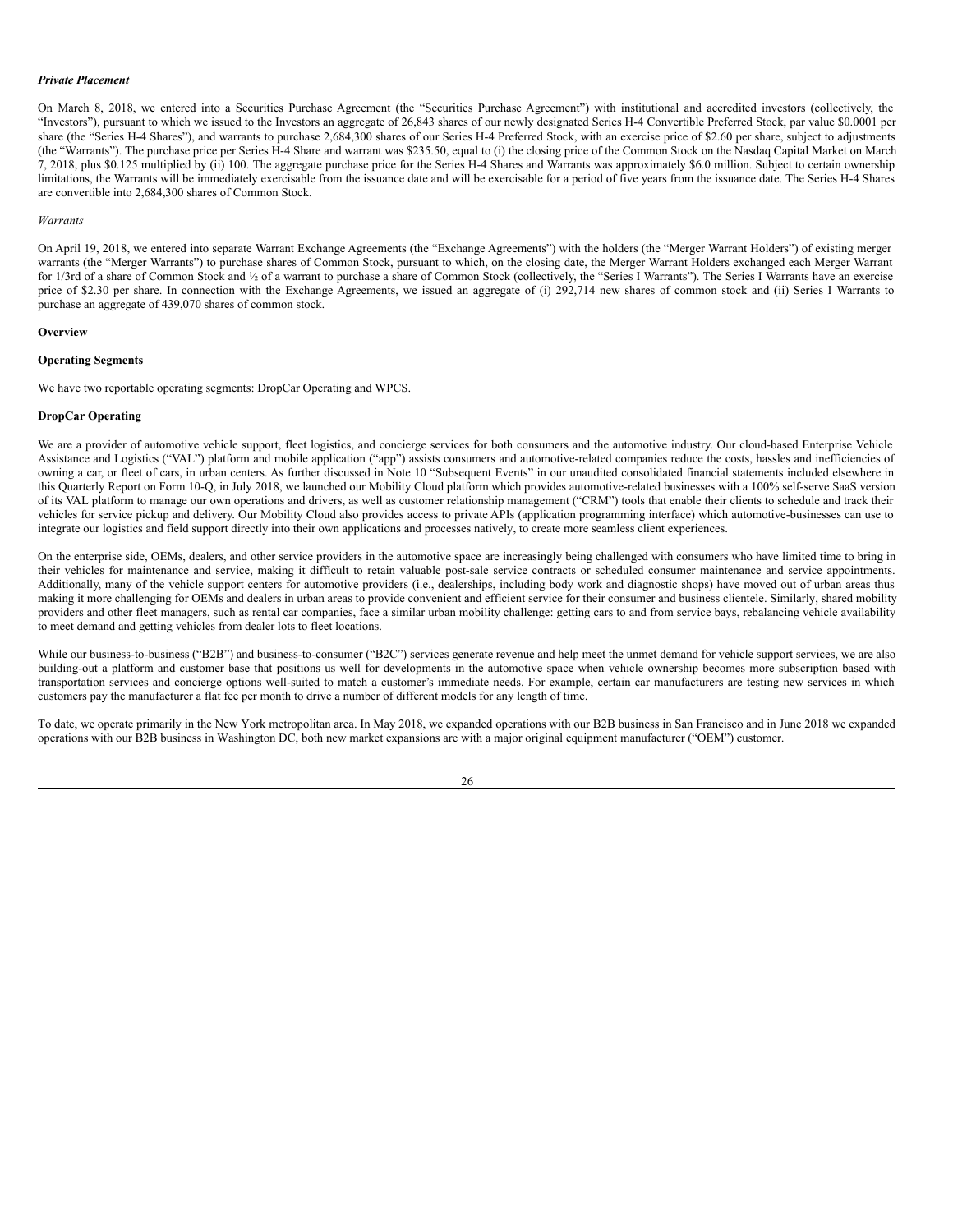# **WPCS**

WPCS provides low voltage communication infrastructure services. The Company specializes in the installation and service of low voltage communications, voice and data networks, security systems, audio-visual solutions, and distributed antenna systems and provide experienced project management and deliver complex projects to key vertical markets that include healthcare, education, transportation, energy and utilities, oil and gas, manufacturing, commercial real estate, financial, and government, etc.

#### **Results of Operations**

We have never been profitable and have incurred significant operating losses in each year since inception. Net losses for six months ended June 30, 2018 and 2017 were approximately \$7.4 million and \$2.2 million, respectively. Substantially all of our operating losses resulted from expenses incurred in connection with our valet workforce, parking and technology development programs and from general and administrative costs associated with our operations. As of June 30, 2018, we had net working capital of approximately \$3.1 million. We expect to continue to incur significant expenses and increasing operating losses for at least the next several years as we continue the development of our comprehensive Vehicle Support Platform across business-to-consumer and business-to-business clientele. Accordingly, we will continue to require substantial additional capital to continue our commercialization activities. The amount and timing of our future funding requirements will depend on many factors, including the timing and results of our commercialization efforts.

#### **Components of Statements of Operations**

# *Net Services Revenue*

We generate revenue from on-demand vehicle pick-up, parking and delivery services, providing automobile maintenance, care and refueling services, and through our businessto-business fleet management services, and from infrastructure contracting services.

# *Cost of Services*

Cost of services consists of the aggregate costs incurred in delivering the services to our customers, including, expenses for personnel costs, parking lot costs, technology hosting and third-party licensing costs, vehicle repair and damage costs, insurance, merchant processor fees, uniforms, customer and transportation expenses associated with providing a service.

# *Selling, General and Administrative Expenses*

Selling, general and administrative expenses consist primarily of technology, sales and marketing and general and administrative expenses.

*Technology.* Technology expenses consist primarily of labor-related costs incurred in coding, testing, maintaining and modifying our technology platform. We have focused our technology development efforts on both improving ease of use and functionality of our reservation, back-end system and mobile (i.e., iOS, Android) applications. We expect technology expenses to increase as we continue to enhance and expand our technological capabilities but to decrease over time as a percentage of revenue as we leverage our technology platform over a larger membership base. We anticipate significantly increasing investment in research and development, notably with respect to integrating our services into vehicles natively, machine learning based process automation and virtual assistance.

*Sales and Marketing.* Sales and marketing expenses consist primarily of labor-related costs, online search and advertising, trade shows, marketing agency fees, public relations, physical mailers, and other promotional expenses. Online search and advertising costs, which are expensed as incurred, include online advertising media such as banner ads and pay-per-click payments to search engines. We expect to continue to invest in sales and marketing activities to increase our membership base and brand awareness. We expect that sales and marketing expenses will continue to increase in the future but decrease as a percentage of revenue as certain fixed costs are leveraged over a larger revenue base.

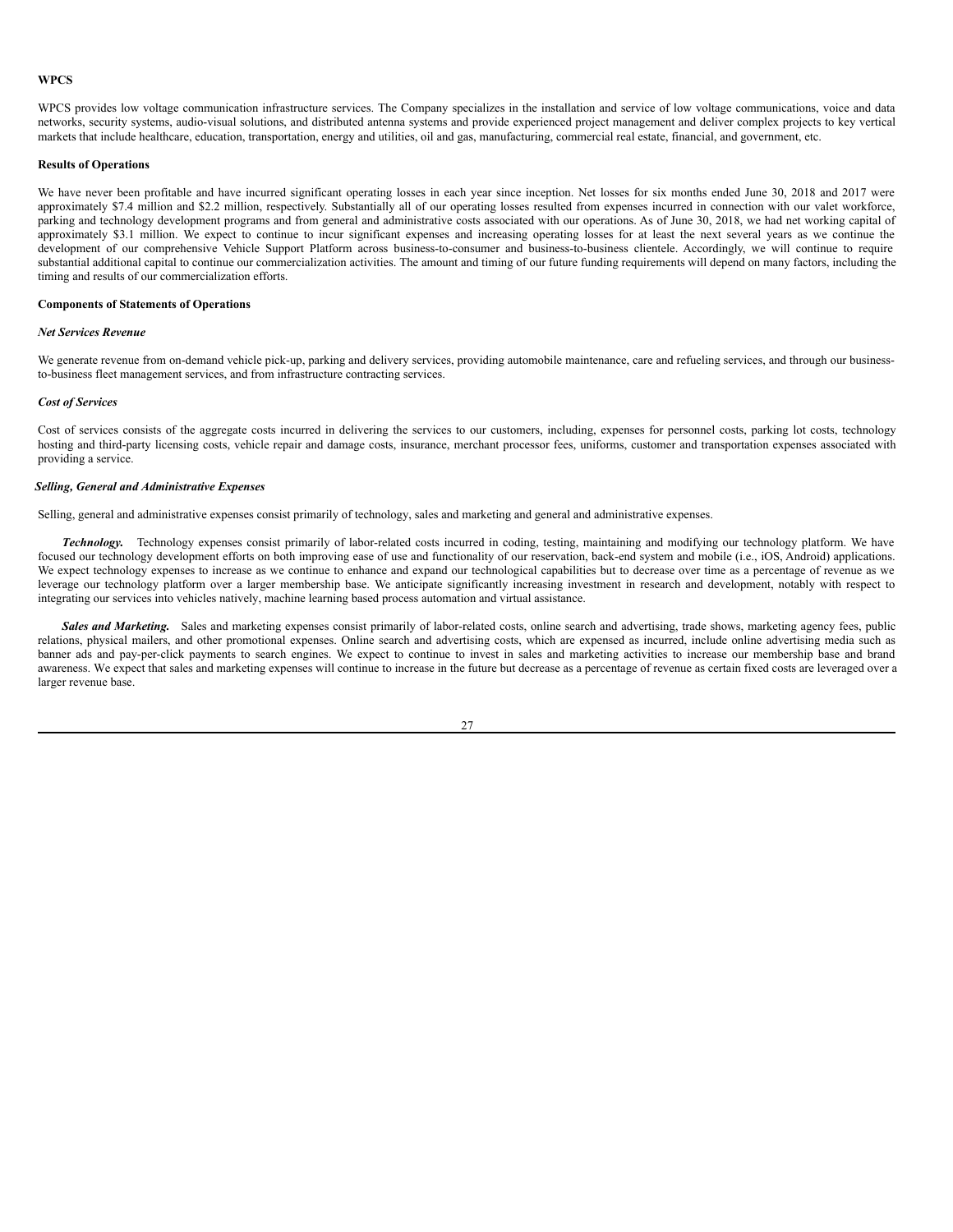*General and Administrative.* General and administrative expenses consist primarily of labor-related expenses for administrative, human resources, internal information technology support, legal, finance and accounting personnel, professional fees, training costs, insurance and other corporate expenses. We expect that general and administrative expenses will increase as we continue to add personnel to support the growth of our business. In addition, we anticipate that we will incur additional personnel expenses, professional service fees, including audit and legal, investor relations, costs of compliance with securities laws and regulations, and higher director and officer insurance costs related to operating as a public company. As a result, we expect that our general and administrative expenses will continue to increase in the future but decrease as a percentage of revenue over time as our membership base and related revenue increases.

# **Critical Accounting Policies and Estimates**

Our financial statements are prepared in accordance with accounting principles generally accepted in the United States. The preparation of our financial statements and related disclosures requires us to make estimates, assumptions and judgments that affect the reported amount of assets, liabilities, revenue, costs and expenses and related disclosures. We believe that the estimates, assumptions and judgments involved in the accounting policies described below have the greatest potential impact on our financial statements and, therefore, we consider these to be our critical accounting policies. Accordingly, we evaluate our estimates and assumptions on an ongoing basis. Our actual results may differ from these estimates under different assumptions and conditions. See Note 2 to our financial statements for the six months ended June 30, 2018 and 2017 for information about these critical accounting policies, as well as a description of our other significant accounting policies.

Our interim consolidated financial statements should be read in conjunction with the audited financial statements included in our Current Report on Form 8-K/A filed with the SEC on April 2, 2018, which includes a description of our critical accounting policies that involve subjective and complex judgments that could potentially affect reported results.

#### *Accounts receivable*

Accounts receivable are carried at original invoice amount less an estimate made for holdbacks and doubtful receivables based on a review of all outstanding amounts. We determine the allowance for doubtful accounts by regularly evaluating individual customer receivables and considering a customer's financial condition, credit history and current economic conditions and set up an allowance for doubtful accounts when collection is uncertain. Customers' accounts are written off when all attempts to collect have been exhausted. Recoveries of accounts receivable previously written off are recorded as income when received. At June 30, 2018 and 2017, the accounts receivable reserve was approximately \$267,000 and \$0, respectively.

# *Capitalized software*

Costs related to website and internal-use software development are accounted for in accordance with Accounting Standards Codification ("ASC") Topic 350-50 — Intangibles — Website Development Costs. Such software is primarily related to our websites and mobile apps, including support systems. We begin to capitalize our costs to develop software when preliminary development efforts are successfully completed, management has authorized and committed project funding, it is probable that the project will be completed, and the software will be used as intended. Costs incurred prior to meeting these criteria are expensed as incurred and recorded within General and administrative expenses within the accompanying statements of operations. Costs incurred for enhancements that are expected to result in additional features or functionality are capitalized. Capitalized costs are amortized over the estimated useful life of the enhancements, generally between two and three years.

We evaluate our long-lived assets for impairment whenever events or changes in circumstances indicate that the carrying amount of such assets may not be recoverable. Recoverability of assets to be held and used is measured by a comparison of the carrying amount of an asset group to future undiscounted net cash flows expected to be generated by the asset group. If such assets are considered to be impaired, the impairment to be recognized is measured by the amount by which the carrying amount of the assets exceeds the fair value of the assets.

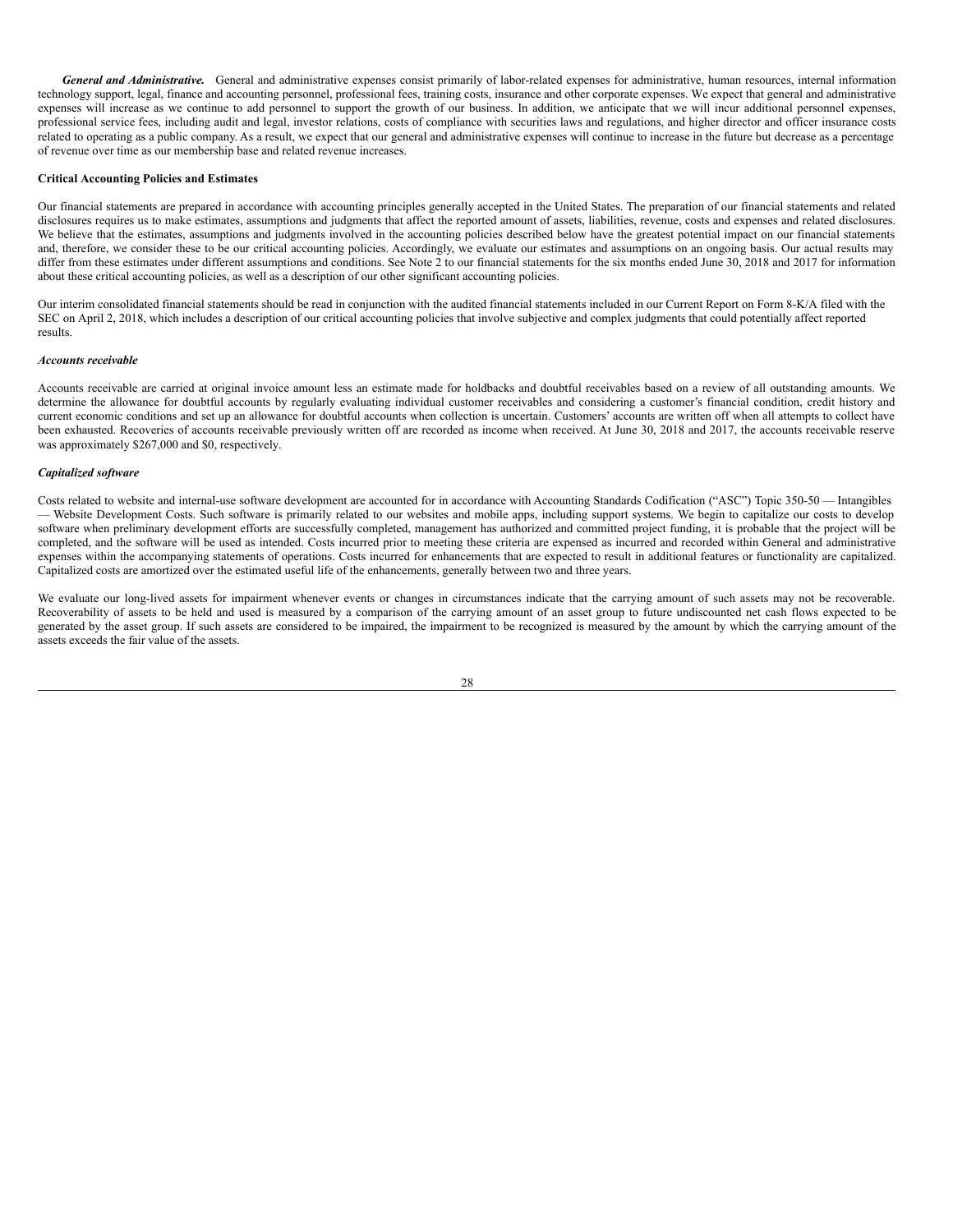#### *Revenue Recognition*

The FASB issued ASU No. 2014-09, codified as ASC 606: Revenue from Contracts with Customers, which provides a single comprehensive model for entities to use in accounting for revenue arising from contracts with customers. The Company adopted ASC 606 effective January 1, 2018 using modified retrospective basis and the cumulative effect was immaterial to the financial statements.

Revenue from contracts with customers is recognized when, or as, we satisfy our performance obligations by transferring the promised goods or services to the customers. A good or service is transferred to a customer when, or as, the customer obtains control of that good or service. A performance obligation may be satisfied over time or at a point in time. Revenue from a performance obligation satisfied over time is recognized by measuring our progress in satisfying the performance obligation in a manner that depicts the transfer of the goods or services to the customer. Revenue from a performance obligation satisfied at a point in time is recognized at the point in time that we determine the customer obtains control over the promised good or service. The amount of revenue recognized reflects the consideration we expect to be entitled to in exchange for those promised goods or services (i.e., the "transaction price"). In determining the transaction price, we consider multiple factors, including the effects of variable consideration. Variable consideration is included in the transaction price only to the extent it is probable that a significant reversal in the amount of cumulative revenue recognized will not occur when the uncertainties with respect to the amount are resolved. In determining when to include variable consideration in the transaction price, we consider the range of possible outcomes, the predictive value of our past experiences, the time period of when uncertainties expect to be resolved and the amount of consideration that is susceptible to factors outside of our influence, such as the judgment and actions of third parties.

# DropCar Operating

DropCar Operating contracts are generally designed to provide cash fees to us on a monthly basis or an agreed upfront rate based upon on-demand services. The Company's performance obligation is satisfied over time as the service is provided continuously throughout the service period. The Company recognizes revenue evenly over the service period using a time-based measure because the Company is providing a continuous service to the customer. Contracts with minimum performance guarantees or price concessions include variable consideration and are subject to the revenue constraint. The Company uses an expected value method to estimate variable consideration for minimum performance guarantees and price concessions. The Company has constrained revenue for expected price concessions during the periods ending June 30, 2018.

#### *Monthly Subscriptions*

During the second quarter, DropCar Operating offered a selection of subscriptions and on-demand services which include parking, valet, and access to other services. The contract terms are on a month-to-month subscription contract with fixed monthly or contract term fees. These subscription services include a fixed number of round trip deliveries of the customer's vehicle to a designated location. The Company allocates the purchase price among the performance obligations which results in deferring revenue until the service is utilized or the service period has expired.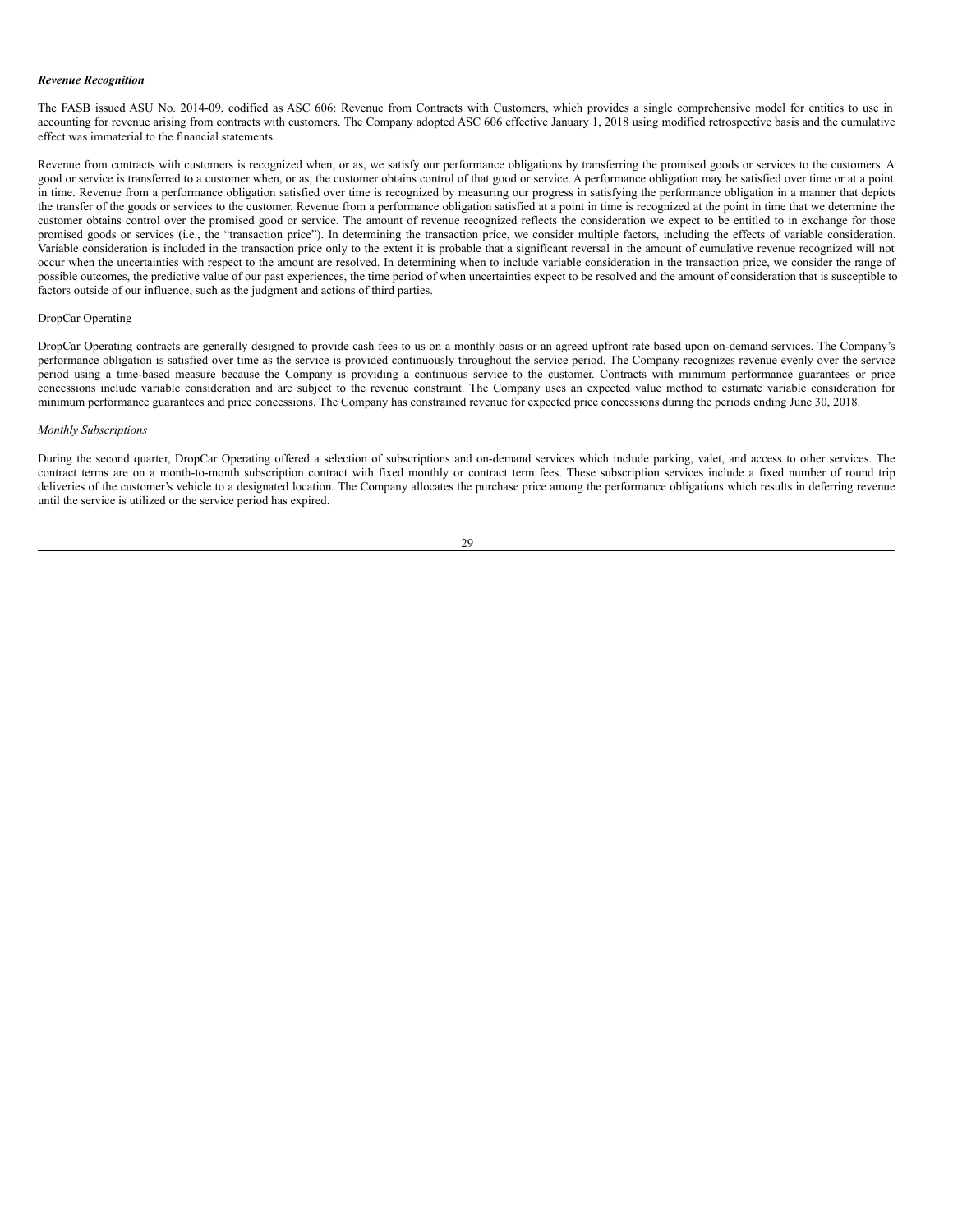#### *On Demand Valet and Parking Services*

During the second quarter, DropCar Operating offered its customers on demand services through its mobile application. The customer was billed at an hourly rate upon completion of the services. Revenue was recognized when the Company had satisfied all performance obligations which is upon completion of the service.

## *DropCar 360 Services*

During the second quarter, DropCar Operating offered an additional service to its customers by offering to take the vehicle for inspection, maintenance, car washes or to fill up with gas. The customers were charged a fee in addition to the cost of the third-party services provided. Revenue was recognized when the Company had satisfied all performance obligations which is upon completion of the service.

## *On Demand Business-To-Business*

DropCar Operating also has contracts with car dealerships and others in the automotive industry in moving their fleet of cars. Revenue is recognized at the point in time all performance obligations are satisfied which is when the Company provide the delivery service of the vehicles.

# WPCS

WPCS generates its revenue by offering low voltage communications infrastructure contracting services.

WPCS recognizes revenue and profit from long term contracts when it satisfies a performance obligation by transferring a promised goods or service to a customer. Revenue is recognized over time by measuring progress toward complete satisfaction of the performance obligation.

WPCS uses an input method which recognizes revenue over time based on WPCS's labor and materials costs expended for a period as a percentage of total labor and materials costs expected to satisfy the performance obligation of delivering the overall infrastructure project. Input method is used because management believes it is the best available method that measures revenue on the basis of the company's inputs toward satisfaction of the performance obligation. Inputs costs include direct materials, direct labor, third party subcontractor services and those indirect costs related to contract performance.

WPCS has numerous contracts that are in various stages of completion. Such contracts require estimates to determine the appropriate cost and revenue recognition. Cost estimates are reviewed monthly on a contract-by-contract basis and are revised periodically throughout the life of the contract such that adjustments to profit resulting from revisions are made cumulative to the date of the revision. Significant management judgments and estimates, including the estimated cost to complete projects, which determines the project's percent complete, must be made and used in connection with the revenue recognized in the accounting period. Current estimates may be revised as additional information becomes available. If estimates of costs to complete long-term contracts indicate a loss, provision is made currently for the total loss anticipated.

The length of WPCS's contracts varies but is typically between three months and two years. Assets and liabilities related to long-term contracts are included in current assets and current liabilities in the accompanying consolidated balance sheets, as they will be liquidated in the normal course of contract completion, although this may require more than one year.

WPCS also recognizes certain revenue from short-term contracts at a point in time when the services have been provided to the customer. For maintenance contracts, revenue is recognized ratably over the service period.

# *Sales and marketing*

Sales and marketing costs are expensed as incurred.

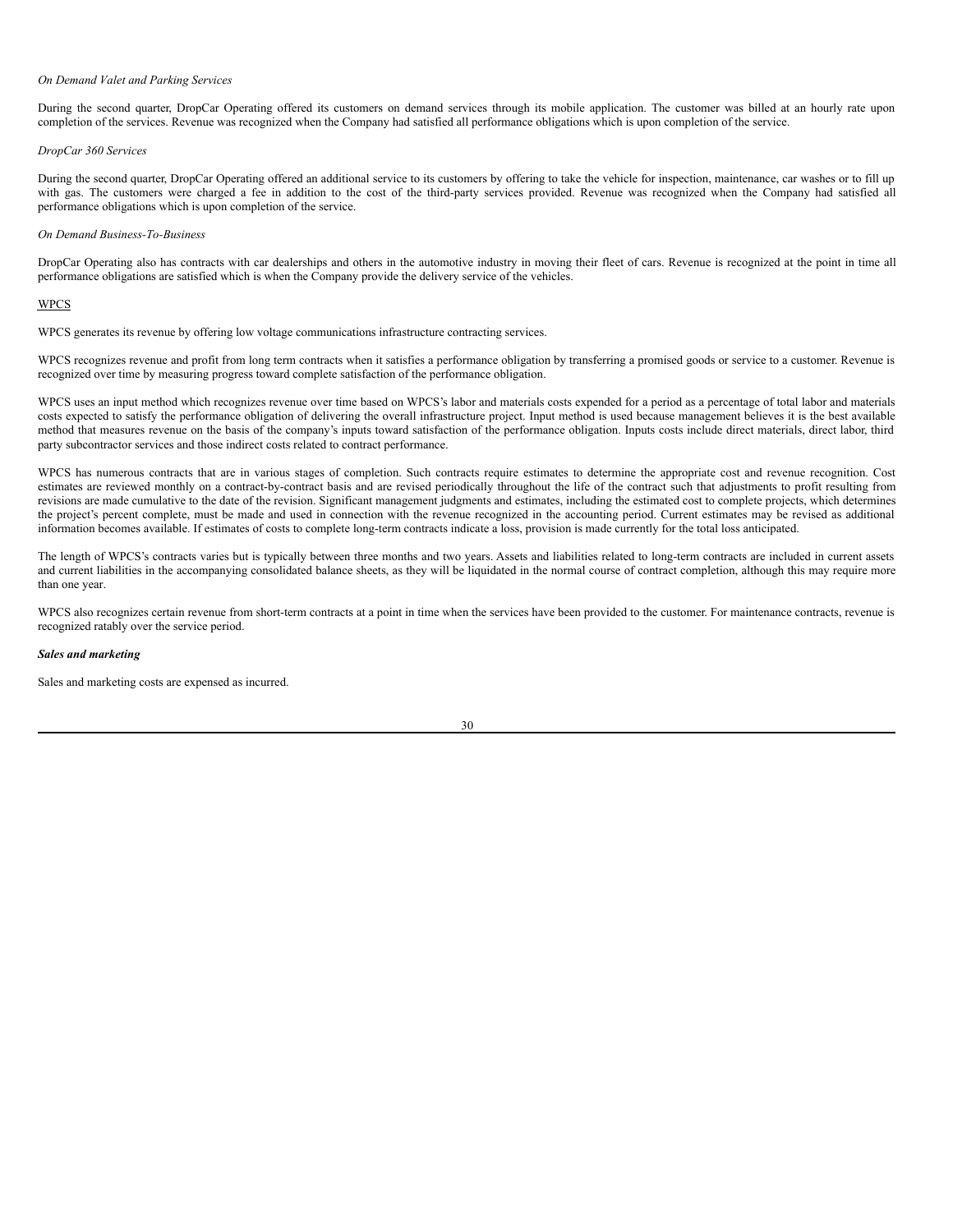#### *Stock-based compensation*

We account for all stock options using a fair value-based method. The fair value of each stock option granted to employees is estimated on the date of the grant using the Black-Scholes option-pricing model and the related stock-based compensation expense is recognized over the vesting period during which an employee is required to provide service in exchange for the award. The fair value of the options granted to non-employees is measured and expensed as the options vest.

On an ongoing basis, we evaluate our estimates and judgments, including those related to accrued expenses and stock-based compensation. We based our estimates on historical experience and on various other assumptions that we believe to be reasonable under the circumstances, the results of which form the basis for making judgments about the carrying values of assets and liabilities and the reported amounts of revenues and expenses that are not readily apparent from other sources. Actual results may differ from these estimates.

# **Results of Operations**

#### *Comparison of the Three Months Ended June 30, 2018 and 2017*

*Revenues.* The components of revenues are as follows (thousands):

|                | Three Months Ended June 30, |  |      |          |
|----------------|-----------------------------|--|------|----------|
|                | 2018                        |  | 2017 | % Change |
| <b>DropCar</b> | 1.874                       |  | 889  | 111%     |
| <b>WPCS</b>    | 4.466                       |  | -    | $100\%$  |
| Total revenues | 6.340                       |  | 889  | 613%     |

# **DropCar Operating**

#### **Net Services Revenues**

Net services revenues during the three months ended June 30, 2018 totaled \$1.9 million, an increase of \$1.0 million, or 111%, compared to \$0.9 million recorded for the three months ended June 30, 2017. The increase was primarily due to our continued efforts to increase monthly consumer subscriptions. Revenue has increased as a result of marketing and promotion campaigns, word-of-mouth referrals, and adding coverage the in additional markets of San Francisco and Washington D.C.

#### **Cost of Services**

Cost of services during the three months ended June 30, 2018 totaled \$2.5 million, an increase of \$1.5 million, or 150%, compared to \$1.0 million recorded for the three months ended June 30, 2017. The increase was primarily attributable to increases of \$1.1 million in wages and related costs, \$0.2 million in parking garage fees, \$0.1 million in repairs and damages, and \$0.1 million in other costs.

# **Selling, General and Administrative**

Selling, general and administrative expenses during the three months ended June 30, 2018 totaled 3.4 million, an increase of \$2.0 million, or 143%, compared to \$1.4 million recorded for the three months ended June 30, 2017. This was primarily attributable to an increase of, \$0.4 million in wages and related, \$0.9 million in employee stock compensation, \$0.2 million in professional and consulting fees, \$0.1 million in insurance costs and \$0.4 million in other costs.

# **Depreciation and amortization**

Depreciation and amortization during the three months ended June 30, 2018 totaled \$0.08 million, an increase of \$0.04 million, or 100%, compared to \$0.04 million recorded for the three months ended June 30, 2017. This increase was primarily attributable to our increased capitalization of software costs related to our software platform.

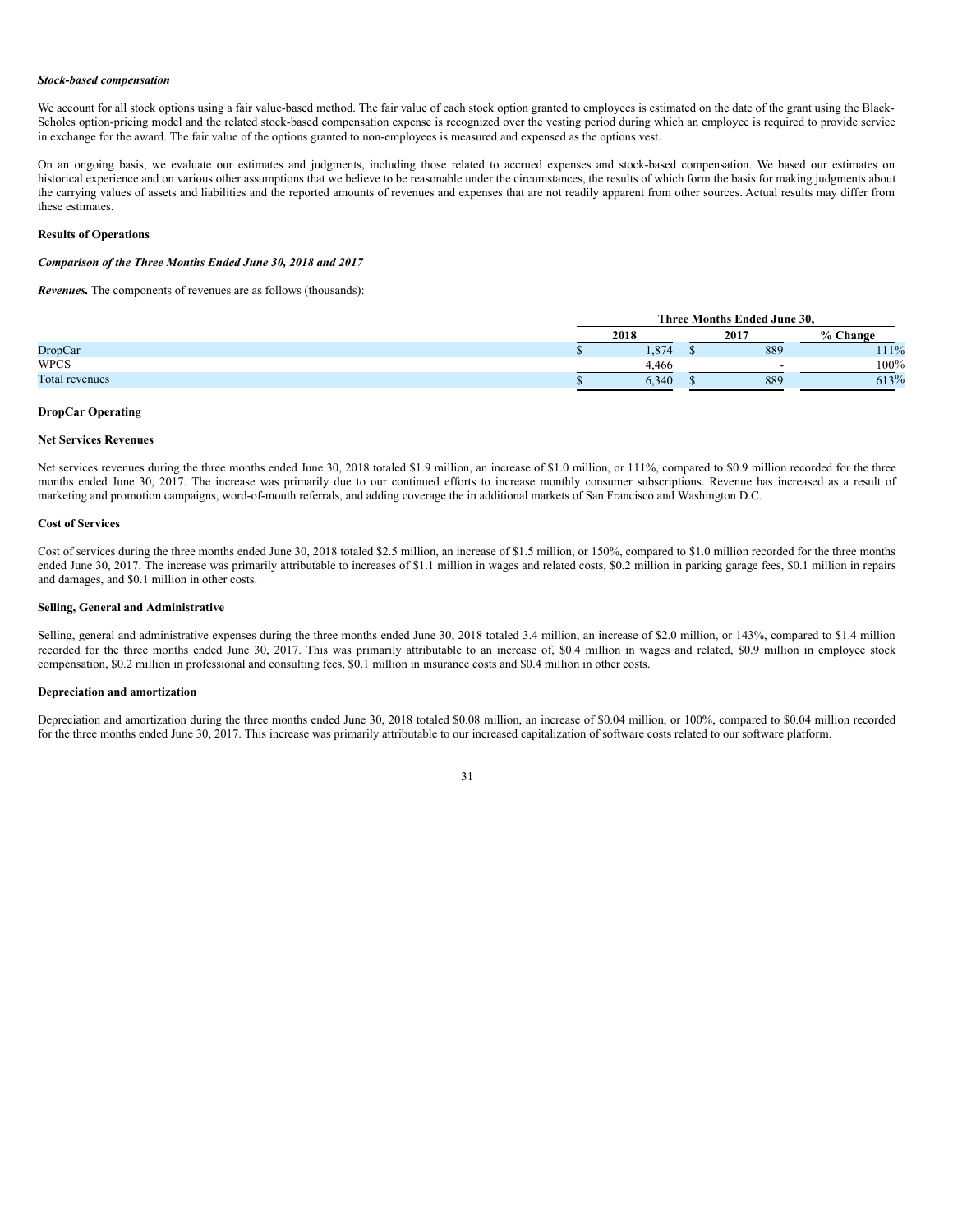#### **Interest expense, net**

Interest expense, net during the three months ended June 30, 2018 totaled \$0.0, a decrease of \$0.3 million or 100% compared to the \$0.03 million recorded for the three months ended June 30, 2017. This decrease is a result of the outstanding convertible notes being converted into equity upon the Reverse Merger. There were no outstanding convertible notes as of June 30, 2018.

# *Comparison of Six Months Ended June 30, 2018 and 2017*

*Revenues.* The components of revenues are as follows (thousands):

|                |              | Six Months Ended June 30, |  |          |         |
|----------------|--------------|---------------------------|--|----------|---------|
|                | 2018<br>2017 |                           |  | % Change |         |
| <b>DropCar</b> |              | 3.566                     |  | 1.528    | 133%    |
| <b>WPCS</b>    |              | 7.649                     |  |          | $100\%$ |
| Total revenues |              | 11.213                    |  | 1.528    | 634%    |

#### **DropCar Operating**

#### **Net Services Revenues**

Net services revenues during the six months ended June 30, 2018 totaled \$3.6 million, an increase of \$2.1 million, or 133%, compared to \$1.5 million recorded for the six months ended June 30, 2017. The increase was primarily due to our continued efforts to increase monthly consumer subscriptions. Revenue has increased as a result of marketing and promotion campaigns, word-of-mouth referrals, and adding coverage in additional markets of San Francisco and Washington D.C.

#### **Cost of Services**

Cost of services during the six months ended June 30, 2018 totaled \$4.8 million, an increase of \$3.4 million, or 243%, compared to \$1.4 million recorded for the six months ended June 30, 2017. The increase was primarily attributable to increases of \$2.3 million in wages and related cost, \$0.4 million in parking garage fees, \$0.2 million in repairs and damages, and \$0.4 million in other costs.

#### **Selling, General and Administrative**

Selling, general and administrative expenses during the six months ended June 30, 2018 totaled \$6.0 million, an increase of \$4.1 million, or 216%, compared to \$1.9 million recorded for the six months ended June 30, 2017. This was primarily attributable to an increase of, \$1.6 million in wages and related, \$1.2 million in employee stock compensation, \$0.3 million in professional and consulting fees, \$0.2 million in insurance costs and \$0.8 million in other costs.

#### **Depreciation and amortization**

Depreciation and amortization during the six months ended June 30, 2018 totaled \$0.2 million, an increase of \$0.1 million, or 100%, compared to \$0.1 million recorded for the six months ended June 30, 2017. This increase was primarily attributable to our increased capitalization of software costs related to our software platform.

## **Interest expense, net**

Interest expense, net during the six months ended June 30, 2018 totaled \$0.4 million, an increase of \$0.4 million recorded for the six months ended June 30, 2017. The increase to interest expense was primarily attributable to the outstanding convertible notes issued in 2017 and the amortization of the debt discount and deferred financing costs. There were no outstanding convertible notes as of June 30, 2018.

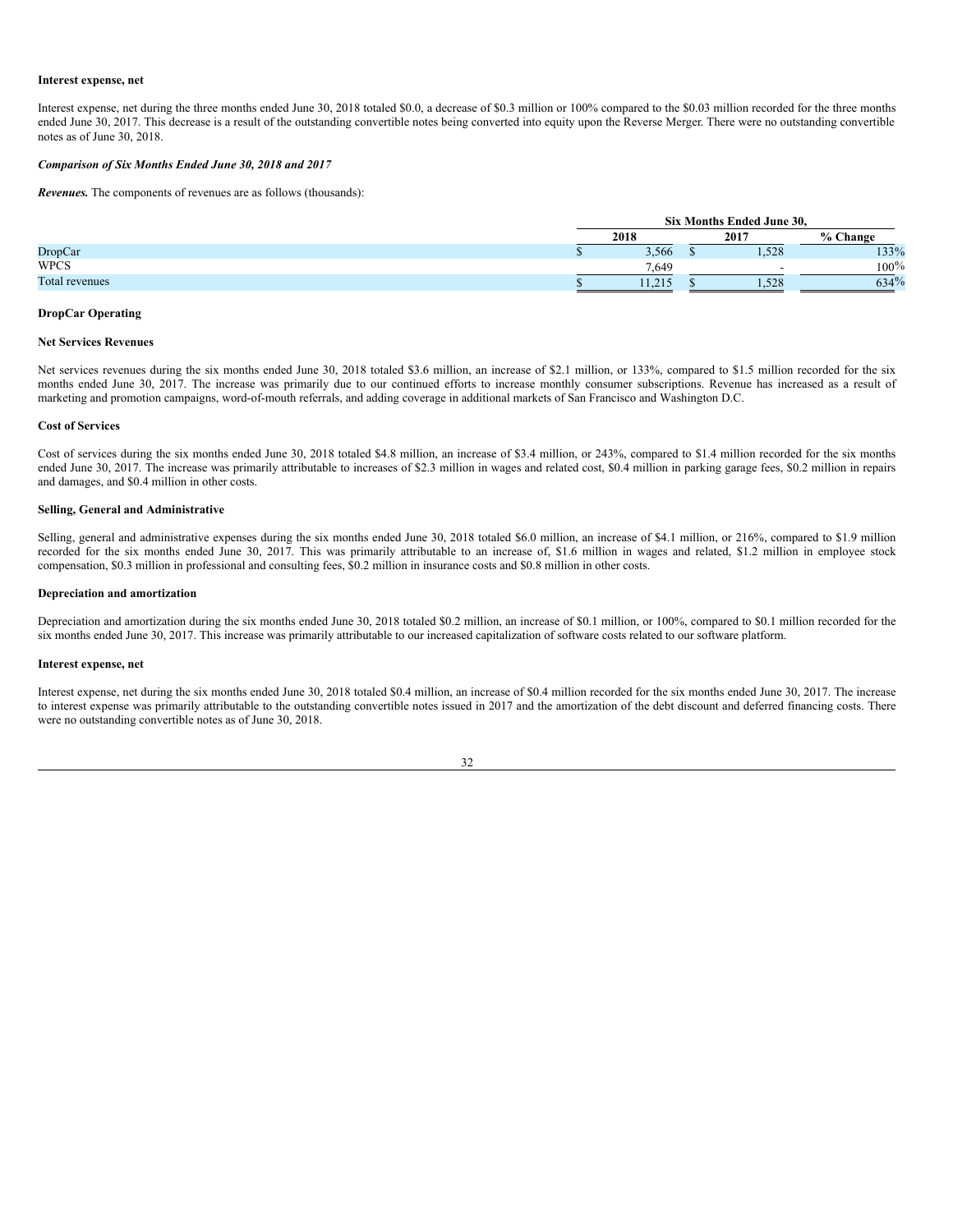# **WPCS**

For the three and six months ended June 30, 2018, there is no comparative information for the prior periods, due to the acquisition of WPCS on January 30, 2018; therefore, no variance detail was discussed.

# **Liquidity and Capital Resources**

Since our inception in September 12, 2014, we have incurred significant net losses and negative cash flows from operations. For the six months ended June 30, 2018 and 2017, we had net losses of approximately \$7.4 million and \$2.2 million, respectively. At June 30, 2018, we had an accumulated deficit of \$17.3 million. At June 30, 2018, we had cash and cash equivalents of \$3.2 million. As discussed above, on March 8, 2018, we entered into the Securities Purchase Agreement with the Investors, pursuant to which we issued to the Investors an aggregate of 26,843 shares of our newly designated Series H-4 Convertible Preferred Stock and warrants to purchase 2,684,300 shares of our common stock (the "Private Placement"). We received proceeds of approximately \$6.0 million in connection with the Private Placement.

On January 18, 2018, we sold 60,340 shares of common stock for proceeds of \$300,000 to Alpha Capital.

We have limited operating history and the sales and income potential of our business and market is unproven. As of June 30, 2018, we had an accumulated deficit of \$17.3 million and have experienced net losses each year since our inception. We anticipate that we will continue to incur net losses into the foreseeable future and will need to raise additional capital to continue. Our cash is not sufficient to fund our operations into the first quarter of 2019. These factors raise substantial doubt about our ability to continue as a going concern for the twelve months following the date of the filing of this Form 10-Q.

Our plans include raising funds from outside investors and, as further discussed in Note 10 "Subsequent Events", through the potential sale of the assets of our subsidiary, WPCS International Suisan City, Inc. However, there is no assurance that outside funding will be available to us, outside funding will be obtained on favorable terms or will provide us with sufficient capital to meet our objectives. Our financial statements do not include any adjustments relating to the recoverability and classification of assets, carrying amounts or the amount and classification of liabilities that may be required should we be unable to continue as a going concern.

Our future capital requirements and the period for which we expect our existing resources to support our operations may vary significantly from what we currently expect. Our monthly spending levels vary based on new and ongoing technology developments and corporate activities. The Company's cash is not sufficient to fund its operations into the first quarter of 2019.

We have historically financed our activities through the sale of our equity securities (including convertible preferred stock) and the issuance of convertible notes. We will need to raise significant additional capital and we plan to continue to fund our current operations, and the associated losses from operations, through future issuances of debt and/or equity securities and potential collaborations or strategic partnerships with other entities. The capital raises from issuances of convertible debt and equity securities could result in additional dilution to our stockholders. In addition, to the extent we determine to incur additional indebtedness, our incurrence of additional debt could result in debt service obligations and operating and financing covenants that would restrict our operations. We can provide no assurance that financing will be available in the amounts we need or on terms acceptable to us, if at all. If we are not able to secure adequate additional working capital when it becomes needed, we may be required to make reductions in spending, extend payment terms with suppliers, liquidate assets where possible and/or suspend or curtail operations. Any of these actions could materially harm our business.

## **Cash Flows**

#### *Operating Activities*

We have historically experienced negative cash outflows as we have developed and expanded our business. Our primary source of cash flow from operating activities has been recurring subscription receipts from customers and, to a lesser extent, monthly invoice payments from business-to-business customers. Our primary uses of cash from operating activities are the recruiting, training, equipping and growing our workforce to meet market demand, securing infrastructure for operating activities such as garage parking spaces, technology investment to grow our platform, as well as to support other operational expenses while we aggressively expand.

Net cash used in operating activities for the six months ended June, 2018 was approximately \$8.1 million, which includes a net loss of approximately \$7.4 million, offset by noncash expenses of approximately \$1.7 million principally related stock-based compensation expense of \$1.2 million, and depreciation and amortization of approximately \$0.5 million, and approximately \$2.4 million of cash used from a change in net working capital items principally related to the decrease in contract liabilities, and accounts payable and accrued expenses, and to the increase of contract assets and prepaid expenses.

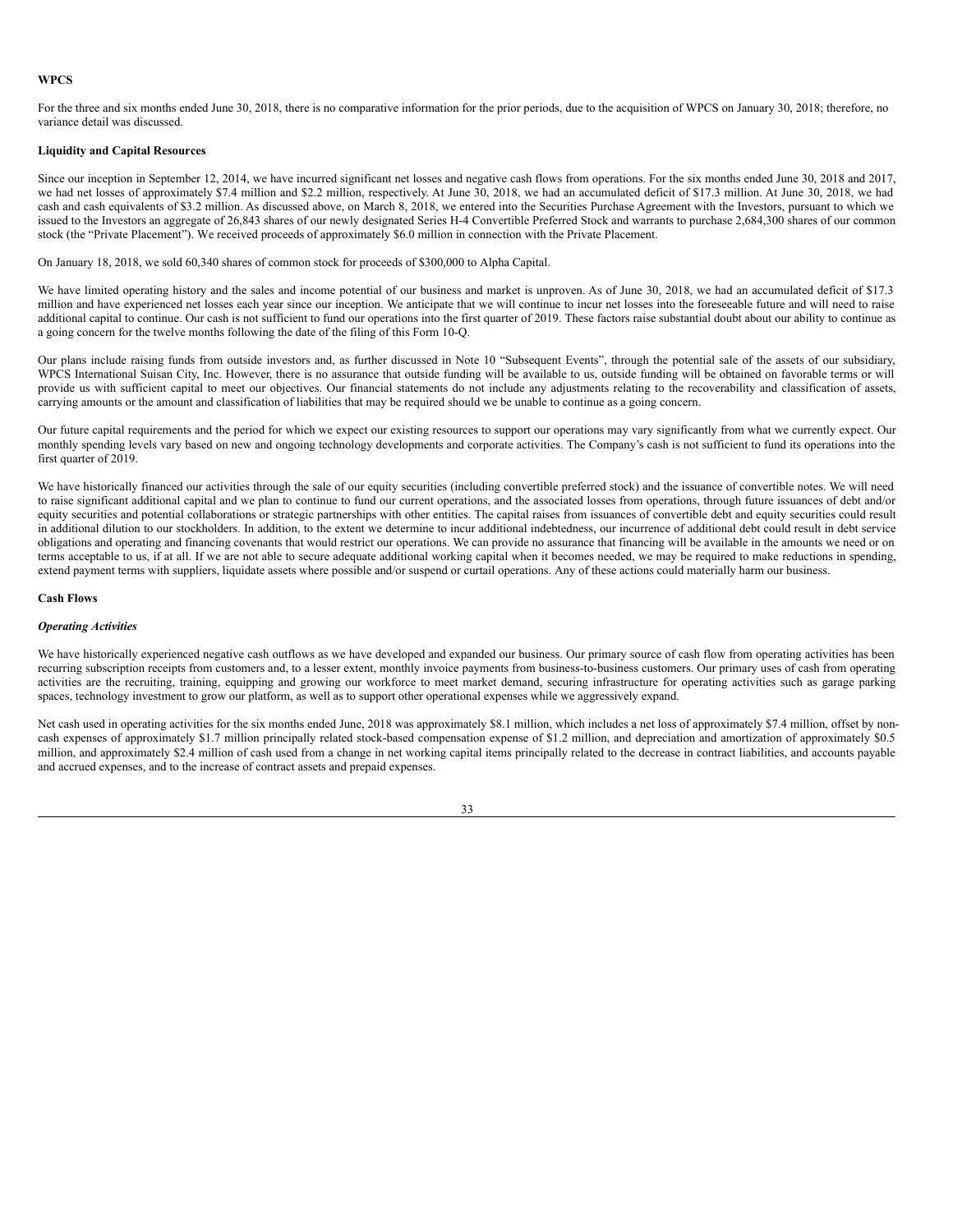Net cash used in operating activities for the six months ended June 30, 2017 was approximately \$1.4 million, which includes a net loss of approximately \$2.2 million, offset by non-cash expenses of approximately \$0.8 million principally related to stock based compensation, approximately \$0.2 million of cash provided from a change in net working capital items principally related to the increase in accrued interest and deferred income, and approximately \$0.2 million of cash used related to the increase of accounts receivable and the decrease of accounts payable.

### *Investing Activities*

Cash provided by investing activities for the six months ended June 30, 2018 of approximately \$4.7 million primarily resulted from \$4.9 million received upon acquisition of WPCS net of \$0.2 million used for the purchase of fixed assets.

Cash used in investing activities during the six months ended June 30, 2017 of approximately \$0.1 million primarily resulted from capitalization of software costs.

#### *Financing Activities*

Cash provided by financing activities for the six months ended June 30, 2018 totaled approximately \$6.2 million primarily resulted from proceed \$6.0 million for the sale of the Series H-4 Shares and warrants and \$0.3 million for the sale of common stock, offset by costs related to the Series H-4 Shares and warrants of approximately \$0.1 million.

Cash provided by financing activities for the six months ended June 30, 2017 totaled approximately \$2.3 million primarily resulted from proceeds of \$2.3 million from the issuance of convertible notes and warrants and \$0.2 million from the issuance of preferred stock and subscription receivable, offset by offering costs of \$0.2 million.

#### **Off-Balance Sheet Arrangements**

We did not engage in any "off-balance sheet arrangements" (as that term is defined in Item 303(a)(4)(ii) of Regulation S-K) as of June 30, 2018.

#### <span id="page-33-0"></span>**Item 3. Quantitative and Qualitative Disclosures about Market Risk.**

Not applicable to a smaller reporting company.

#### <span id="page-33-1"></span>**Item 4. Controls and Procedures.**

#### *Evaluation of Disclosure Controls and Procedures*

An evaluation was performed under the supervision and with the participation of our Chief Executive Officer and our Chief Financial Officer, our principal executive officer and principal financial officer, respectively, of the effectiveness of our disclosure controls and procedures (as defined in Rule 13a-15(e) or 15d-15(e) under the Securities Exchange Act of 1934, as amended) as of the end of the period covered by this report. Based on their evaluation, our Chief Executive Officer and Chief Financial Officer have concluded that our disclosure controls and procedures are not effective due to the material weaknesses resulting from a limited segregation of duties among our employees with respect to our control activities and this deficiency is the result of our limited number of employees and our financial closing process. We also identified material weaknesses surrounding the financial closing process and the recording of debt and equity transactions that occurred in the quarter ended June 30, 2018. These deficiencies may affect management's ability to determine if errors or inappropriate actions have taken place. Management is required to apply its judgment in evaluating the cost-benefit relationship of possible changes in our disclosure controls and procedures.

Management has implemented certain measures including additional cash controls, dual-signature procedures, and other review and approval processes by the Company's management team. The Company intends to hire additional personnel to allow for improved financial reporting controls and segregation of duties when the Company's operations and revenues have grown to the point of warranting such controls.

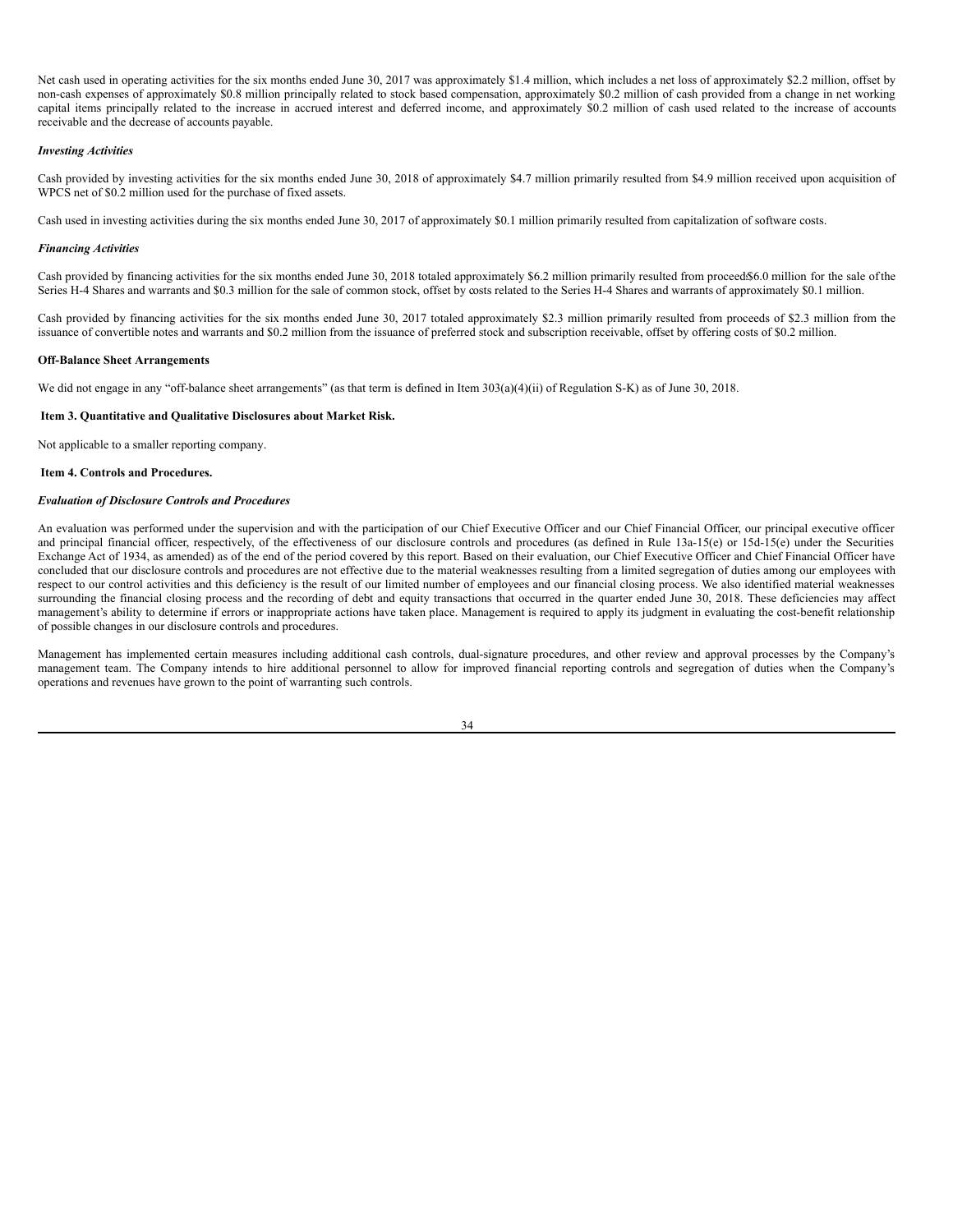# *Changes in Internal Controls over Financial Reporting*

On January 30, 2018, we completed a reverse merger with WPCS International Incorporated and our management is in the process of evaluating any related changes to our internal control over financial reporting as a result of this integration. Except for any changes relating to this integration, there has been no change in our internal control over financial reporting (as defined in Rules 13a-15(f) and 15d-15(f) under the Exchange Act) that occurred during the period covered by this report that has materially affected, or is reasonably likely to materially affect, our internal control over financial reporting.

# <span id="page-34-0"></span>**Item 1. Legal Proceedings.**

# *DropCar*

Our DropCar business is subject to various legal proceedings and claims, either asserted or unasserted, which arise in the ordinary course of business that we believe are incidental to the operation of our business. While the outcome of these claims cannot be predicted with certainty, our management does not believe that the outcome of any of these legal matters will have a material adverse effect on our consolidated results of operations, financial positions or cash flows.

In February 2018, we were served an Amended Summons and Complaint in the Supreme Court of the City of New York, Bronx county originally served solely on an individual, a former customer, for injuries sustained by plaintiffs alleging such injuries were caused by either the customer, a DropCar valet operating the customer's vehicle, or an unknown driver operating customer's vehicle. DropCar to date has cooperated with the NYC Police Department and no charges have been brought against any employee of DropCar. DropCar has referred the matter to its insurance carrier.

On February 9, 2016, a DropCar employee was transporting a customer's vehicle when the vehicle caught fire. On November 22, 2016, Metropolitan Group Property and Casualty Insurance Company (as subrogee of the vehicle's owner) filed for indemnification and subrogation against DropCar in the Supreme Court of the State of New York County of New York, Index No. 159816/2016. The case name is Metropolitan Group Property and Casualty Insurance Company, as subrogee of Scott Sherry v. Mercedes-Benz Manhattan and DropCar, Inc. Our management believes that we are not responsible for the damage caused by the vehicle fire and that the fire was not due to any negligence on the part of the DropCar and that DropCar has sufficient insurance coverage to pay for any potential losses arising from this proceeding, including the cost of litigating same.

As of December 31, 2017, we had accrued approximately \$96,000 for the potential settlement of multiple employment disputes. During the six months ended June 30, 2018, \$44,000 of this amount was settled upon payment. An additional \$30,000 was accrued for potential settlements during the three months ended June 30, 2018. As of June 30, 2018, approximately \$82,000 has been accrued for the potential settlement of employment disputes.

## *WPCS*

From time to time our WPCS business has been subject to, and may in the future be subject to, ordinary routine litigation incidental to its business. Currently, our WPCS business is not involved in any material legal proceedings.

# <span id="page-34-1"></span>**Item 1A. Risk Factors.**

An investment in shares of our common stock is highly speculative and involves a high degree of risk. We face a variety of risks that may affect our operations and financial results and many of those risks are driven by factors that we cannot control or predict. Before investing in our common stock, you should carefully consider the following risks, together with the financial and other information contained in this report. If any of the following risks actually occurs, our business, prospects, financial condition and results of operations could be materially adversely affected. In that case, the trading price of our common stock would likely decline, and you may lose all or a part of your investment. Only those investors who can bear the risk of loss of their entire investment should invest in our common stock.

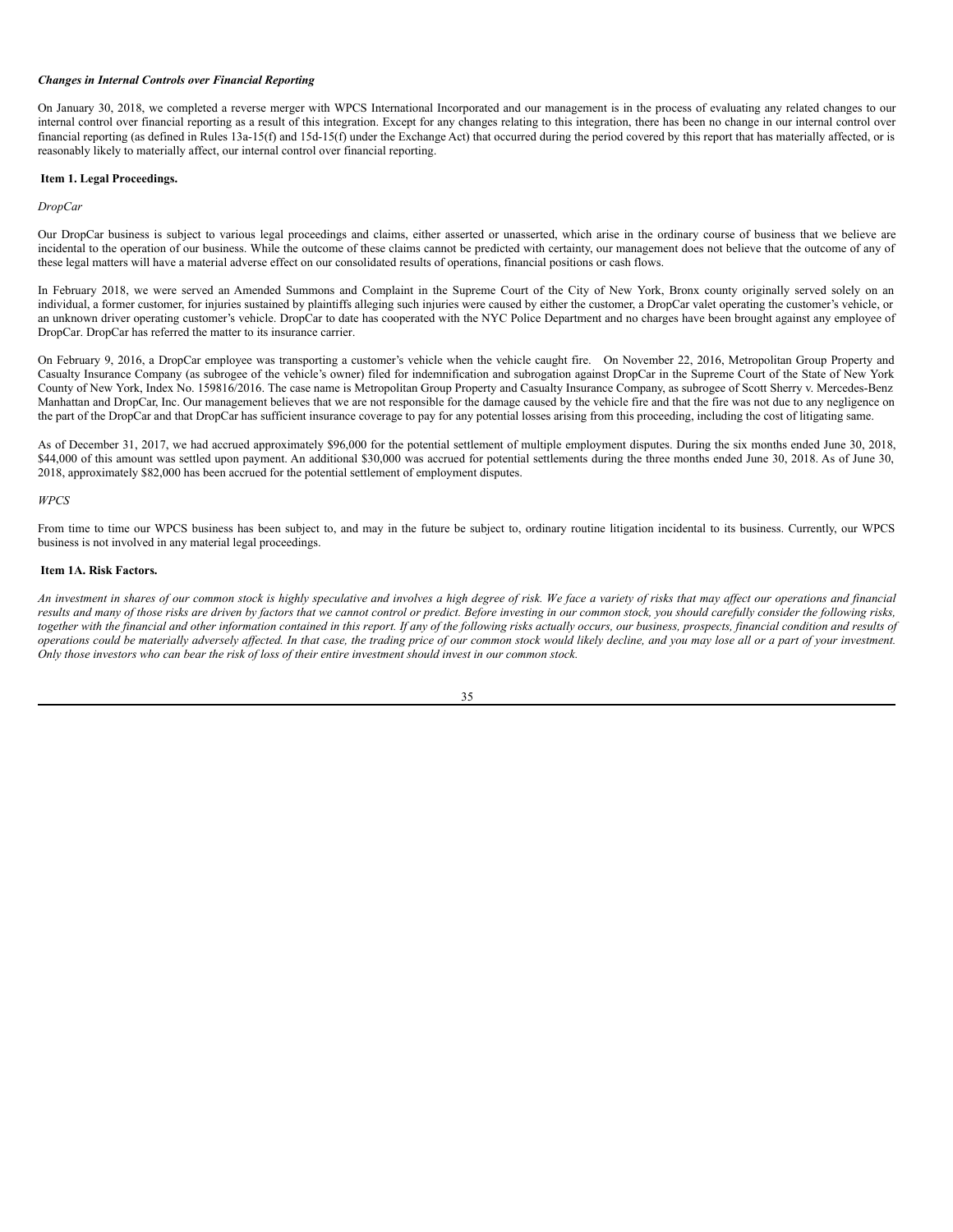There have been no material changes, other than those described below, to our risk factors contained in our Current Report on Form 8-K/A filed with the SEC on April 2, 2018. For a further discussion of our Risk Factors, refer to the "Risk Factors" discussion contained in such Current Report on Form 8-K/A.

# *Current and future employee disputes may result in liability.*

We are presently subject to certain employee disputes, as well as an audit being conducted by the New York State Department of Labor regarding whether our workforce is entitled to certain statutory wage payments. In addition, we may from time to time, be subject to additional disputes and litigation with respect to our employment practices. Regardless of their merit, such disputes could lead to costly litigation and/or result in settlement liability. For additional information, please see the section entitled "Part II – Item 1 – Legal Proceedings" in this Quarterly Report on Form 10-Q.

# Historically, a majority of our DropCar Operating segment revenue has come from our B2C business that we are significantly altering effective as of September 1, 2018. Failure to generate sufficient revenue from our newly altered B2C business or from our existing B2B business may have a material adverse impact on our business, *financial condition, results of operations and cash flows, including our ability to continue to operate.*

As further discussed elsewhere in this Quarterly Report on Form 10-Q, in July 2018, we began assessing demand for a Self-Park Spaces monthly parking plan in our B2C business. This model aligns more directly with how we have structured the enterprise B2B side of our business. We have decided that the Self-Park Spaces plan will be the only consumer plan that we will offer consumers after September 1, 2018. As a result of this shift, in August 2018, we began to significantly streamline our field teams, operations and back office support tied to our pre-September 1, 2018 consumer subscription plans. If we are unsuccessful in maintaining and growing our subscription revenue under our newly structured B2C business, our business, financial position, results of operations, and cash flows may be adversely affected.

We currently depend on corporate clients and the B2B market for a significant portion of our revenue and expect to depend on such clients for a significantly greater portion of our revenue in the future. The success of this strategy will depend on our ability to maintain existing B2B partners, obtain new B2B partners, and generate a community of participating corporate clients sufficiently large to support such a model. We may not be successful in establishing such partnerships on terms that are commercially favorable, if at all, and may encounter financial and logistical difficulties associated with sustaining such partnerships. If we are unsuccessful in establishing or maintaining our B2B model, our business, financial position, results of operations, and cash flows may be adversely affected.

#### Failure to complete the proposed sale of our WPCS business could negatively impact our share price, our future business and financial results.

As described elsewhere in this Quarterly Report on Form 10-Q, on August 9, 2018, we entered into a binding term sheet with the management of WPCS International Suisun City, Inc. for the sale of select assets and liabilities of our WPCS business for \$3.5 million. We cannot assure you that the proposed sale will be completed in the time frame we currently anticipate or at all. In addition, the value of our common and preferred stock may decline if the proposed sale is not completed.

## *The proposed sale of our WPCS business, whether or not consummated, may adversely af ect our business.*

Our announcement of the proposed sale of WPCS and steps we take to complete the sale may adversely affect WPCS's relationships with customers and employees, and could result in the loss of customers and key employees. Further, the actions needed to complete the sale of WPCS may result in the diversion of our management's attention from day-to-day operations generally, which could adversely affect our business.

## Changes to our business model or services could require us to issue refunds or credits to our customers.

As we continue to expand our business and develop our business model, we may modify or cancel certain services. Because we collect payment from our customers on a monthly basis, such modifications or cancellations could require us to issue certain refunds or credits to our customers for prepaid services, particularly if changes are made in the middle of a billing cycle. Should this occur, we could become subject to a number of risks in connection with the issuance of refunds or credits, including errors in recording and issuing such refunds or credits, delays associated with such issuances, or customer dissatisfaction with our handling of the refund process, which could adversely affect our operating results.

# <span id="page-35-0"></span>**Item 2. Unregistered Sales of Equity Securities and Use of Proceeds.**

Other than as set forth below, there have been no other unregistered sales of equity securities during the three months ended June 30, 2018.

During the three months ended June 30, 2018, we converted \$159,584 of accrued interest related to the convertible notes into 27,109 shares of common stock.

During the three months ended June 30, 2018, the Company granted 20,000 shares of common stock to a service provider.

On April 19, 2018, we entered into separate Warrant Exchange Agreements (the "Exchange Agreements") with the holders (the "Merger Warrant Holders") of existing merger warrants (the "Merger Warrants") to purchase shares of Common Stock, pursuant to which, on the closing date, the Merger Warrant Holders exchanged each Merger Warrant for 1/3rd of a share of Common Stock and 1/2 of a warrant to purchase a share of Common Stock (collectively, the "Series I Warrants"). The Series I Warrants have an exercise price of \$2.30 per share. In connection with the Exchange Agreements, the Company issued an aggregate of (i) 292,714 new shares of common stock and (ii) Series I Warrants to purchase an aggregate of 439,070 shares of common stock.

#### <span id="page-35-1"></span>**Item 3. Defaults upon Senior Securities.**

None.

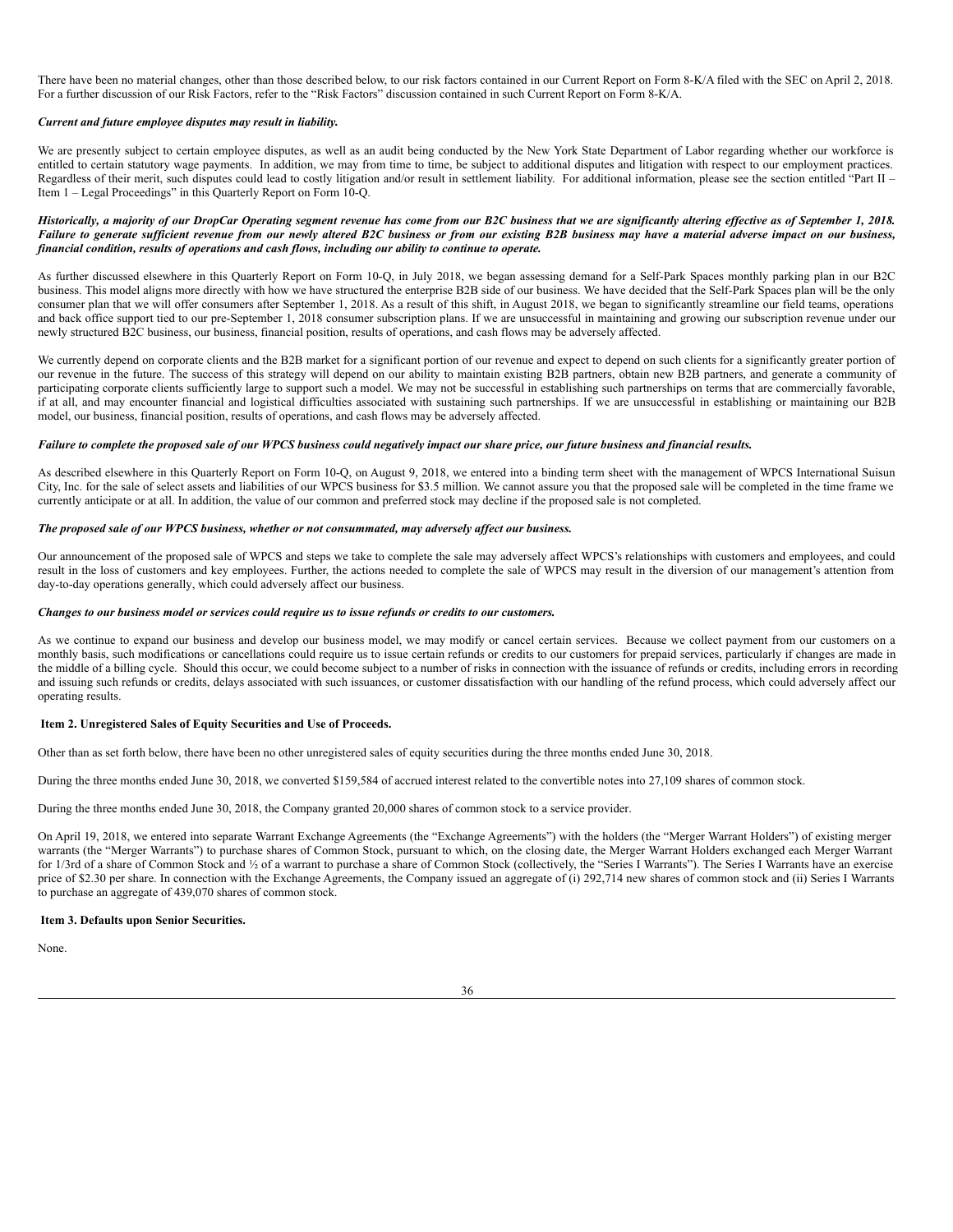# <span id="page-36-0"></span>**Item 4. Mine Safety Disclosures.**

Not applicable.

# <span id="page-36-1"></span>**Item 5. Other Information.**

Not applicable.

# <span id="page-36-2"></span>**Item 6. Exhibits.**

| Exhibit<br>Number | <b>Description</b>                                                                                                                                                                                                                                                                                                                                                                                                                        |
|-------------------|-------------------------------------------------------------------------------------------------------------------------------------------------------------------------------------------------------------------------------------------------------------------------------------------------------------------------------------------------------------------------------------------------------------------------------------------|
| 3.1               | Certificate of Designations, Preferences and Rights of the Series H-4 Convertible Preferred Stock of DropCar, Inc. (incorporated by reference to Exhibit 3.1)<br>of the Company's Current Report on Form 8-K, filed with the SEC on March 9, 2018).                                                                                                                                                                                       |
| 4.1               | Form of Series I Warrant (incorporated by reference to Exhibit 4.1 of the Company's Current Report on Form 8-K, filed with the SEC on April 20, 2018).                                                                                                                                                                                                                                                                                    |
| 10.1              | Form of Warrant Exchange Agreement (incorporated by reference to Exhibit 10.1 of the Company's Current Report on Form 8-K, filed with the SEC on<br>April 20, 2018).                                                                                                                                                                                                                                                                      |
| $31.1*$           | Certification of the President and Chief Executive Officer pursuant to Rule 13a-14(a) under the Securities Exchange Act of 1934, as adopted pursuant to<br>Section 302 of the Sarbanes-Oxley Act of 2002.                                                                                                                                                                                                                                 |
| $31.2*$           | Certification of the Chief Financial Officer pursuant to Rule 13a-14(a) under the Securities Exchange Act of 1934, as adopted pursuant to Section 302 of the<br>Sarbanes-Oxley Act of 2002.                                                                                                                                                                                                                                               |
| $32.1*$           | Certification of the President and Chief Executive Officer pursuant to 18 U.S.C. Section 1350, as adopted pursuant to Section 906 of the Sarbanes-Oxley Act<br>of 2002.                                                                                                                                                                                                                                                                   |
| $32.2*$           | Certification of the Chief Financial Officer pursuant to 18 U.S.C. Section 1350, as adopted pursuant to Section 906 of the Sarbanes-Oxley Act of 2002.                                                                                                                                                                                                                                                                                    |
| $101*$            | The following financial information from this Quarterly Report on Form 10-Q for the period ended March 31, 2018, formatted in XBRL (Extensible<br>Business Reporting Language): (i) the Condensed Consolidated Statements of Operations; (ii) the Condensed Consolidated Balance Sheets; (iii) the<br>Condensed Consolidated Statements of Cash Flows; and (iv) the Notes to Consolidated Financial Statements, tagged as blocks of text. |
|                   |                                                                                                                                                                                                                                                                                                                                                                                                                                           |

\* Filed herewith.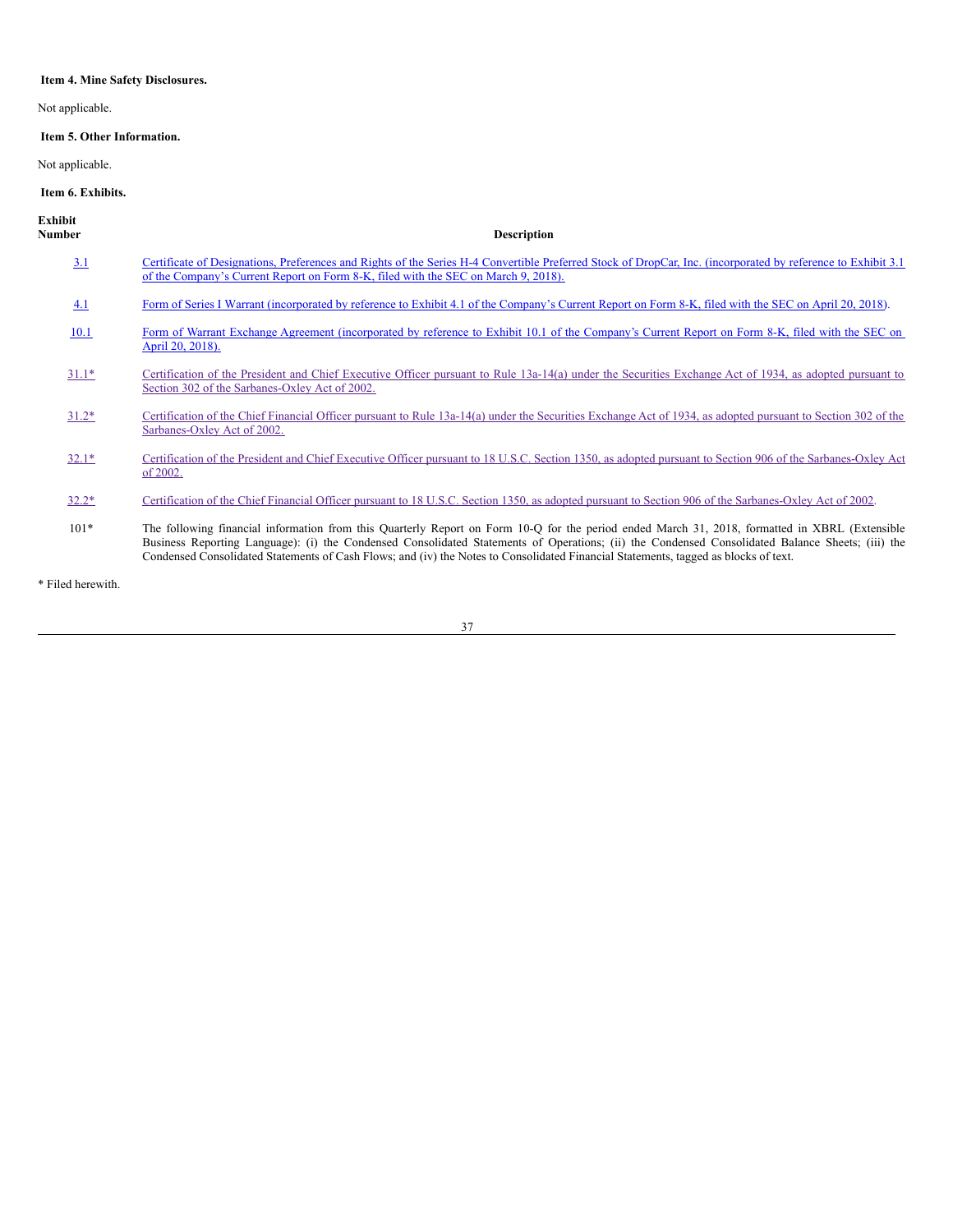# <span id="page-37-0"></span>**SIGNATURES**

Pursuant to the requirements of the Securities Exchange Act of 1934, the registrant has duly caused this report to be signed on its behalf by the undersigned thereunto duly authorized.

Date: August 14, 2018 By: /s/ Paul Commons

DropCar, Inc.

Date: August 14, 2018 By: /s/ Spencer Richardson Spencer Richardson Chief Executive Officer

Paul Commons Chief Financial Officer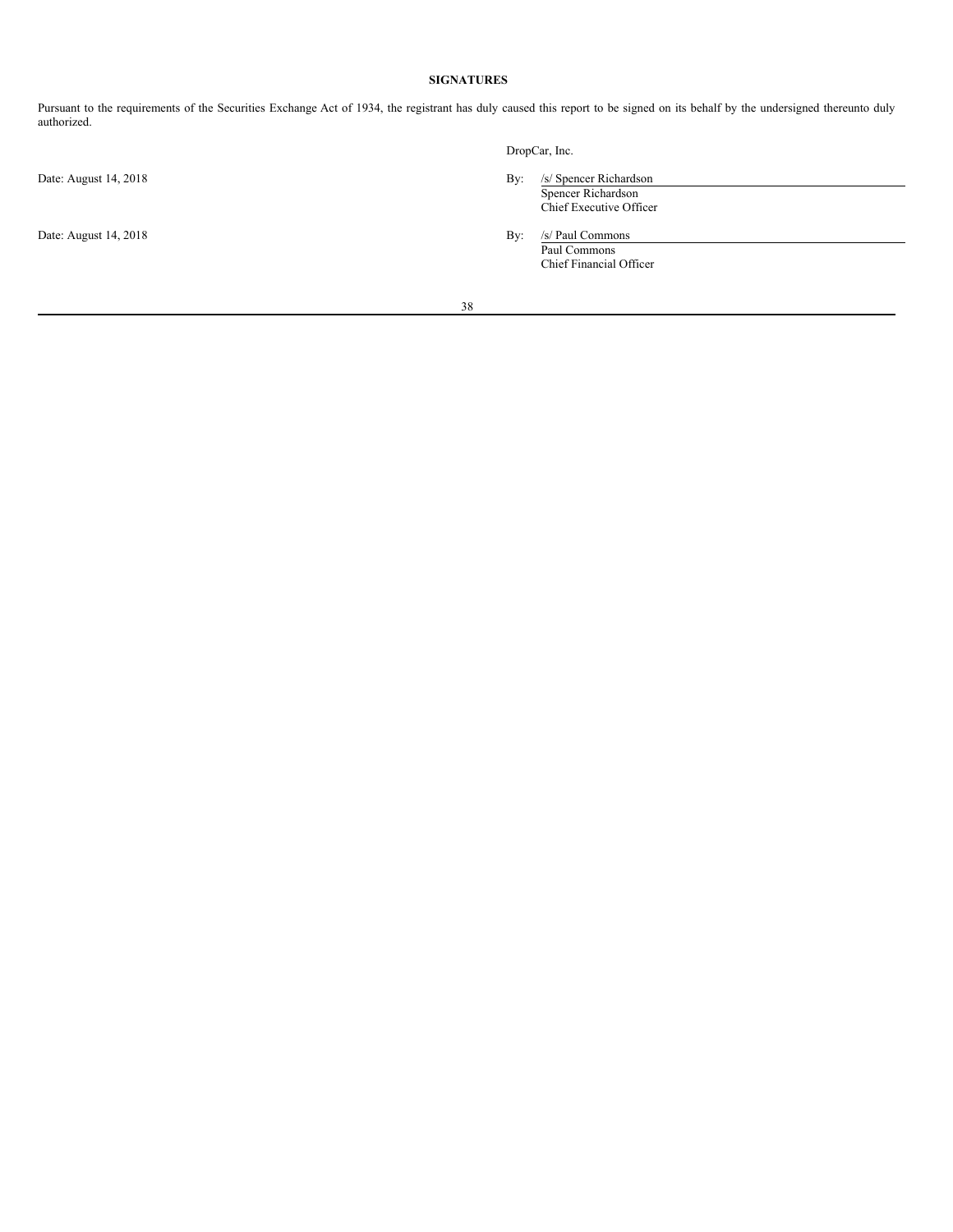# **CERTIFICATION OF SPENCER RICHARDSON CHIEF EXECUTIVE OFFICER OF DROPCAR, INC.**

<span id="page-38-0"></span>I, Spencer Richardson, Chief Executive Officer of DropCar, Inc., certify that:

1. I have reviewed this quarterly report on Form 10-Q of DropCar, Inc.;

2. Based on my knowledge, this report does not contain any untrue statement of a material fact or omit to state a material fact necessary to make the statements made, in light of the circumstances under which such statements were made, not misleading with respect to the period covered by this report;

3. Based on my knowledge, the financial statements, and other financial information included in this report, fairly present in all material respects the financial condition, results of operations and cash flows of the registrant as of, and for, the periods presented in this report;

4. The registrant's other certifying officer and I are responsible for establishing and maintaining disclosure controls and procedures (as defined in Exchange Act Rules 13a-15(e) and 15d-15(e)) and internal control over financial reporting (as defined in Exchange Act Rules 13a-15(f) and 15d-15(f)) for the registrant and have:

a) Designed such disclosure controls and procedures, or caused such disclosure controls and procedures to be designed under our supervision, to ensure that material information relating to the registrant, including its consolidated subsidiaries, is made known to us by others within those entities, particularly during the period in which this report is being prepared;

b) Designed such internal control over financial reporting, or caused such internal control over financial reporting to be designed under our supervision, to provide reasonable assurance regarding the reliability of financial reporting and the preparation of financial statements for external purposes in accordance with generally accepted accounting principles;

c) Evaluated the effectiveness of the registrant's disclosure controls and procedures and presented in this report our conclusions about the effectiveness of the disclosure controls and procedures, as of the end of the period covered by this report based on such evaluation; and

d) Disclosed in this report any change in the registrant's internal control over financial reporting that occurred during the registrant's most recent fiscal quarter that has materially affected, or is reasonably likely to materially affect, the registrant's internal control over financial reporting; and

5. The registrant's other certifying officer and I have disclosed, based on our most recent evaluation of internal control over financial reporting, to the registrant's auditors and the audit committee of the registrant's board of directors:

a) All significant deficiencies and material weaknesses in the design or operation of internal control over financial reporting which are reasonably likely to adversely affect the registrant's ability to record, process, summarize and report financial information; and

b) Any fraud, whether or not material, that involves management or other employees who have a significant role in the registrant's internal control over financial reporting.

Date: August 14, 2018

/s/ Spencer Richardson Spencer Richardson Chief Executive Officer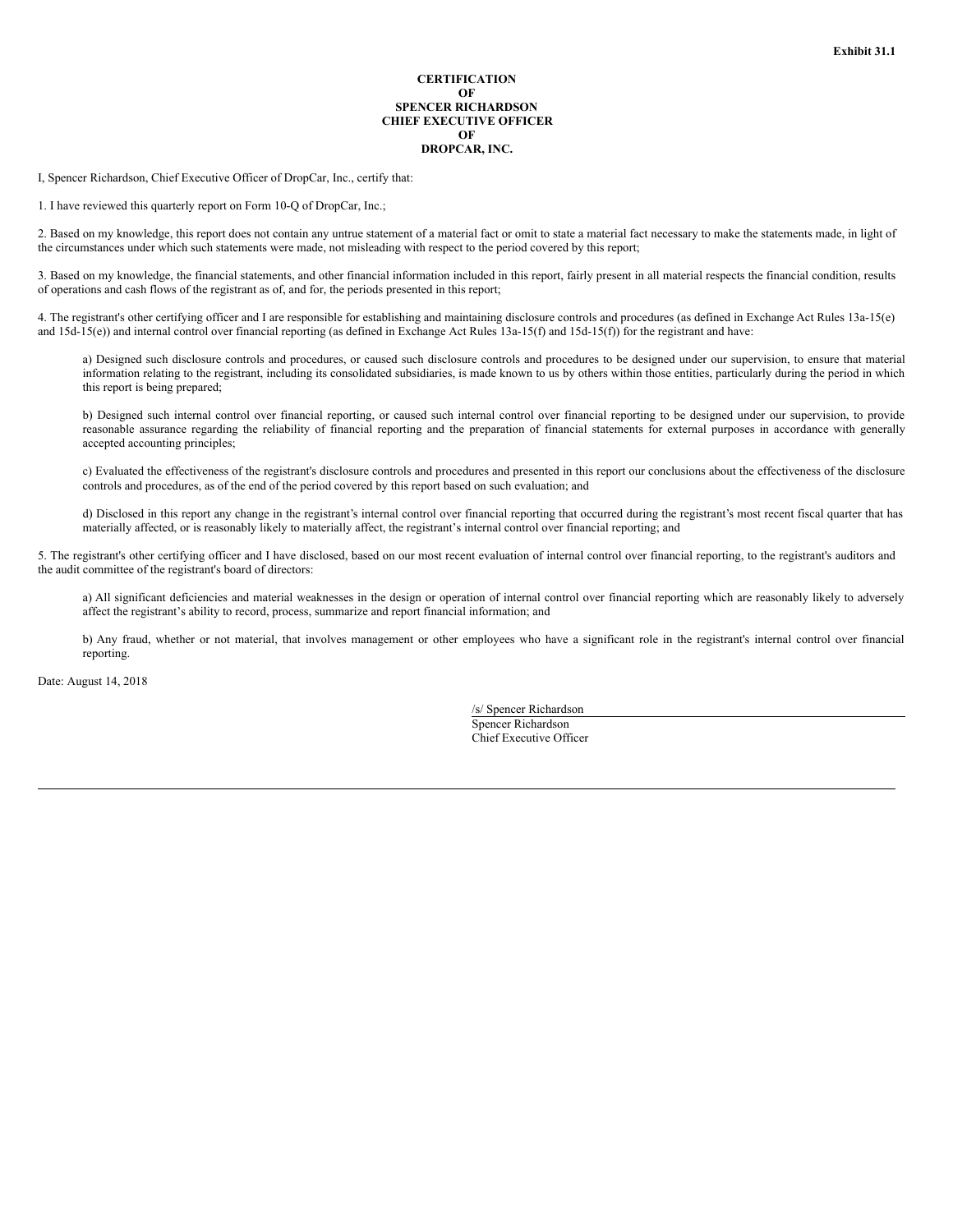# **CERTIFICATION OF PAUL COMMONS CHIEF FINANCIAL OFFICER OF DROPCAR, INC.**

<span id="page-39-0"></span>I, Paul Commons, Chief Financial Officer of DropCar, Inc., certify that:

1. I have reviewed this quarterly report on Form 10-Q of DropCar, Inc.;

2. Based on my knowledge, this report does not contain any untrue statement of a material fact or omit to state a material fact necessary to make the statements made, in light of the circumstances under which such statements were made, not misleading with respect to the period covered by this report;

3. Based on my knowledge, the financial statements, and other financial information included in this report, fairly present in all material respects the financial condition, results of operations and cash flows of the registrant as of, and for, the periods presented in this report;

4. The registrant's other certifying officer and I are responsible for establishing and maintaining disclosure controls and procedures (as defined in Exchange Act Rules 13a-15(e) and 15d-15(e)) and internal control over financial reporting (as defined in Exchange Act Rules 13a-15(f) and 15d-15(f)) for the registrant and have:

a) Designed such disclosure controls and procedures, or caused such disclosure controls and procedures to be designed under our supervision, to ensure that material information relating to the registrant, including its consolidated subsidiaries, is made known to us by others within those entities, particularly during the period in which this report is being prepared;

b) Designed such internal control over financial reporting, or caused such internal control over financial reporting to be designed under our supervision, to provide reasonable assurance regarding the reliability of financial reporting and the preparation of financial statements for external purposes in accordance with generally accepted accounting principles;

c) Evaluated the effectiveness of the registrant's disclosure controls and procedures and presented in this report our conclusions about the effectiveness of the disclosure controls and procedures, as of the end of the period covered by this report based on such evaluation; and

d) Disclosed in this report any change in the registrant's internal control over financial reporting that occurred during the registrant's most recent fiscal quarter that has materially affected, or is reasonably likely to materially affect, the registrant's internal control over financial reporting; and

5. The registrant's other certifying officer and I have disclosed, based on our most recent evaluation of internal control over financial reporting, to the registrant's auditors and the audit committee of the registrant's board of directors:

a) All significant deficiencies and material weaknesses in the design or operation of internal control over financial reporting which are reasonably likely to adversely affect the registrant's ability to record, process, summarize and report financial information; and

b) Any fraud, whether or not material, that involves management or other employees who have a significant role in the registrant's internal control over financial reporting.

Date: August 14, 2018

/s/ Paul Commons Paul Commons Chief Financial Officer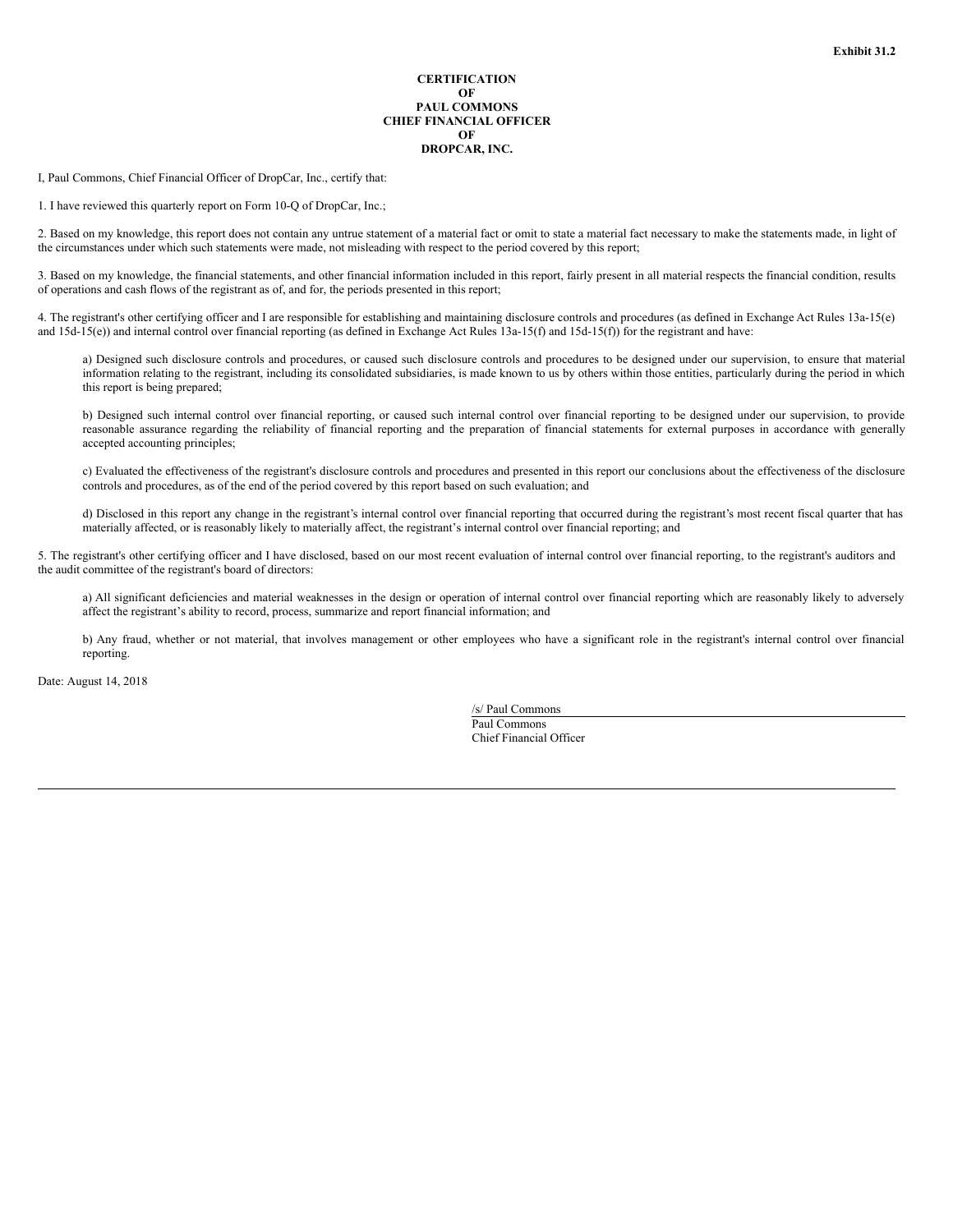# **CERTIFICATION PURSUANT TO 18 U.S.C. SECTION 1350, AS ADOPTED PURSUANT TO SECTION 906 OF THE SARBANES-OXLEY ACT OF 2002**

<span id="page-40-0"></span>In connection with the Quarterly Report of DropCar, Inc. (the "Company") on Form 10-Q for the period ending June 30, 2018, as filed with the Securities and Exchange Commission on the date hereof (the "Report"), I, Spencer Richardson, Chief Executive Officer of the Company, state and certify, pursuant to 18 U.S.C. § 1350, as adopted pursuant to § 906 of the Sarbanes-Oxley Act of 2002, that:

(1) The Report fully complies with the requirements of Section 13(a) or 15(d) of the Securities Exchange Act of 1934; and

(2) The information contained in the Report fairly presents, in all material respects, the financial condition and results of operations of the Company.

Date: August 14, 2018

/s/ Spencer Richardson Spencer Richardson Chief Executive Officer